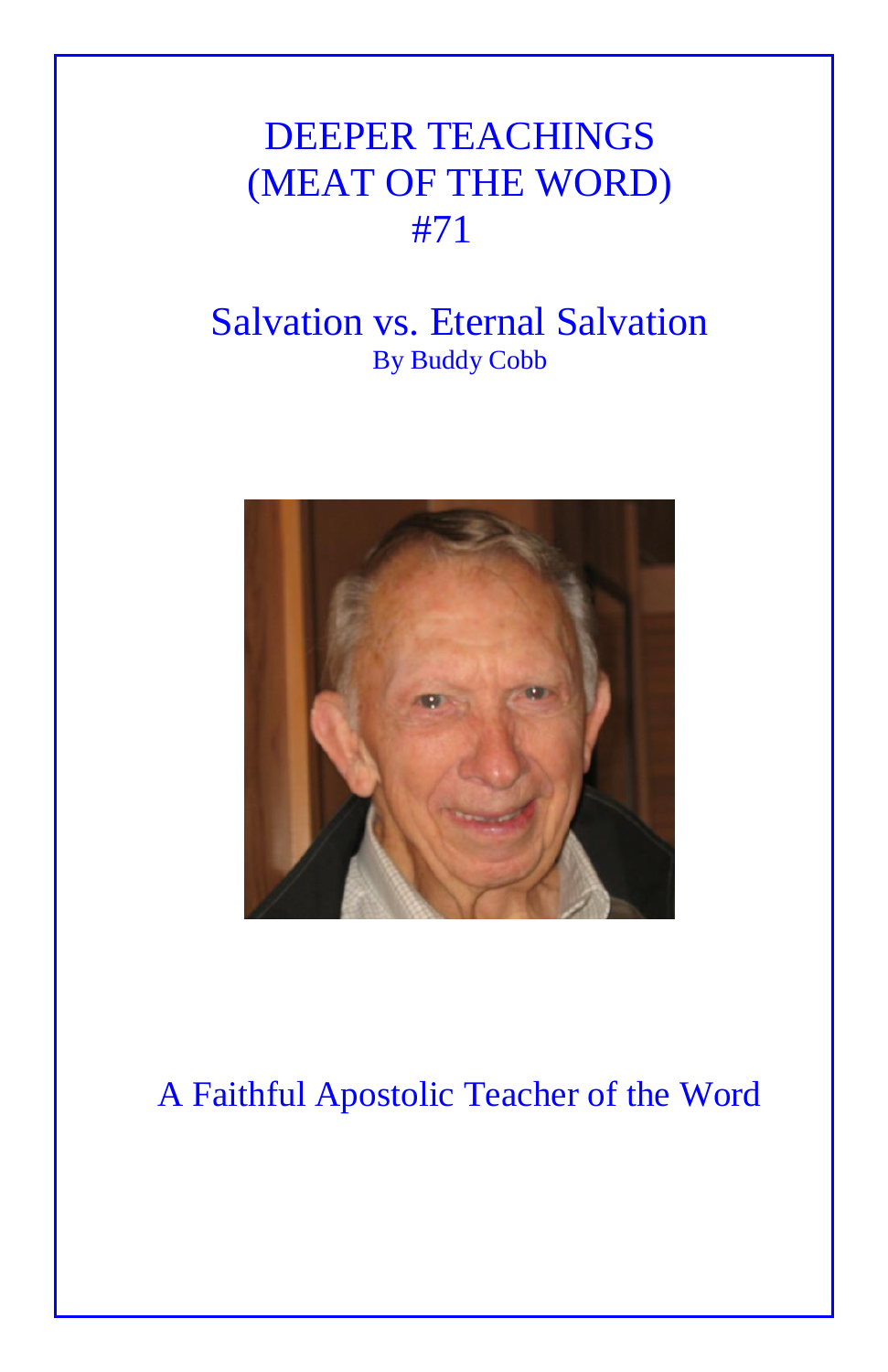## **Salvation vs. Eternal Salvation** By Buddy Cobb

In 11Tim. 2:15, the apostle Paul advises Timothy to…Study to shew thyself approved unto God, a workman that needeth not to be ashamed, **rightly dividing the word of truth.** 

In 11Tim. 3:15, Paul reminds Timothy...And that from a child thou hast known the holy scriptures, which are able to make thee **wise unto salvation** through **faith** which is **in Christ Jesus**.

Then in 11Tim. 4:3, 4 Paul warns Timothy...For the time will come when they will not endure **sound doctrine**; but after their **own lusts** shall they heap to themselves teachers, having itching ears; And they shall turn away their ears from the truth, and shall be **turned unto fables**.

 When Paul wrote Timothy about showing himself approved unto God, a workman that needed not to be **ashamed**, he also stated what was essential to that end: **the rightly dividing of the word** of **truth!** (Note: This would have to be the Old Testament scripture of which Paul was referring, as the New Testament was not yet in existence.) In his letter to Timothy it is evident that Paul was concerned about two things: first, that Timothy be **sound in doctrine**  (what he taught), and second, that he be **upright in his walk!** We see these two concerns also expressed in 1Tim. 4:16, where Paul tells Timothy...Take heed unto **thyself**, and unto the **doctrine**; continue in them: for in doing this thou shalt **both save thyself**, and **them that hear thee**.

 That Timothy **w**as born again and had also received the Holy Spirit is clear by what Paul says in 11 Timothy**.** 1:5-7. When I call to remembrance the **unfeigned faith** that is in thee, which dwelt first in thy grandmother Lois, and thy mother Eunice; and **I am persuaded that in thee also**. Wherefore I put thee in remembrance that thou stir up **the gift of God**, which is in thee by the putting on of my hands. For God hath not given us **the spirit** of fear; but **of power, and of love, and of a sound mind.**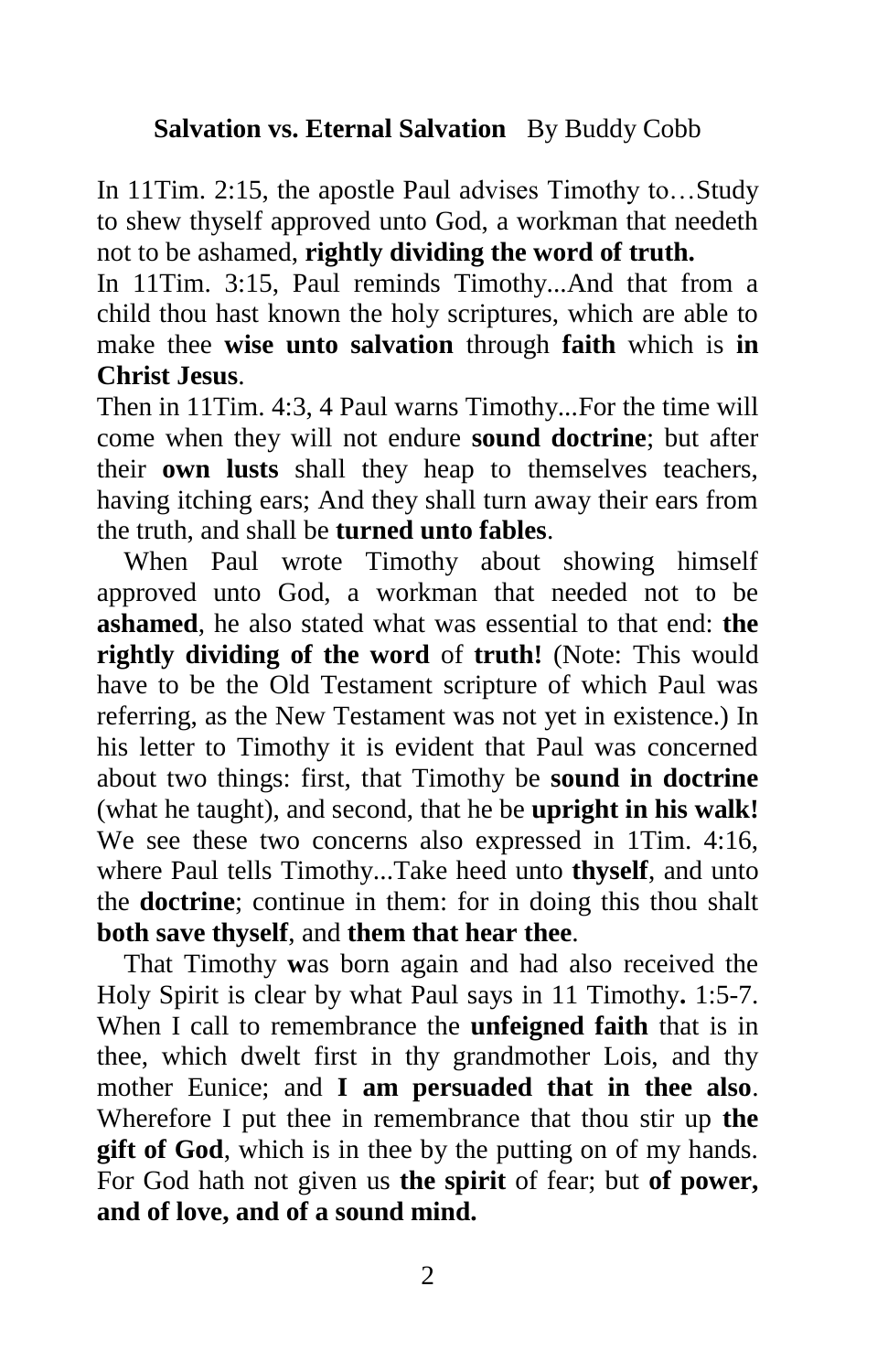It is also evident by what Paul wrote in II 1:9, 10, that he believed both he and Timothy were saved.

**Who hath saved us**, and called us with an holy calling, **not according to our works**, but according to his own purpose **and grace**, which was given us in Christ Jesus before the world began, But is now made manifest by the appearing of our Saviour Jesus Christ, who **hath abolished death**, and hath brought **life and immortality** to light through the gospel:

 If Paul believed that he and Timothy were already saved, why then does he tell Timothy to "take heed unto thyself, and unto the doctrine; continue in them: for in doing this thou shall both **save thyself** and **those that hear thee?"**  Why would Timothy still need to be saved, seeing he was already saved? Why would it require

that he both be sound in doctrine and upright in his walk? Had not Paul just acknowledged that God had saved them and called them with an holy calling, not according **to their own works,** but according to **His own purpose and grace?**

Why would Paul tell Timothy to "fight the good fight of faith, lay hold on **eternal life**" (1Tim 6:12), if, indeed, he already had **eternal life**, by virtue of being born again? The fact that we do have **eternal life** by our believing on the name of the Son of God is clear in 1Jo. 5:13. These things have I written unto you that believe on the name of the Son of God; that **ye may know that ye have eternal life**, and that ye may believe on the name of the Son of God.

It is the purpose of this teaching to answer the above questions **by rightly dividing the word of truth.**

In 1Co. 15-.21, the apostle Paul explains, For as in Adam all die, even so in Christ shall all be made alive. When Adam hearkened to the voice of his wife (Ge. 2:17) and ate of the tree of which God had commanded him not to eat, he sinned and died!

When he died, because we were all in the loins of Adam, **we all died in him!**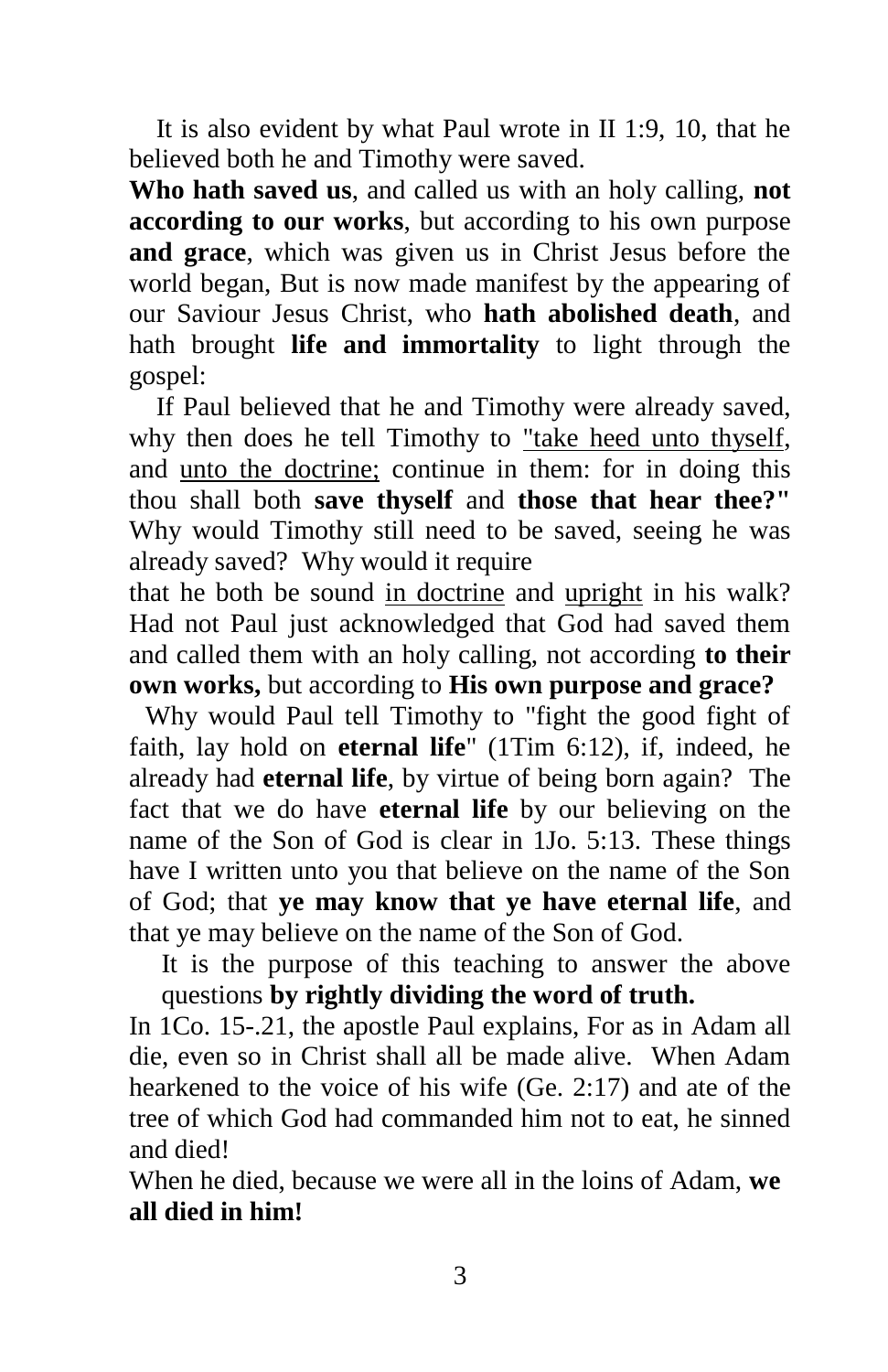Wherefore, as by one man **sin** entered into the world, and **death by sin**; and so **death** passed upon all men, for that all have sinned…(Ro.5:12)

Because of Adam's transgression (sin), we are born into this world **dead in trespasses and sins.** The only way out of this state is for God in His mercy and love to deliver us.

But God, who is rich in mercy, for his great love wherewith he loved us, Even when we were dead in sins, hath quickened us together with Christ, (by grace ye are saved;) (Ep. 2:4, 5)

 It is obvious that the death spoken of in the above scriptures is not physical death but spiritual death. The life that Adam lost was the life that God had breathed into him, when He formed him from the dust of the ground;

And the LORD God formed man of the dust of the ground, and breathed into his nostrils **the breath of life**; and man became **a living soul**. (Ge. 2:7)

In Job 32:8 we read, "But there is a spirit in man: and the inspiration (breath) of the Almighty giveth them understanding."

When Adam lost this **breath of life**, he was no longer a living soul! The light (life) in his candle (spirit) went out!

Yea, the light of the wicked shall be put out, and the spark of his fire shall not shine. The light shall be dark in his tabernacle, and his candle shall be put out with him.(Job 18:5,6)

 Obviously the kind of light referred to here is spiritual, not natural. In order for one to walk in the way of God, they must have the light (understanding) of His way in them. Man without the Spirit of God in him is altogether void of this light.

O LORD, I know that **the way of man is not in himself:** it is not in man that walketh to direct his steps. (Je. 10:23)

 There are only two ways that man can walk--his own way and **God's way.** God has made clear in the scriptures that His way is not our way.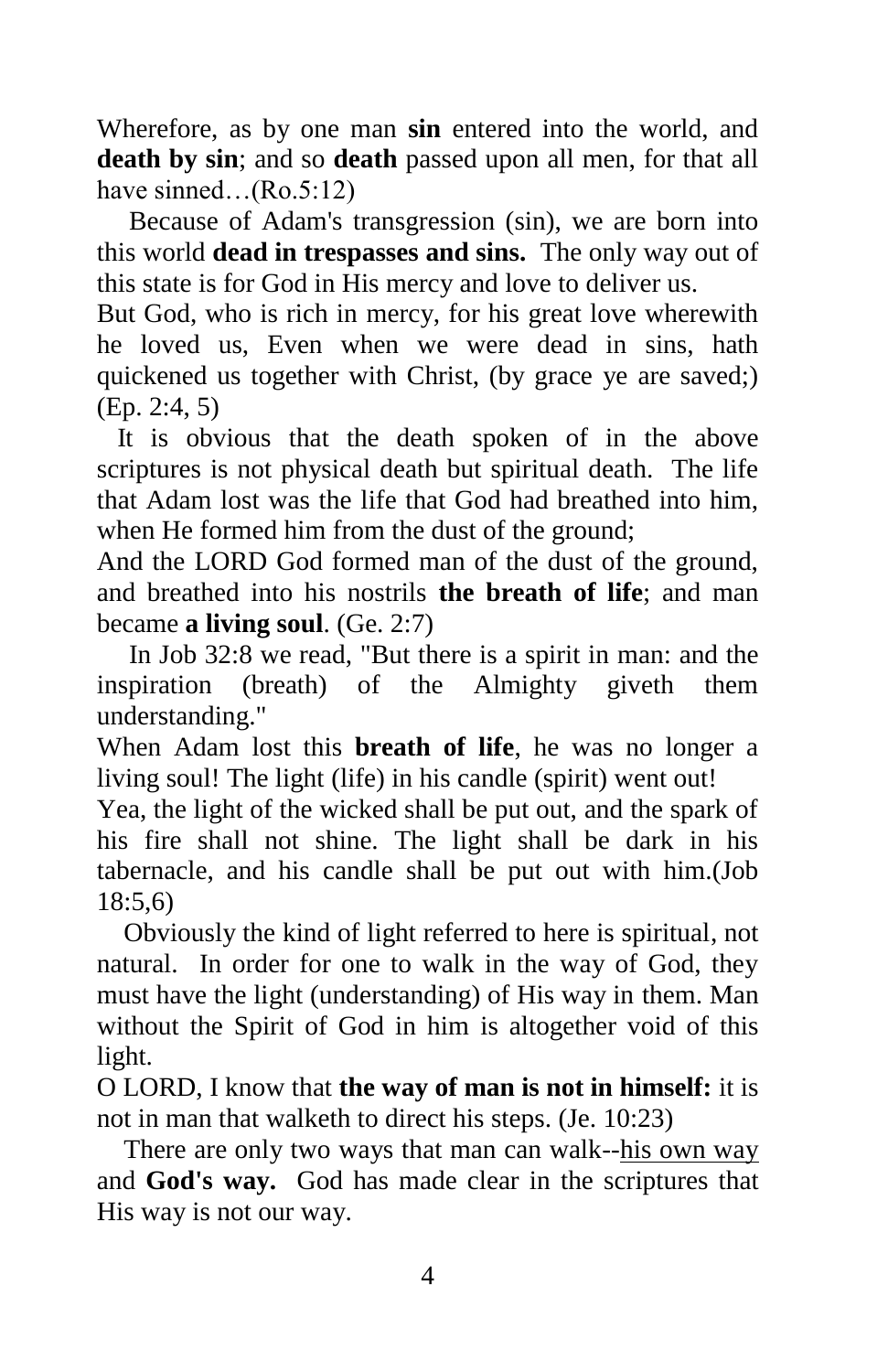For my thoughts are not your thoughts, neither are your ways my ways, saith the LORD. For as the heavens are higher than the earth, so are my ways higher than your ways, and my thoughts than your thoughts. (Is. 55:8, 9)

In Ps.145 -17 we read: **"**The LORD is righteous in all his ways, and holy in all his works "

 To depart then from His ways is to walk in the ways of the wicked, whose works are evil!

 When Adam and Eve through an **evil heart** of unbelief departed from the living God, they left the paths of uprightness to walk in the ways of darkness (Prov. 2:13). It was now no longer possible for them to worship God **in spirit and in truth**, for they had changed **the truth of God into a lie**!

Because that, when they knew God, they glorified him not as God, neither were thankful; but became vain in their imaginations, and their foolish heart was darkened. **Who changed the truth of God into a lie**, and worshipped and served the creature more than the Creator, who is blessed for ever. Amen.(Ro. 1:21, 25)

 Adam, having been formed from the dust of the ground, was by nature, earthy (Gen. 2:7; 1 Co. 15:47)! As such he was corruptible (i.e. he could be tempted with evil). Therefore, he was subject to **sin and spiritual death!** The reason God had made man so imperfect in himself is revealed to us in

11 Co. 1:9. But we had the sentence of death in ourselves, **that we should not trust in ourselves, but in God which raiseth the dead:** 

The purpose of God in breathing the breath of life into Adam was to enable Adam to live in the Spirit and to be taught of God.

For what man knoweth the things of a man, save the spirit of man which is in him? even so the things of God knoweth no man, but the Spirit of God. Now we have received, not the spirit of the world, **but the spirit which is of God;** that we might know the things that are freely given to us of God.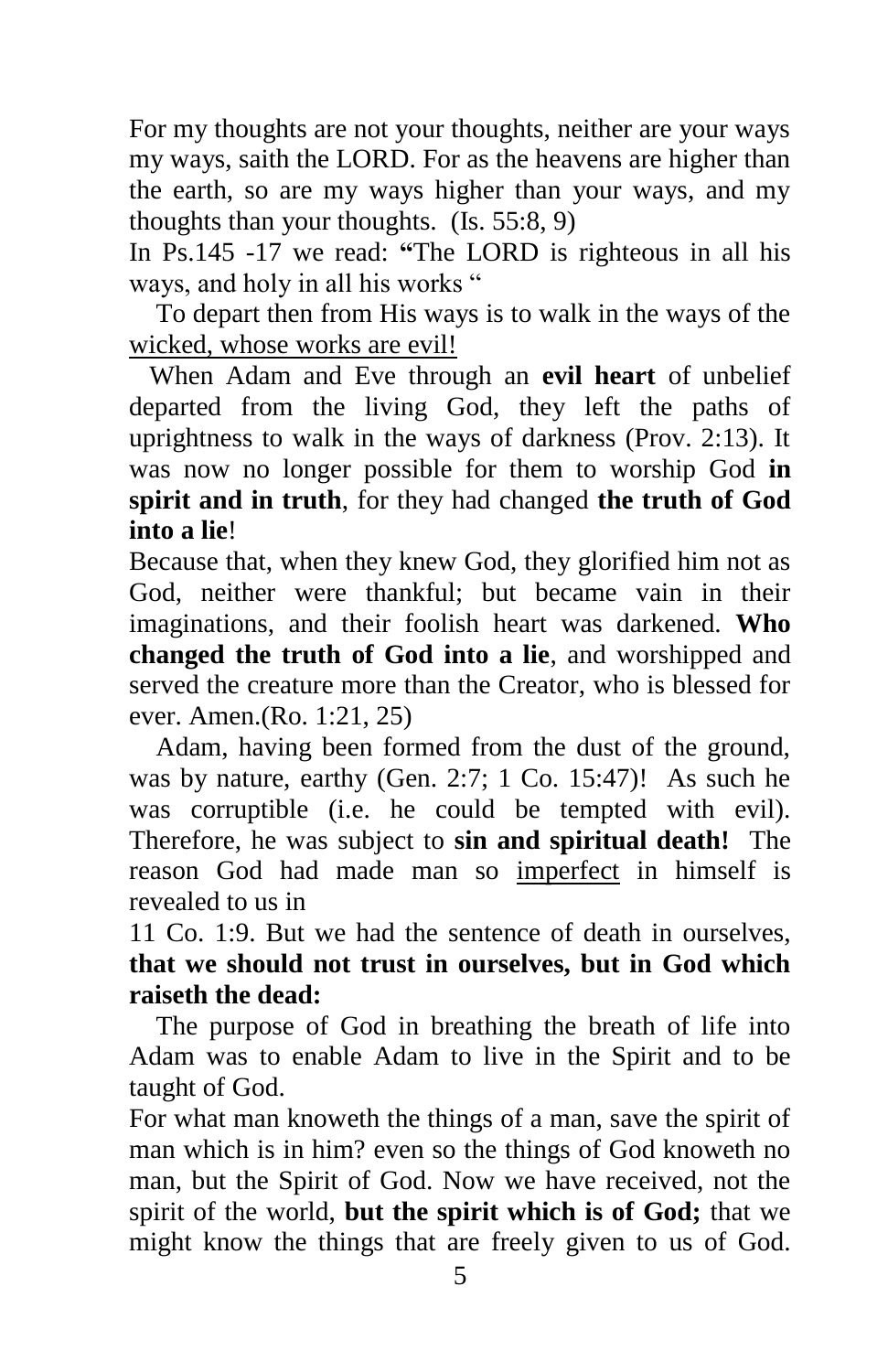Which things also we speak, not in the words which man's wisdom teacheth**, but which the Holy Ghost teacheth; comparing spiritual things with spiritual.** But the natural man receiveth not the things of the Spirit of God: for they are foolishness unto him: neither can he know them, **because they are spiritually discerned.**(I Cor. 2:11-14)

 As long as Adam kept his trust in the living God, walked in the Spirit, and did only what God commanded him, he was clothed in **the righteousness of God.** The imperfection in himself--**the shame of his nakedness**--was not seen. Since all the treasures of wisdom and knowledge are in God (Col. 2-3 ), the lack of knowing how to direct his own steps was not a problem; all he had to do was ask God.

If any of you lack wisdom, let him ask of God, that giveth to all men liberally, and upbraideth not; and it shall be given him. (James 1:5)

As long as Adam was content to abide under the shadow of the Almighty God, he would be delivered from evil and preserved blameless. God, by His Spirit, would lead him on to perfection. Though Adam was subject to death (losing life in the spirit), God would save him from death until he was **changed** and **death was swallowed up in victory!**

Behold, I shew you a mystery; We shall not all sleep, but we shall all be changed, In a moment, in the twinkling of an eye, at the last trump: for the trumpet shall sound, and the dead shall be raised incorruptible, and we shall be changed. For this corruptible must put on incorruption, and this mortal must put on immortality. So when this corruptible shall have put on incorruption, and this mortal shall have put on immortality, then shall be brought to pass the saying that is written, **Death is swallowed up in victory.**(I Cor. 15:51-54)

 Until the final victory over death, Adam needed to be saved from death. Though Adam was alive, until he was changed from being corruptible to incorruptible, from being mortal to immortal he was subject to death. There was only one that could save him from death—**God!** God had made it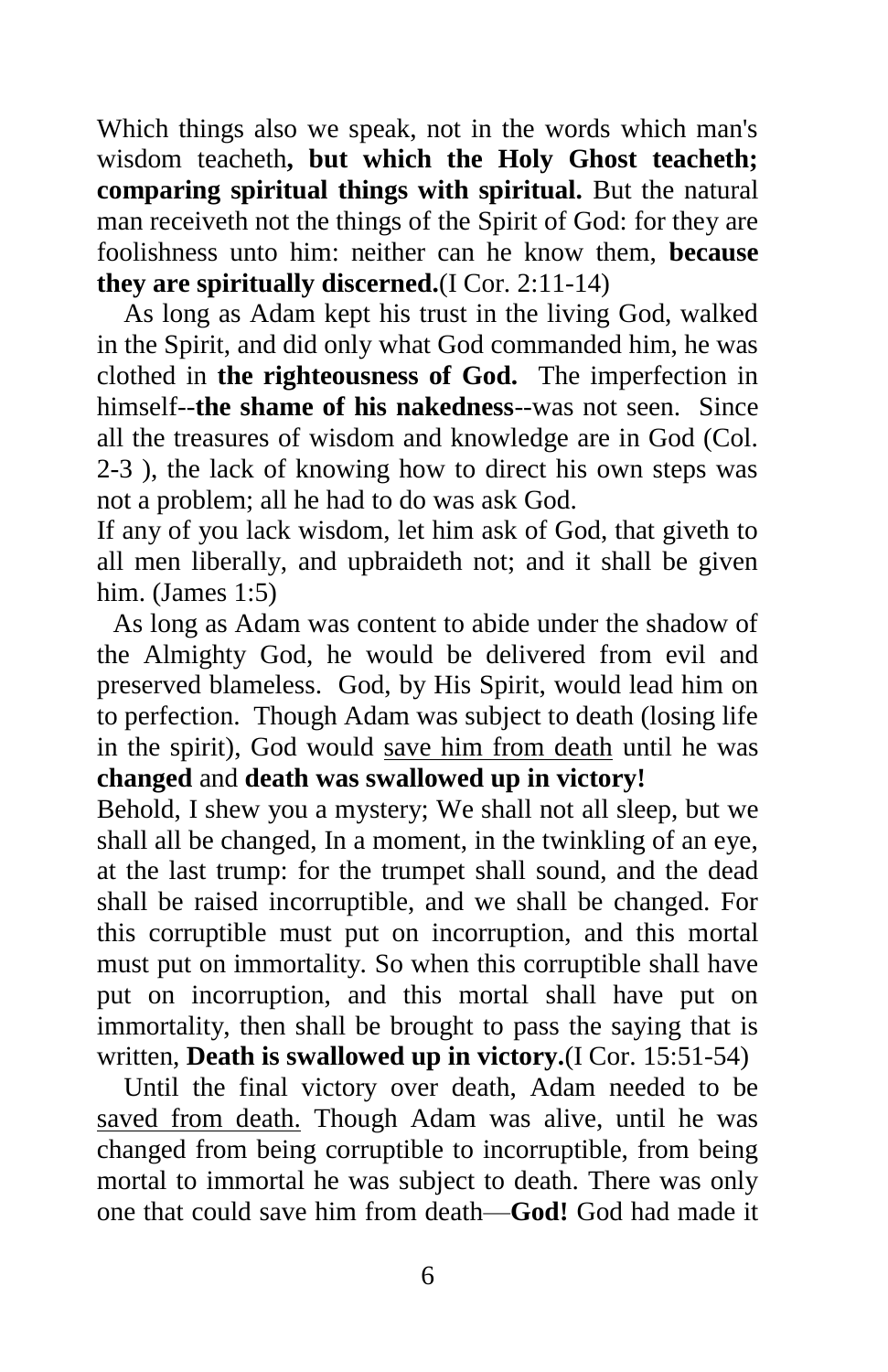clear to Adam that the day in which he disobeyed Hs voice (commandment), **he would surely die!**

And the LORD God **commanded** the man, saying, Of every tree of the garden thou mayest freely eat: But of the tree of the knowledge of good and evil, thou shalt not eat of it: for in the day that thou eatest thereof thou shalt **surely die**.(Ge. 2:16,17)

 God was teaching from the beginning that **obedience to His voice** was essential to keeping God-given Spirit life **unto life eternal!**

He that loveth his life shall lose it; and he that hateth his life in this world shall keep it unto life eternal. (Jo. 12:25)

 Instead of holding to what God had told him and keeping his trust in the living God, Adam hearkened to the voice of his wife and transgressed God's commandment! (Ge. 3:17). It is shown in 11Cor. 11:3, that Eve was beguiled by the serpent in her disobedience.

But I fear, lest by any means, as the serpent beguiled Eve through his subtilty, so your minds should be corrupted from the simplicity that is in Christ.

Adam, however, was not deceived in his transgression as shown in 1Ti. 2:14. "And Adam **was not deceived**, but the woman being deceived was in the transgression." God was showing by their example that, deceived or not, when we fail to believe (hearken to His word), and take our own way in a matter (trust in ourselves) we go astray! That is, we leave the paths of uprightness to walk in the ways of darkness! (Pv. 2:13) It also reveals that there is no fear of God before our eyes.

The transgression of the wicked saith within my heart, that there is no fear of God before his eyes.(Ps. 36:1)

 Eve was not deceived concerning what God had said would happen if they ate of the tree. She told the serpent what God had said.

And the woman said unto the serpent, We may eat of the fruit of the trees of the garden: but of the fruit of the tree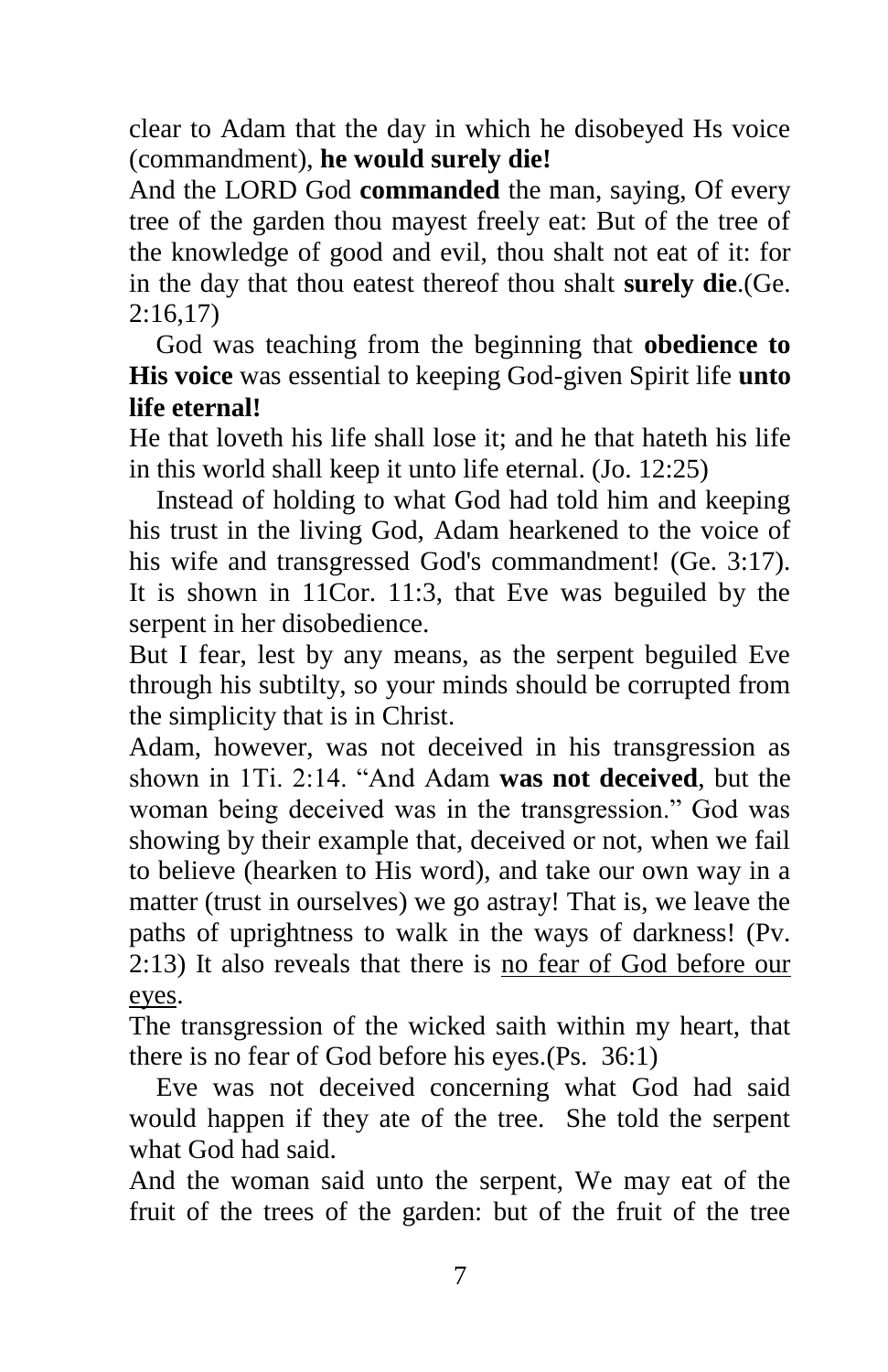which is in the midst of the garden, God hath said, Ye shall not eat of it, neither shall ye touch it, **lest ye die**. (Ge. 3:2, 3)

 Where Eve was deceived was in believing **the doctrine** of the serpent.

And the serpent said unto the woman, **Ye shall not surely die** For God doth know that in the day ye eat thereof, then your eyes shall be opened, and ye shall be as gods, knowing good and evil.(Ge. 3:4,5)

The purpose of the serpent was to take away, if he could, the **fear of God**. If he could get the woman (a figure of the church) to believe that she would **not really die**, then she would not be afraid to transgress! The reason God allowed the serpent to be in the garden is understood by what Jesus said to Simon Peter regarding him.

And the Lord said, Simon, Simon, behold, Satan hath desired to have you, that he may sift you as wheat: But I have prayed for thee, that thy faith fail not: and when thou art converted, strengthen thy brethren.

 This was the trial of their faith! Job 26:12 tells us that God's hand formed the crooked serpent. The serpent is also called the devil and Satan, is shown in Re. 12:9.

And the great dragon was cast out, that old serpent, called the Devil, and Satan, which deceiveth the whole world: he was cast out into the earth, and his angels were cast out with him.

 We can there understand that God formed the crooked serpent to test His people. The purpose of the test is to reveal what is in **the heart,** whether or not we will keep His commandments! The reason that this is a **heart** matter is because it is **the test of love!**

In Jo. 14.31 Jesus said: "That the world may know that **I love the Father;** and as the Father gave me **commandment, even so I do."**

In 11Jo. 6 the apostle John says, And **this is love**, that we walk after **His commandments**. This is the commandment, That, as ye have heard from the beginning, ye should walk in it.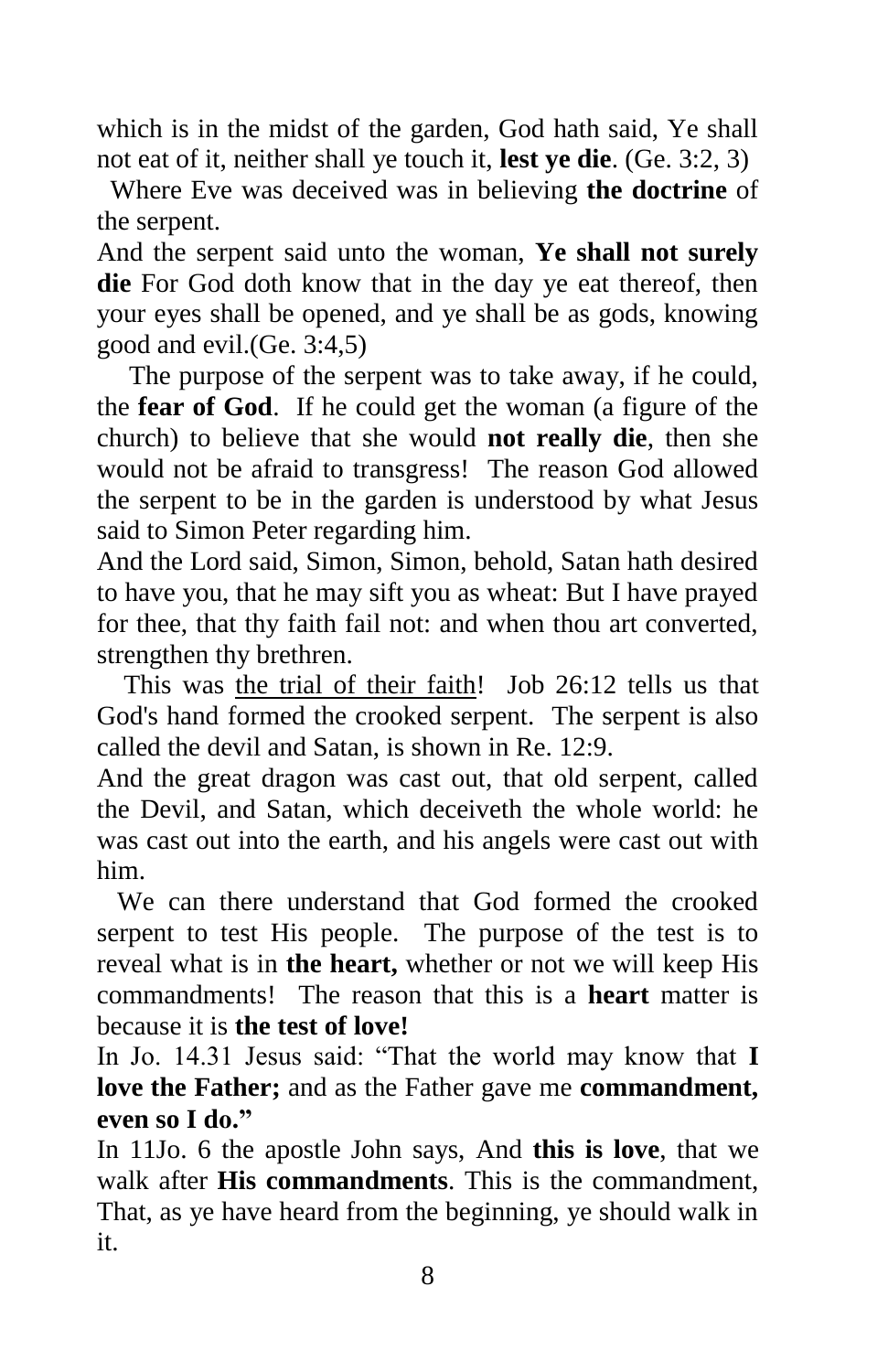Again in Deu. 8:1, 2 Moses, speaking to the of Israel, said...All the commandments which I command thee this day shall ye observe to do, that ye may live, and multiply, and go in and possess the land which the LORD sware unto your fathers. And thou shalt remember all the way which the LORD thy God led thee these forty years in the wilderness, to humble thee, and to prove thee, to know what was in thine heart, whether thou wouldest keep his commandments, or no.

 We can see how the keeping of God's commandments is essential to the keeping of God given **Spirit life unto life everlasting!** Jesus in Jo. 12:50 said: "And I know that His commandment if life everlasting.." Thus, in Ecc.12:13,14 we read:

Let us hear the conclusion of the whole matter: Fear God, and keep his commandments: for this is the whole duty of man. For God shall bring every work into judgment, with every secret thing, whether it be good, or whether it be evil.

 It is clear by Eve's example what happens when one doubts the truth of God's word and believe the lie (doctrine) of the devil: "You shall not surely die!" When Eve bought that line, she changed **the truth of God into a lie** and was not afraid to transgress what she knew God had said.

And the serpent said unto the woman, **Ye shall not surely die**: For God doth know that in the day ye eat thereof, then your eyes shall be opened, and ye shall be as gods, knowing good and evil. And when the woman saw that the tree was good for food, and that it was pleasant to the eyes, and a tree to be desired to make one wise, she took of the fruit thereof, and did eat, and gave also unto her husband with her; and he did eat. (Ge. 3:4-6)

We see in this how the devil comes as an angel of light (11Co. 11:14) and how God uses him to test what is in **the heart**. We can also see how, as the disputer of this world (1Co. 1:20), God uses Satan to give us a choice of believing the **truth**(what God says) or believing a **lie (what the**  disputer of this world says). In James 1:12-15 we read,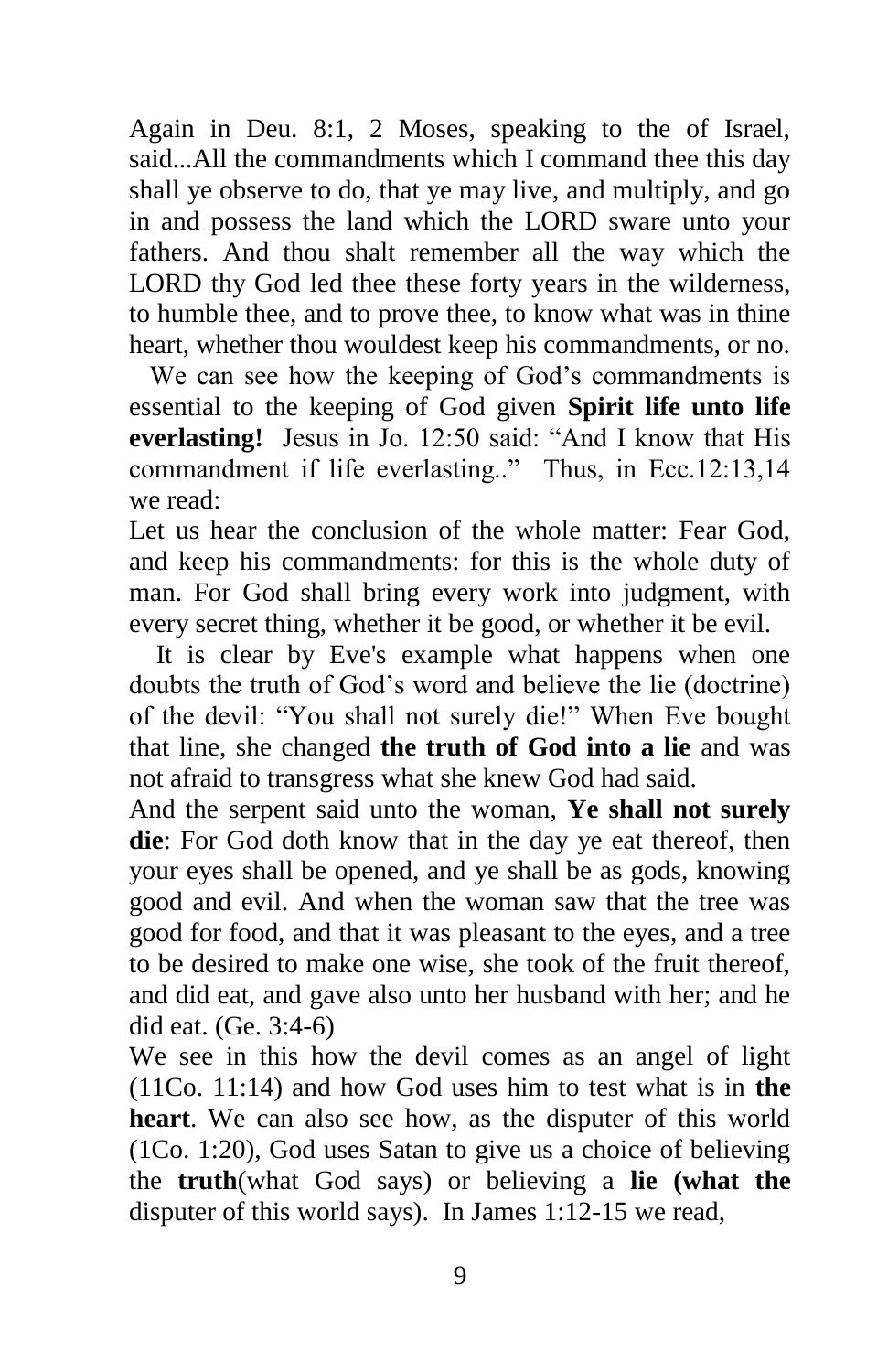Blessed is the man that endureth temptation: for when he is tried, he shall receive the crown of life, which the Lord hath promised to them that love him. Let no man say when he is tempted, I am tempted of God: for God cannot be tempted with evil, neither tempteth he any man: But every man is tempted, when he is drawn away of his own lust, and enticed. Then when lust hath conceived, it bringeth forth sin: and sin, when it is finished, bringeth forth death.

 This is the graphic lesson that God purposed to teach us from the beginning. **Blessed is the man that endures temptation!** For only after he is tried shall he receive the **crown of life** (i.e. eternal lire), which God has **reserved** for those who love him**.** When Adam andEve **failed the test of love**, here is what happened,

Because that, when they knew God, they glorified him not as God, neither were thankful; but became vain in their imaginations, and their foolish heart was darkened. Professing themselves to be wise, they became fools, And changed the glory of the uncorruptible God into an image made like to corruptible man, and to birds, and fourfooted beasts, and creeping things. Wherefore God also gave them up to uncleanness through the lusts of their own hearts, to dishonour their own bodies between themselves: Who changed the truth of God into a lie, and worshipped and served the creature more than the Creator, who is blessed for ever. Amen. (Ro. 1:21-25)

Adam and Eve have **now** entered **the way of the wicked!**  They chose to go for **gain** instead of **godliness,** to serve **the creature** rather than **the Creator!** As we noted before in the book of Job, we read...

Yea, the light of the wicked shall be put out, and the spark of his fire shall not shine. The light shall be dark in his tabernacle, and his candle shall be put out with him.(Job 18:5,6)

 In other words, Adam and Eve lost their access to the truth**.** They no longer had spiritual understanding but were now carnally minded**, sold under sin!** They could no longer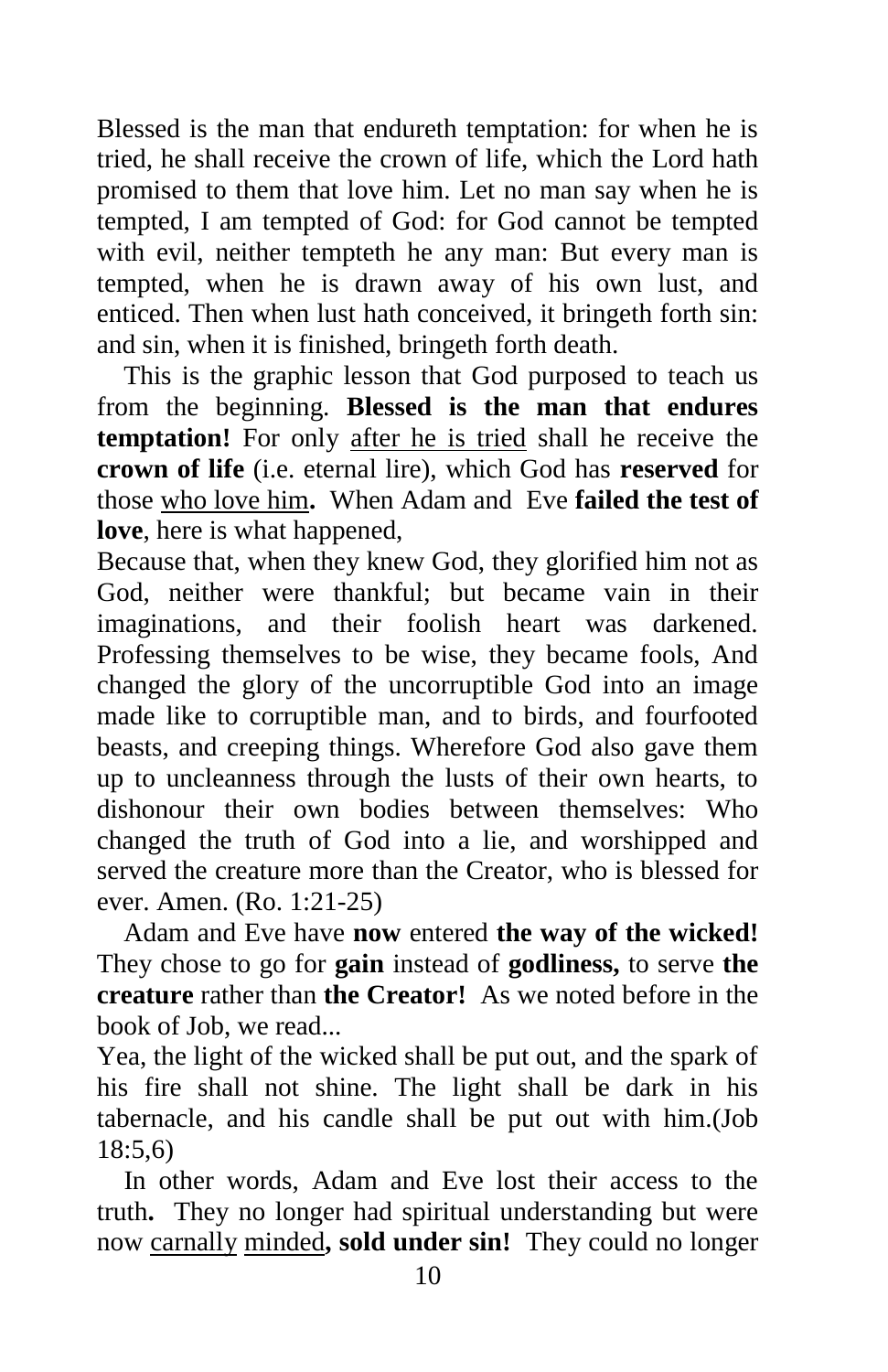walk in the light as children of light but had now become darkness! They were no longer clothed **in the righteousness of God** but were now **naked**!

And the eyes of them both were opened, and they knew that they were naked; and they sewed fig leaves together, and made themselves aprons. (Ge.3: 7)

When Adam and Eve sewed fig leaves together to use as a covering for their nakedness, it was to foreshadow the church, under Moses, electing to cover herself by the works of the law. For God in time under the leadership of Moses would bring His people out of Egypt unto Himself at Mount Sinai. There He would offer to restore them back into a **hearing** relationship with Himself They, however, for **the fear of losing their life**, would draw back from hearing God's voice and elect instead to hear Moses's voice!

And they said unto Moses, Speak thou with us, and we will hear: but let not God speak with us, **lest we die.** (Ex. 20:19)

 God went along with their request and used Moses as a mediator between Himself and the people to establish them under the covenant of the law. This was essential to God's plan and purpose. Before God would provide a way for man to be redeemed from under the law of sin and death, He first needed to use the law of God as a school master to teach some great lessons. Let us look now at those lessons.

 There are four kinds of trees spoken of in the garden of Eden. They are there as a figure of the four kinds of lives that are possible for us to experience. The fact that God uses trees in scriptures as a figure of men's lives is shown in Deu. 20:19

When thou shalt besiege a city a long time, in making war against it to take it, thou shalt not destroy **the trees** thereof by forcing an axe against them: for thou mayest eat of them, and thou shalt not cut them down **(for the tree of the field is man's life)** to employ them in the siege:

In Genesis 2:9 we read...And out of the ground made the LORD God to grow every **tree** that is **pleasant to the sight,**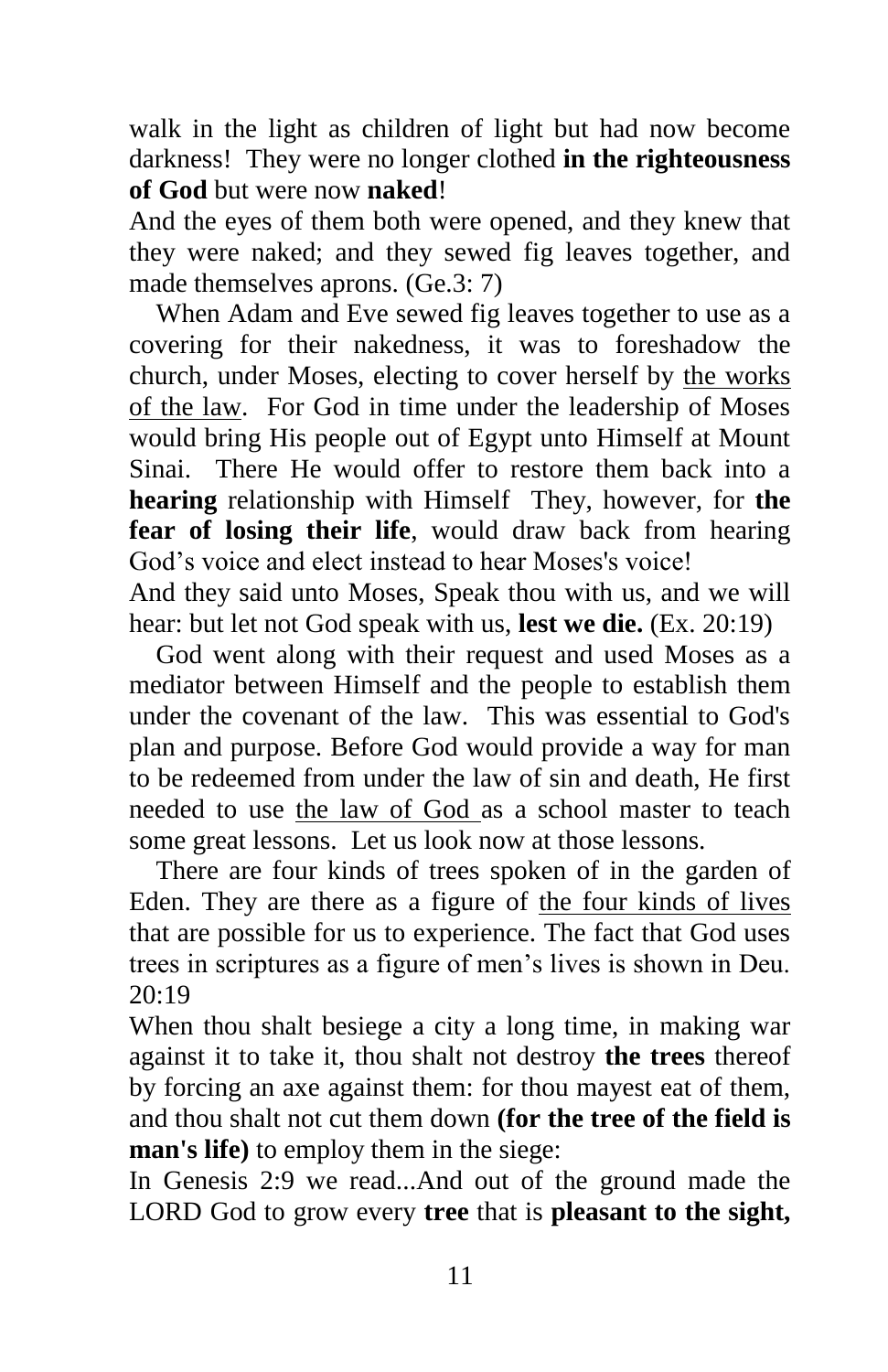**and good for food;** the **tree of life** also in the midst of the garden, and the **tree of knowledge of good and evil**.

The **first kind of tree** mentioned, the one which is **pleasant to the sight and good for food**, represents **life in the Spirit.**  This life is what Adam had in the beginning and is describe in greater detail in Ps. 1:1-3.

Blessed is the man that walketh not in the counsel of the ungodly, nor standeth in the way of sinners, nor sitteth in the seat of the scornful. But his delight is in the law of the LORD; and in his law doth he meditate day and night. And **he shall be like a tree** planted by the rivers of water, that bringeth forth his fruit in his season; his leaf also shall not wither; and whatsoever he doeth shall prosper.

 The **second tree** mentioned, **the tree of life**, represents incorruptible, immortal, resurrection life! This tree is spoken of in greater detail in Re. 22: 1,2.

And he shewed me a pure river of water of life, clear as crystal, proceeding out of the throne of God and of the Lamb. In the midst of the street of it, and on either side of the river, was there the tree of life, which bare twelve manner of fruits, and yielded her fruit every month: and the leaves of the tree were for the healing of the nations.

 Once God has brought His true people forth out from among the dead by resurrection into incorruptible, immortal life (perfection), He will then use them as the mountain of the Lord's house for **the healing of the nations.**

And it shall come to pass in the last days, that the mountain of the LORD'S house shall be established in the top of the mountains, and shall be exalted above the hills; and all nations shall flow unto it. And many people shall go and say, Come ye, and let us go up to the mountain of the LORD, to the house of the God of Jacob; and he will teach us of his ways, and we will walk in his paths: for out of Zion shall go forth the law, and the word of the LORD from Jerusalem. And he shall judge among the nations, and shall rebuke many people: and they shall beat their swords into plowshares, and their spears into pruninghooks: nation shall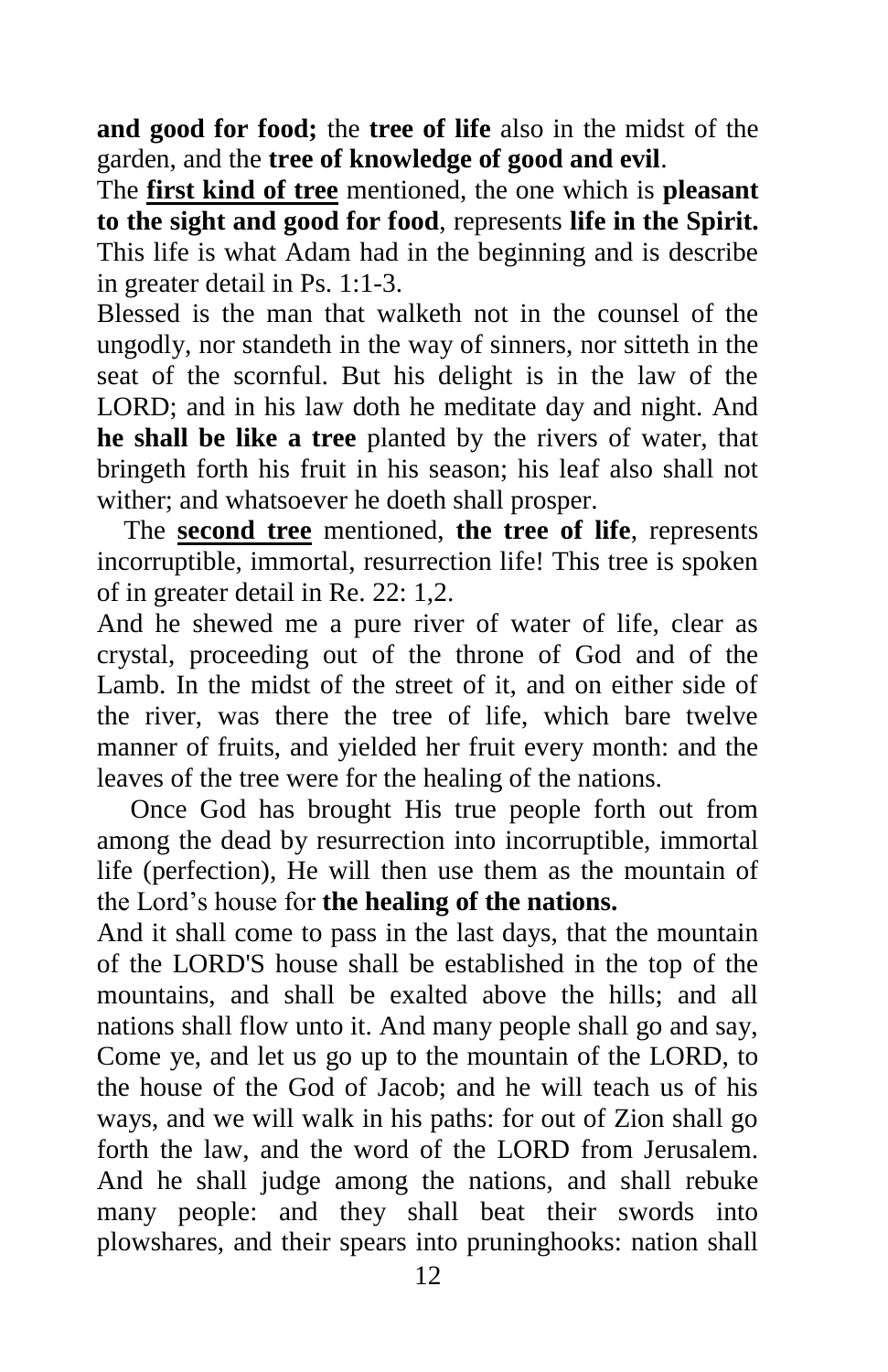not lift up sword against nation, neither shall they learn war any more. (Is. 2:2-4)

 The **third tree** mentioned in the garden is **the tree of the knowledge of good and evil.** This is the only tree which God commanded that Adam and Eve were not to eat of because it represented **life after the flesh**. In the book of Galatians the apostle Paul explains about the flesh.

This I say then, **Walk in the Spirit**, and ye shall not fulfil the lust of **the flesh**. For **the flesh** lusteth against **the Spirit**, and **the Spirit** against **the flesh**: and these are contrary the one to the other: so that ye cannot do the things that ye would.(Ga. 5:16,17)

**Be not deceived:** God is not mocked: for whatsoever a man soweth, that shall he also reap. For he that soweth to **his flesh** shall of **the flesh reap corruption**; but he that soweth to **the Spirit** shall of **the Spirit reap life everlasting**. (Ga. 6:7, 8)

 It is because of this law of sowing and reaping and the fact that man is a partaker of flesh and blood, that man has **the sentence of death** in himself. It is clear that to avoid spiritual death (i.e. losing the ability to live godly), man must not live after **the flesh**! It was true in the garden, and it is true today!

Therefore, brethren, we are debtors, not to the flesh, to live after the flesh. For if ye live after the flesh, ye shall die: but if ye through the Spirit do mortify the deeds of the body, ye shall live. (Ro. 8:12,13)

 The definition of **spiritual death and life** is revealed to us in Ro. 8:6 where we read, "For to be **carnally minded is death**; but to be **spiritually minded is life and peace**. ". The reason that Adam and Eve took the way of the flesh was that they perceived they would **gain** by doing so. In the pursuit of personal gain they lost **godliness**. God would use their error to teach the great truth that **godliness with contentment is great gain**.

If any man teach otherwise, and consent not to wholesome words, even the words of our Lord Jesus Christ, and to the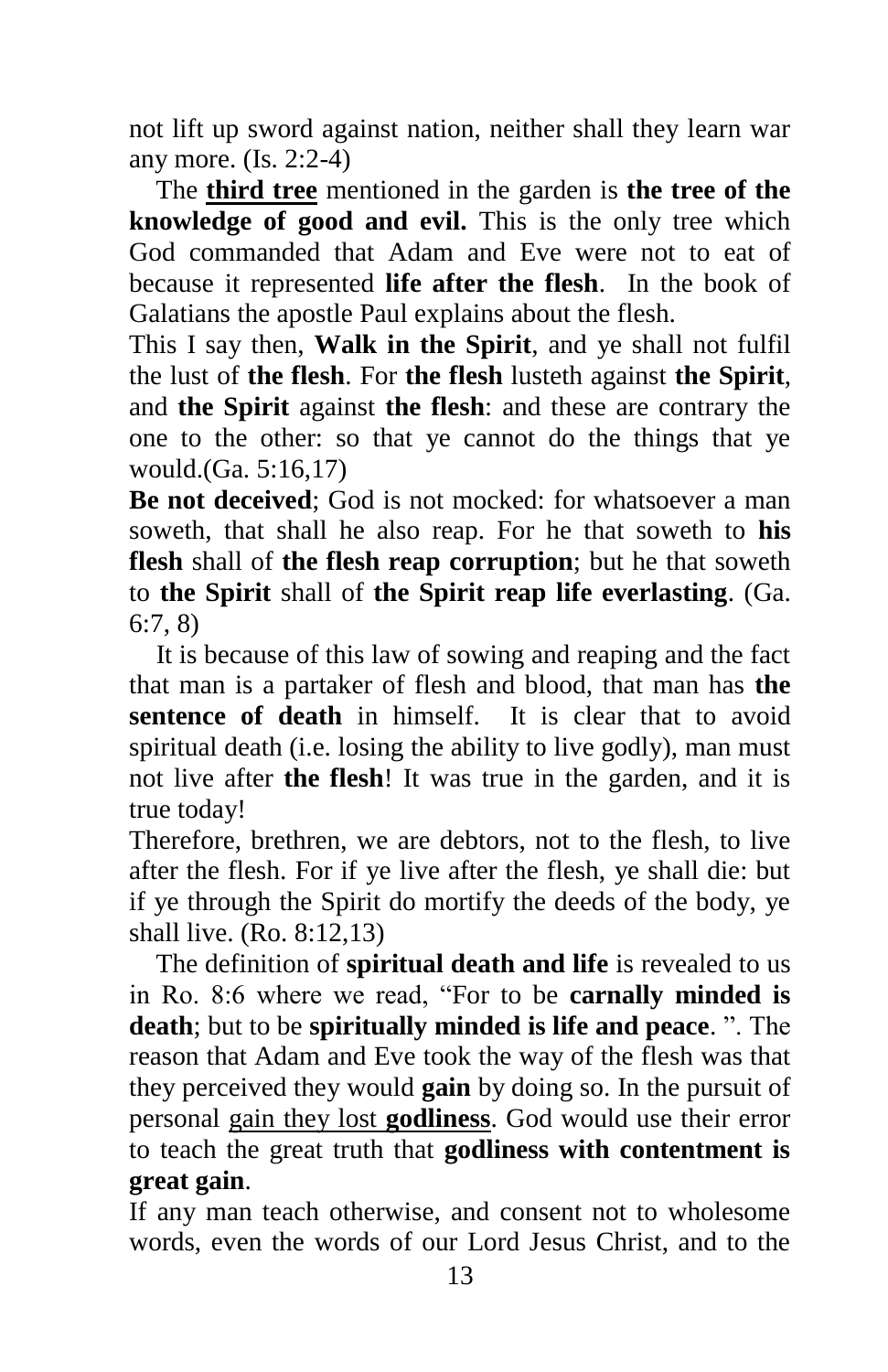doctrine which is according to godliness; He is proud, knowing nothing, but doting about questions and strifes of words, whereof cometh envy, strife, railings, evil surmisings, Perverse disputings of men of corrupt minds, and destitute of the truth, supposing that gain is godliness: from such withdraw thyself. But godliness with contentment is great gain. (I Ti.6:3-6)

Once Adam and Eve were drawn away of their own lust and enticed, when lust conceived it brought forth **sin and death**  (James 1:14, 15)! Adam and Eve were now no longer in the liberty of the law of the spirit of life (Ro. 8:1,2). They were now **in the bondage of corruption** under the law of sin and death.

Wherefore, as by one man sin entered into the world, and death by sin; and so death passed upon all men, for that all have sinned: (For until the law sin was in the world: but sin is not imputed when there is no law. Nevertheless death reigned from Adam to Moses, even over them that had not sinned after the similitude of Adam's transgression, **who is the figure of him that was to come.** (Ro. 5:12-14)

 As we have noted, the **fourth** kind of tree in the garden was **the fig tree**. We know that this tree was there by the fact that Adam and Eve used its leaves to make themselves a covering for their nakedness. In so doing, as we have also noted, they were foreshadowing **the next error** that God's people would make, that is, to establish their own righteousness (i.e. perfect themselves) by **the works of the law**. While the law would give them an outer covering (leaves), it would leave them without the fruit, i.e. **life of the Spirit!** We are given more details on the fig tree in Mark 11:12-14

And on the morrow, when they were come from Bethany, he was hungry: And seeing **a fig tree** afar off having **leaves**, he came, if haply he might find any thing thereon: and when he came to it, he found **nothing but leaves**; for the time of figs was not yet. And Jesus answered and said unto it, No man eat fruit of thee hereafterforever.**And his disciples heard**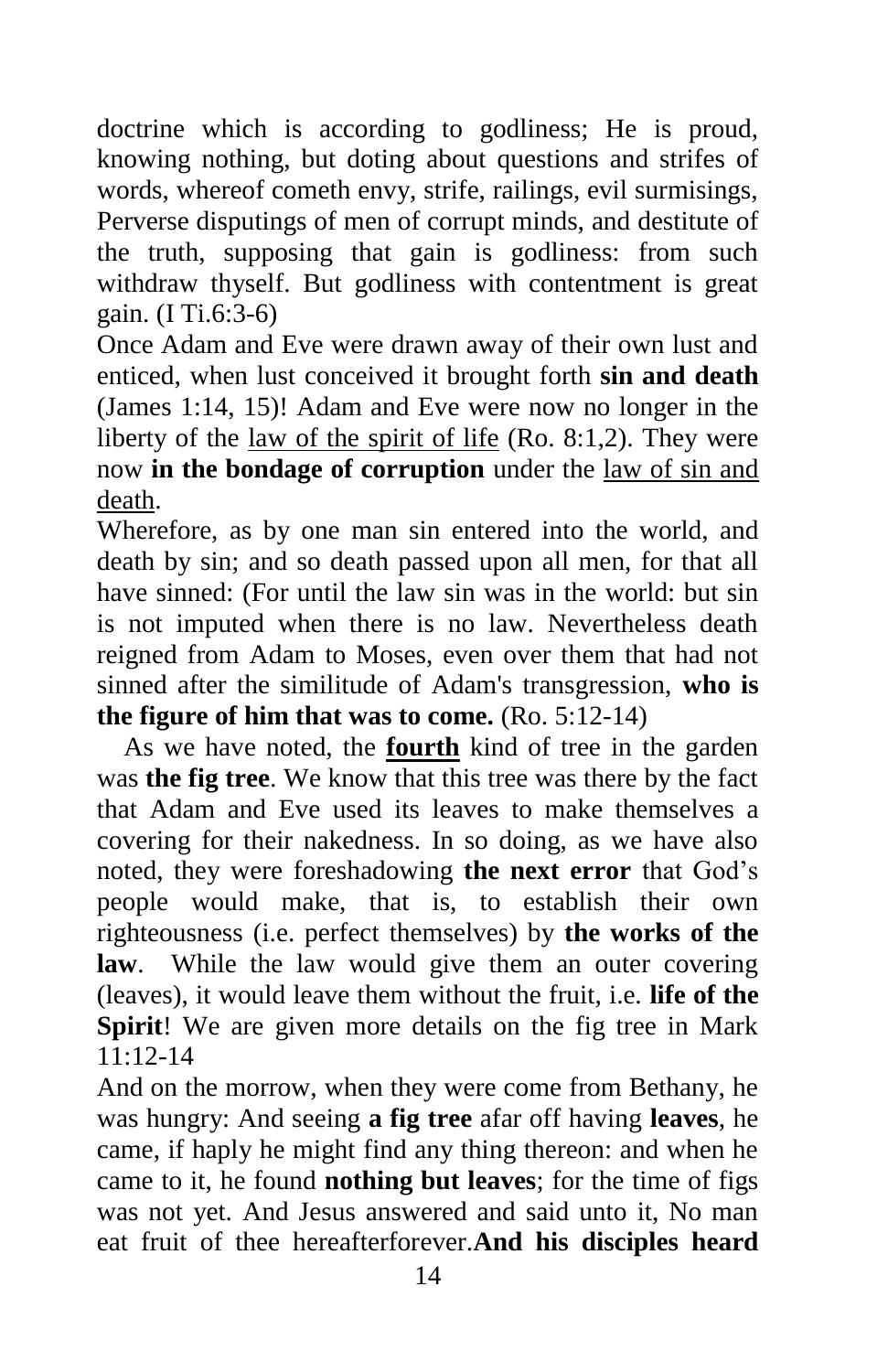Thus, in the four kinds of trees in the garden, we have pictured for us the four kinds of men's lives that man can experience.

 **First**, life **in the Spirit,** is where in the liberty of the Spirit we walk in obedience to God's voice, **the Living word**! Where, under the covering of **the righteousness of God**, we can have the shame of our nakedness (imperfection) covered and be **preserved blameless** until our **change comes, i.e. resurrection!** Where though we are alive, **we are subject to death**, until death is swallowed up in victory!

 **Second**, **resurrection life**, is where we are changed, where corruptible puts on incorruption and mortal puts on immortality, and death is swallowed up in victory! Therefore, it is **eternal, everlasting life, where we shall ever be with the Lord!**

 **Third**, life **after the flesh,** is where we walk in disobedience to **the voice of God**, after the **lust of our flesh, the lust of our eyes, and the pride of life** (I Jo. 2:16). Where in the pursuit of gain we lose godliness (life in the spirit) and are now naked, robbed of our covering (God's righteousness). **Cursed children** (II Pe. 2:14) who have forsaken the paths of uprightness, to walk in the ways of darkness, and are now in the bondage of corruption, under **the law of sin and death!**

 **Fourth**, **life in the law**, is where we walk after **the letter of God's written word.** Where we attempt to cover the shame of our nakedness (be justified) by **the works of the law and are going about** to establish our own righteousness. Where we have the form of godliness but deny **the power (Spirit life) thereof** (11Tim. 3:5)!

 The order in which the trees are introduced in Genesis is significant, for God began by breathing **the breath of life** into Adam, that is, **freely** imparting to Adam **life in the Spirit**. This was, as we have seen, to enable Adam to be **taught of God,** for God had not put in man the way he should go (Jer. 10:23)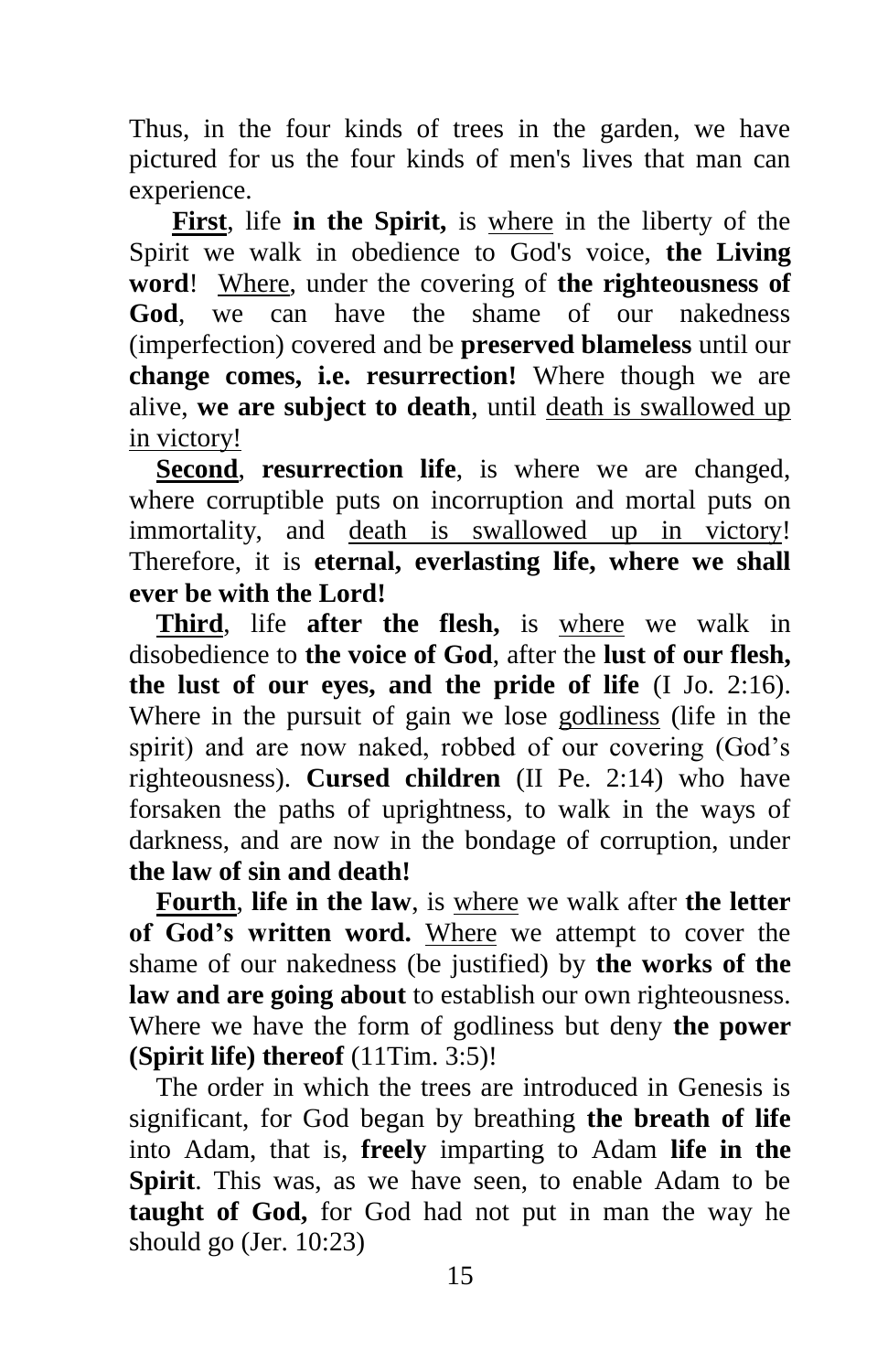Therefore, it was critical that Adam only did what God taught him to do if he was to **live and not die**! If Adam had honored God as God and had refused to hearken to another voice, he would have been kept by the wisdom and **power of God** (i.e. the Spirit of God), **through faith** (i.e. obedience to God's voice), unto **perfection** (i.e. resurrection)! Therefore, the second tree introduced was the **tree of life**! If Adam had been steadfast with God, then **sin and death** would never have had an opportunity to enter. Instead, as we know, he chose to hearken to the voice of the woman **(his flesh)** and to partake of the third tree mentioned, **the tree of the knowledge of good and evil!**

 Once Adam and Eve, through **unbelief**, transgressed God's commandment and ate of **the tree of the knowledge of good and evil,** the eyes of them both were opened and they knew they were naked. To cover their nakedness, as we have seen, they sewed **fig leaves** together and made themselves aprons, thus foreshadowing that the people under Moses would elect to come under the covering of **the law**. Therefore, the fourth and final kind of tree spoken of in the garden is the **fig tree**.

As we have noted, Jesus **cursed** the fig tree that had leaves but no fruit, as it was a figure of the church under the law.

For as many as are of the works of the law are under the curse: for it is written, Cursed is every one that continueth not in all things which are written in the book of the law to do them. (Ga. 3:10)

Once Adam and Eve fell from their steadfastness with God, since all were in Adam, all fell with him! The man that God had created **in the image and glory of God** (1Co. 11:7) had now chanced **the glory of the incorruptible** God into an image made like to **corruptible man** (Ro. 1:23)! Though Adam had begun **in the Spirit and wisdom of God**, he had now become **foolish** to believe he could **be made Perfect**  by the flesh (Ga. 3:3)! God would use this error to teach...It is the spirit that quickeneth; the flesh profiteth nothing: the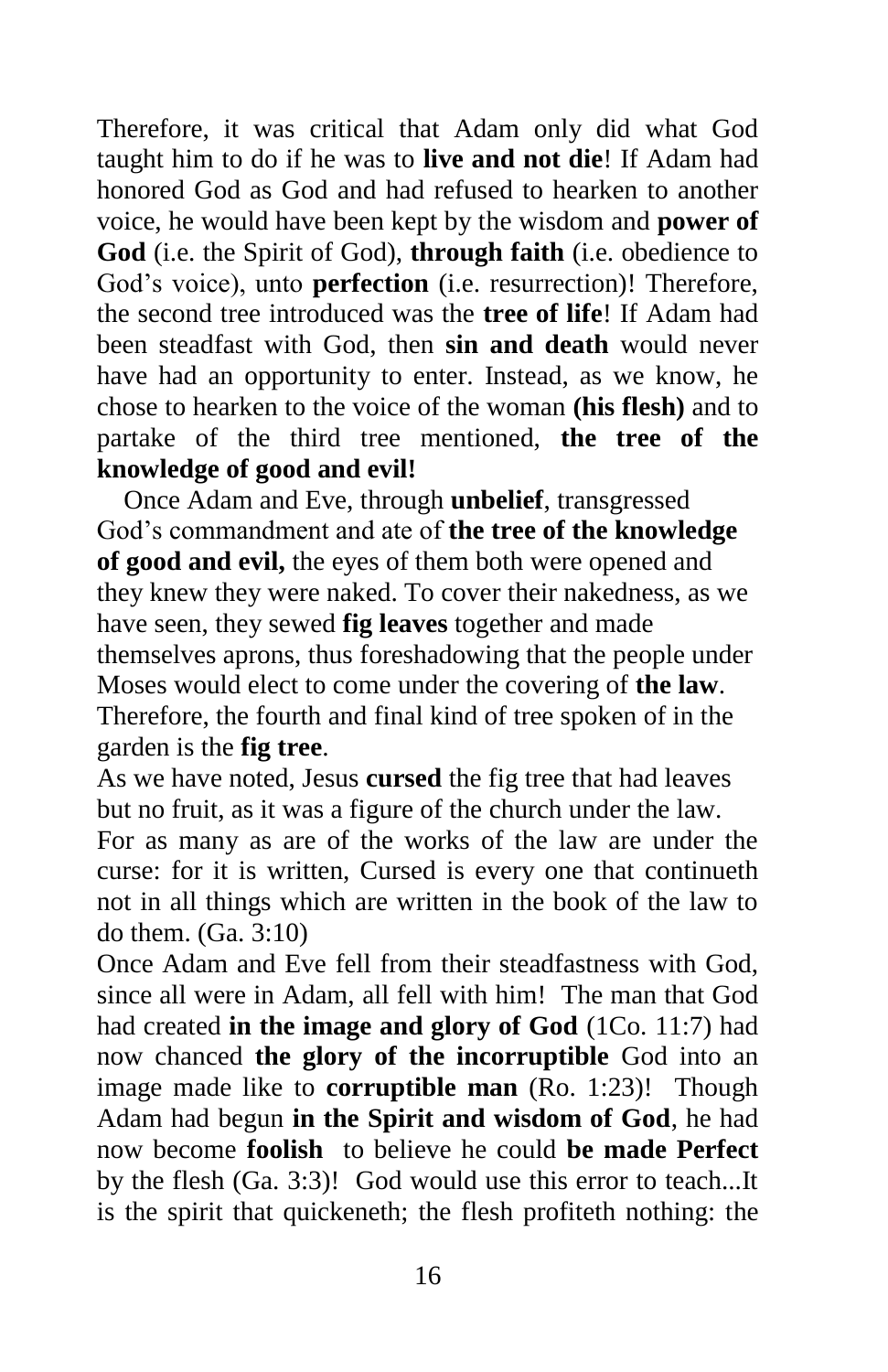words that I speak unto you, they are spirit, and they are life. (Jo. 6.-63.)

Fortunately, the fall (death) of Adam did not bring to an end God's purpose to bring man **up into perfection**, i.e. **resurrection life!** In fact, Adam's fall was essential to the way God had before ordained, that in the process of time He would work it out. For in the economy of God's plan He purposed to reveal **the man of sin** before He would reveal **the man of righteousness**, i.e. **the perfect man, Christ!**

Now we beseech you, brethren, by the coming of our Lord Jesus Christ, and by our gathering together unto him, That ye be not soon shaken in mind, or be troubled, neither by spirit, nor by word, nor by letter as from us, as that the day of Christ is at hand. Let no man deceive you by any means: for that day shall not come, except there come a falling away first, and that man of sin be revealed, the son of perdition; Who opposeth and exalteth himself above all that is called God, or that is worshipped; so that he as God sitteth in the temple of God, shewing himself that he is God. (II Thes. 2:1- 4

 Since **the man of sin** operates in **the temple of God**, we need to let the scriptures identify for us **the temple of God**. Know ye not that ye are the temple of God, and that the Spirit of God dwelleth in you? If any man defile the temple of God, him shall God destroy; for the temple of God is holy, which temple ye are.(1Co.3:16,17)

What? know ye not that your body is the temple of the Holy Ghost which is in you, which ye have of God, and ye are not your own? For ye are bought with a price: therefore glorify God in your body, and in your spirit, which are God's.( 1 Cor. 6:19-20)

And what agreement hath the temple of God with idols? for ye are the temple of the living God; as God hath said, I will dwell in them, and walk in them; and I will be their God, and they shall be my people. Wherefore come out from among them, and be ye separate, saith the Lord, and touch not the unclean thing; and I will receive you, And will be a Father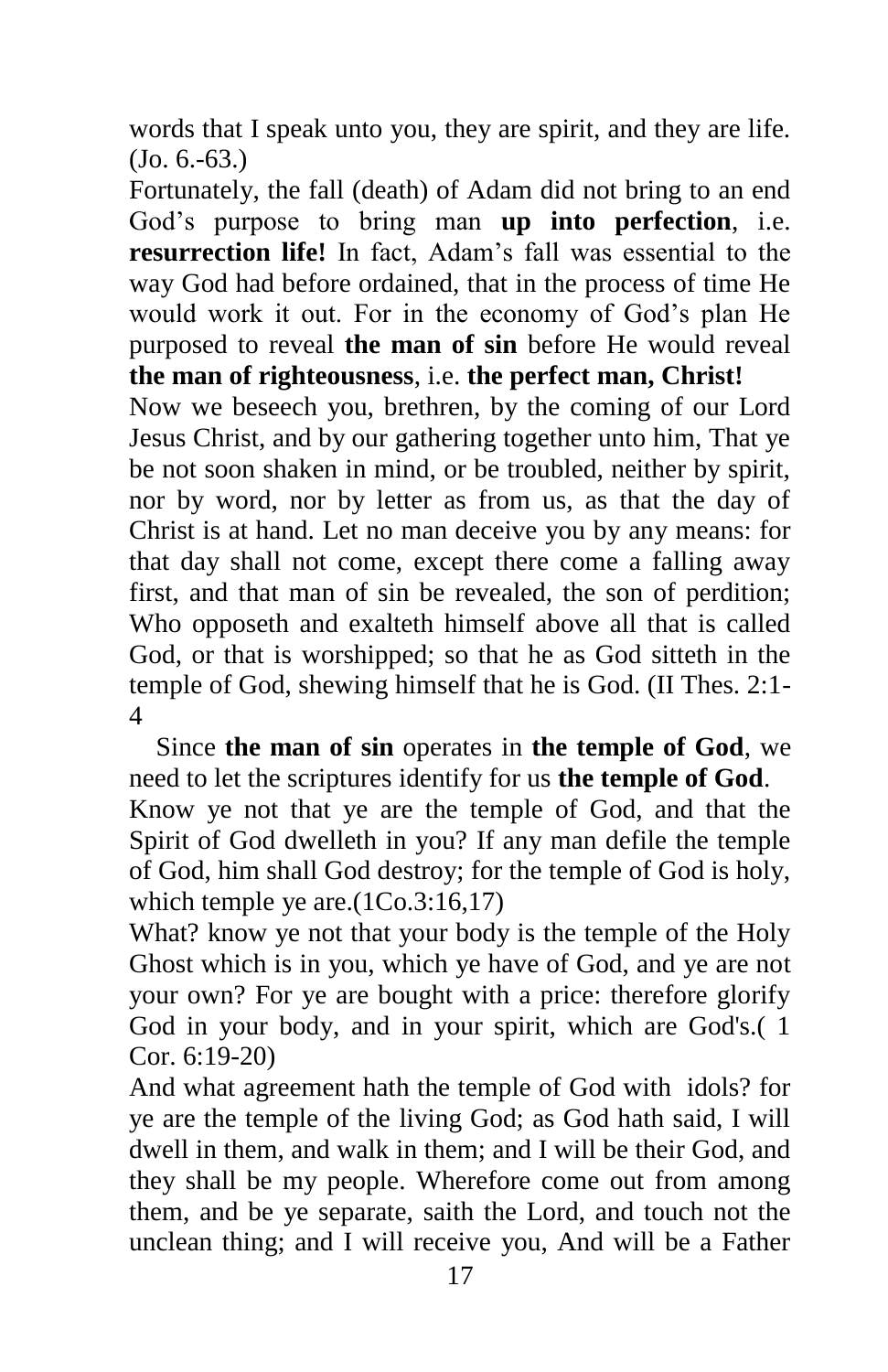unto you, and ye shall be my sons and daughters, saith the Lord Almighty. (11Cor. 6:16-18)

 We understand then by the above scriptures that it was in keeping with God's purpose that **the man of sin** be revealed first. Therefore, God would use the falling away of the first man (the first Adam), who was of the earth, earthy, for this purpose.

However, in the fullness of time God would send into the world **the second man, the last Adam, the Lord from heaven, the man of righteousness,** whom he would use as **the Saviour!** He would redeem us and recover **all who would receive Him** out of **the flesh and alienation from the life of God (death)**, into which the first Adam's disobedience got us. So that, once recovered from **so great a death**, we might be led by the Spirit of God into all truth, **walk as children of light, and go on to perfection!**

However, now that man through disobedience was out of the Spirit and in the flesh, walking in his own ways, God would let him discover where such ways lead.

There is a way which seemeth right unto a man, but the end thereof are **the ways of death**. ( Pv. 14:12)

 Now that Adam and Eve were out from under the covering of God's Spirit, God Himself moved to provide them with another covering

Unto Adam also and to his wife did the LORD God make coats of skins, and clothed them. (Ge.3:21)

 This was to foreshadow the animal sacrifice that God would establish under the first covenant of the law, i.e. the Levitical priesthood. The law itself, in turn, would be a shadow of a **perfect sacrifice** that would come! For man could not be **made perfect** by the sacrifice offered under the law.

For the law having a shadow of good things to come, and not the very image of the things, can never with those sacrifices which they offered year by year continually make the comers thereunto perfect. (He. 10:1)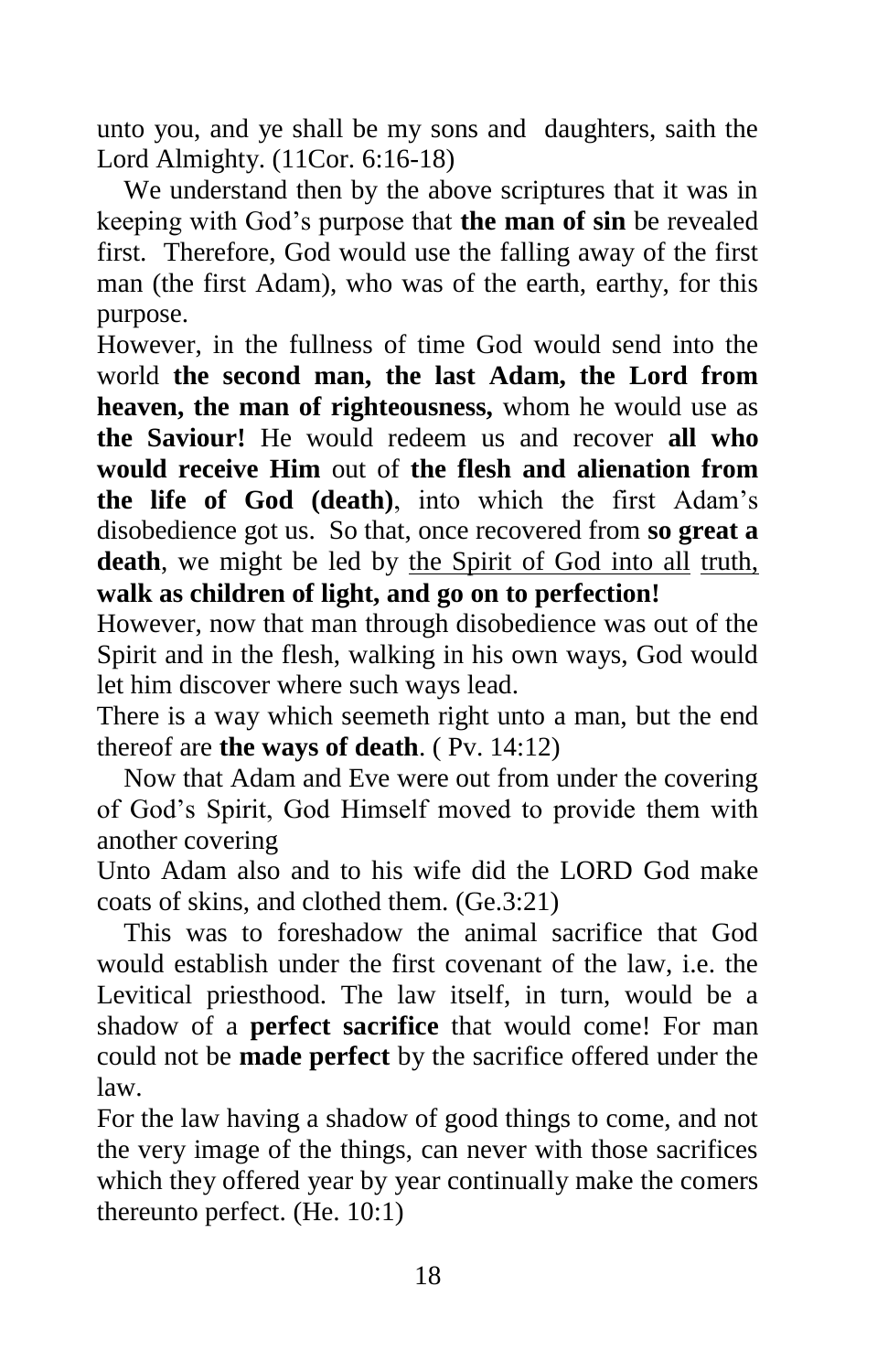The next thing that God did was to make sure that man would no longer have access to **the tree of life!**

And the LORD God said, Behold, the man is become as one of us, to know good and evil: and now, lest he put forth his hand, and take also of the tree of life, and eat, and live for ever: Therefore the LORD God sent him forth from the garden of Eden, to till the ground from whence he was taken. So he drove out the man; and he placed at the east of the garden of Eden Cherubims, and a flaming sword which turned every way, to keep the way of the tree of life. (Ge. 3:22-24)

Now that man was out of the way of God he could no longer live in the paradise of God or eat of the tree of life, i.e. have access to eternal life! Man was now under the curse of God and no longer under His blessing.

Thus saith the LORD; **Cursed** be the man that trusteth in man, and maketh **flesh his arm**, and whose heart departeth from the LORD. (Jer. 17:5)

 **The flaming sword** guarding the way of **the tree of life** pictures for us the judgment that fallen man would have to come through before he could again have access to **the tree of life!** God would never allow man access to **eternal life** (the life of God) until he came to judgment, was back in a sound mind, and properly covered (clothed) in **the righteousness of God!**

As we have noticed in the fullness of time, God would send the second man, the last Adam, His **only begotten Son, Jesus**, into the world as **the better sacrifice** to redeem fallen man. First, however, He would take four thousand years to show man that his own ways, i.e. the ways of the flesh, profits nothing.

 There are two forms of the flesh in which corruptible man can be found. The first form God shows is the way of **the uncircumcised, the lawless, the Gentile.** The second is **the way of the circumcised, those under the law, the Jew.** To show the first God sent man out of the garden to plow the ground from whence he was taken (Ge. 3:23). This was to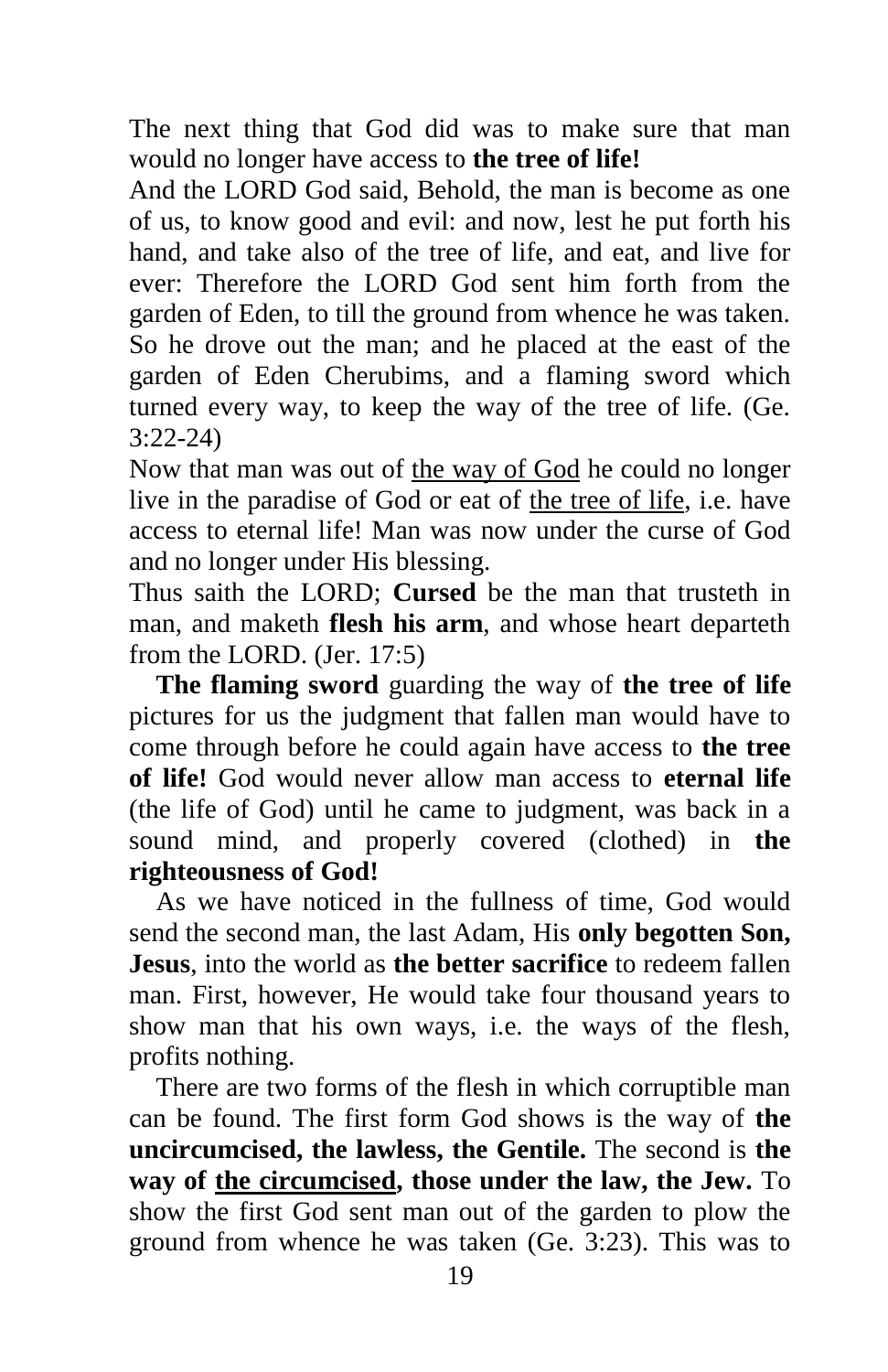show just what corruptible man is like when he rebels against the words of God, contemns the counsel of the most High, and walks instead in the counsel of the ungodly (hearkens to another voice). Now that man was no longer under the covering of God's righteousness, God would let the shame of his nakedness be manifest.

And GOD saw that the wickedness of man was great in the earth, and that every imagination of the thoughts of his heart was only evil continually.(Ge 6:5)

The earth also was corrupt before God, and the earth was filled with violence. And God looked upon the earth, and, behold, it was corrupt; for all flesh had corrupted his way upon the earth. And God said unto Noah, The end of all flesh is come before me; for the earth is filled with violence through them; and, behold, I will destroy them with the earth. (Ge.6:5, 11-13)

 So God brought His judgment upon the world of the ungodly by bringing in the flood! Only Noah and his family were saved, thus making is an example unto all who, after that time, **live ungodly!** What enabled Noah to escape the wrath of God and to be saved is shown in this scripture.

**By faith Noah**, being warned of God of **things not seen** as yet, moved with fear, prepared an ark to the saving of his house; by the which he condemned the world, and became **heir of the righteousness which is by faith**. ( He. 11:7)

 What enabled Noah to so move **by faith** is revealed in Genesis 6:8 But Noah found grace in the eyes of the Lord. By Noah's example God was showing that to escape **the wrath of God** in the time of judgment, one must be found in the righteousness of God, which is by grace through faith!

 God, in the days of Noah, was setting forth some very important lessons.

First, He purposed to show His indignation and wrath (His severity) upon all that would live ungodly, and second, He wanted to show His grace and kindness (goodness) upon those that would fear Him and keep His commandments, i.e. **live godly** (Ro. 11:22)!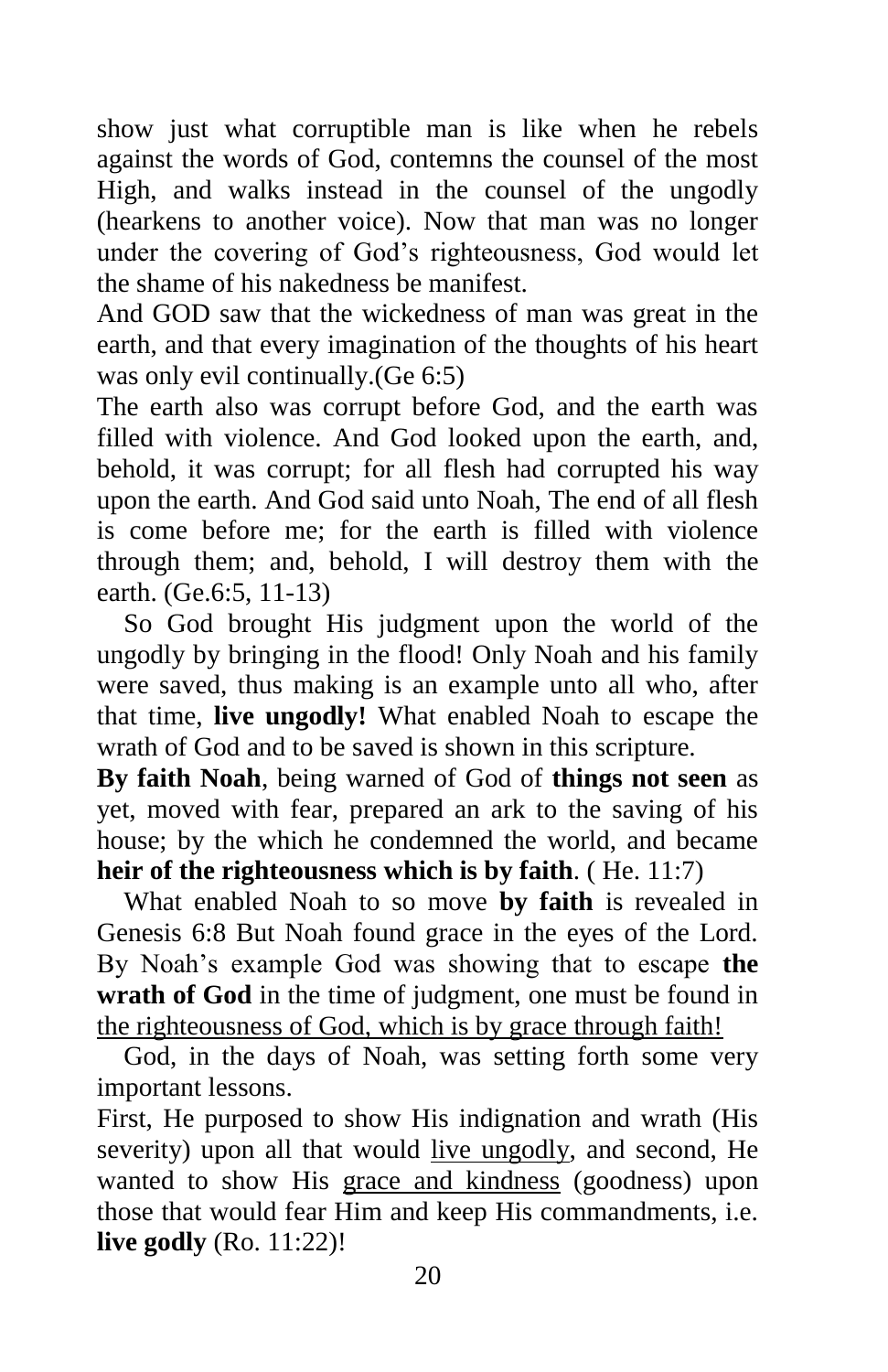Thus, the first world (age) ended as it says in 11Pe. 2:5. God, spared not the old world, but saved Noah the eighth person, a preacher of righteousness, bringing in the flood upon the world of the ungodly;

 God had let it be seen that corruptible man in his natural state is nothing more then **a beast!**

I said in mine heart concerning the estate of the sons of men, that God might manifest them, and that they might see **that they themselves are beasts**. For that which befalleth the sons of men befalleth beasts; even one thing befalleth them: as the one dieth, so dieth the other; yea, they have all one breath; so that **a man hath no preeminence above a beast:** for all is vanity. All go unto one place; **all are of the dust, and all turn to dust again.** (Ecc3:18-20)

God was also showing that though **we are His people** that apart from Him**,** we are wise to do evil, but to do good we have no knowledge. **For my people** is foolish, they have not known me; they are sottish children, and they have none understanding: **they are wise to do evil**, but **to do good they have no knowledge.** I beheld the earth, and, lo, it was without form, and void; and the heavens, and they had no light. I beheld the mountains, and, lo, they trembled, and all the hills moved lightly. I beheld, and, lo, there was no man, and all the birds of the heavens were fled. I beheld, and, lo, the fruitful place was a wilderness, and all the cities thereof were broken down at the presence of the LORD, and by his fierce anger. For thus hath the LORD said, The whole land shall be desolate; yet will I not make a full end. (Jer. 4:22- 27)

 Because the Lord God had spoken to the serpent in the garden and said

Thou art cursed above all cattle, and above every beast of the field; upon thy belly shalt thou go, and dust shalt thou eat all the days of thy life: **And I will put enmity between thee and the woman, and between thy seed and her seed; it shall bruise thy head,** and thou shalt bruise his heel.(Gen. 3:14,15)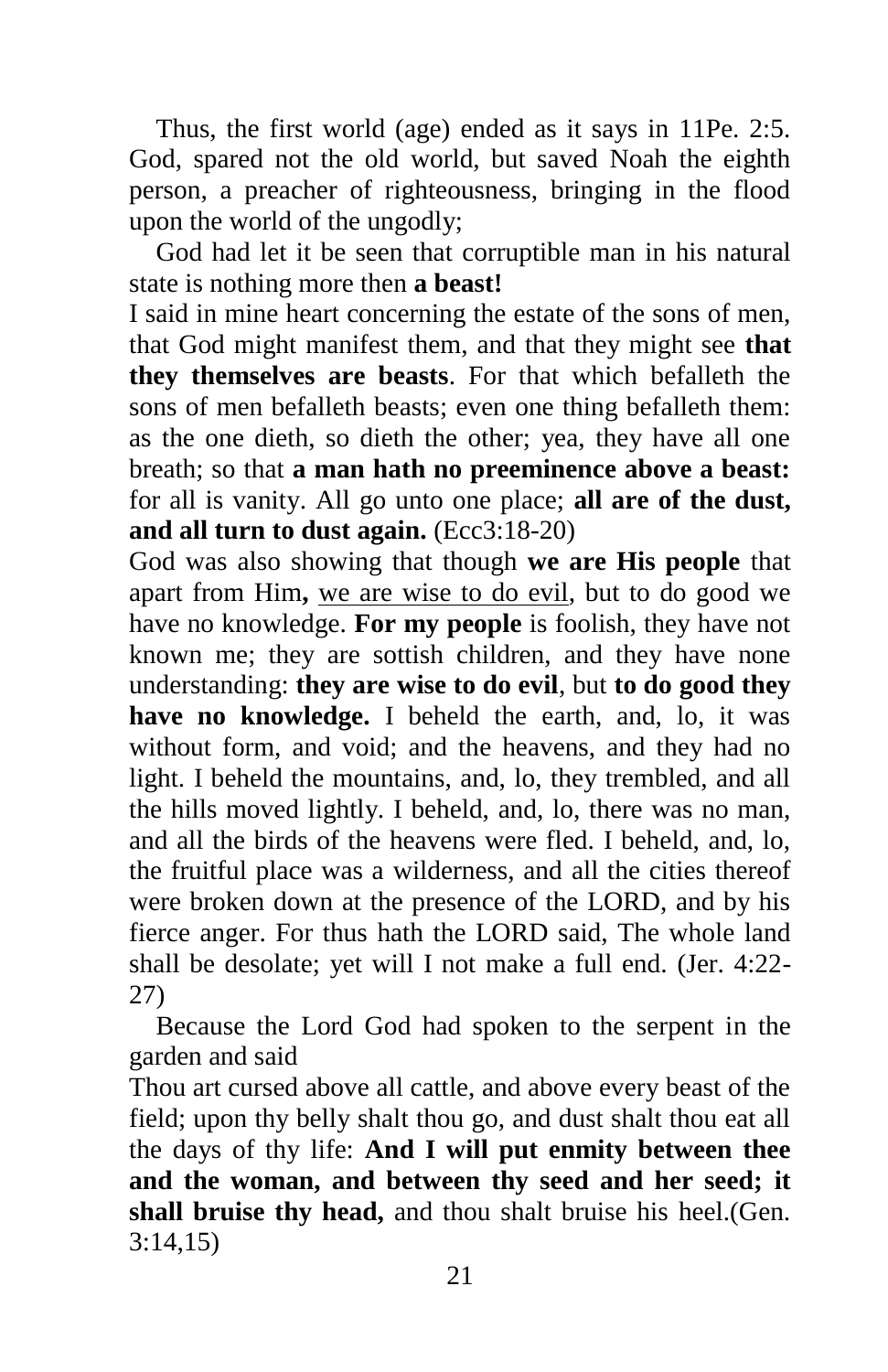To fulfill His word to the serpent, the Lord God had to preserve a godly seed (Noah). He could not make a full end! God would in the process of time, bring forth from the line of this godly seed another woman, **Israel**. Out of this woman God would bring into the world the promised seed, Christ, that would bruise the head of the serpent! For the serpent had now gained by one man's disobedience the power of death over all men! If God was to ever take man on to perfection, He would now have to first recover him from under **the power of death**!

 Since man in the pursuit of his own perfection had chosen to walk after the flesh **in the uncircumcision thereof**, God had let it be seen just where that would lead. Instead of taking him on **to perfection,** it expose the shame of his nakedness and took him back to the dust from whence he came!

 After this, through the godly seed line of Noah, God in the process of time brought forth Abraham and established a covenant with him.

And God said unto Abraham, Thou shalt keep my covenant therefore, thou, and thy seed after thee in their generations. This is my covenant, which ye shall keep, between me and you and thy seed after thee; Every man child among you shall be circumcised. (Ge. 17:9,10)

 God was ready to show the other form of the flesh that corruptible man could walk in--the way of circumcision! In preparation for this instruction, God brought Abraham and his natural posterity into the covenant of circumcision in the flesh. This would put a difference between the Jew, as they would later become known, and the Gentile,. When they had grown to be about seventy-five in number, God led them down into Egypt. There they multiplied in number, and after four hundred years, God led them out under the hand of Moses. Moses brought them to Mt. Sinai to meet with God! There God made them this offer.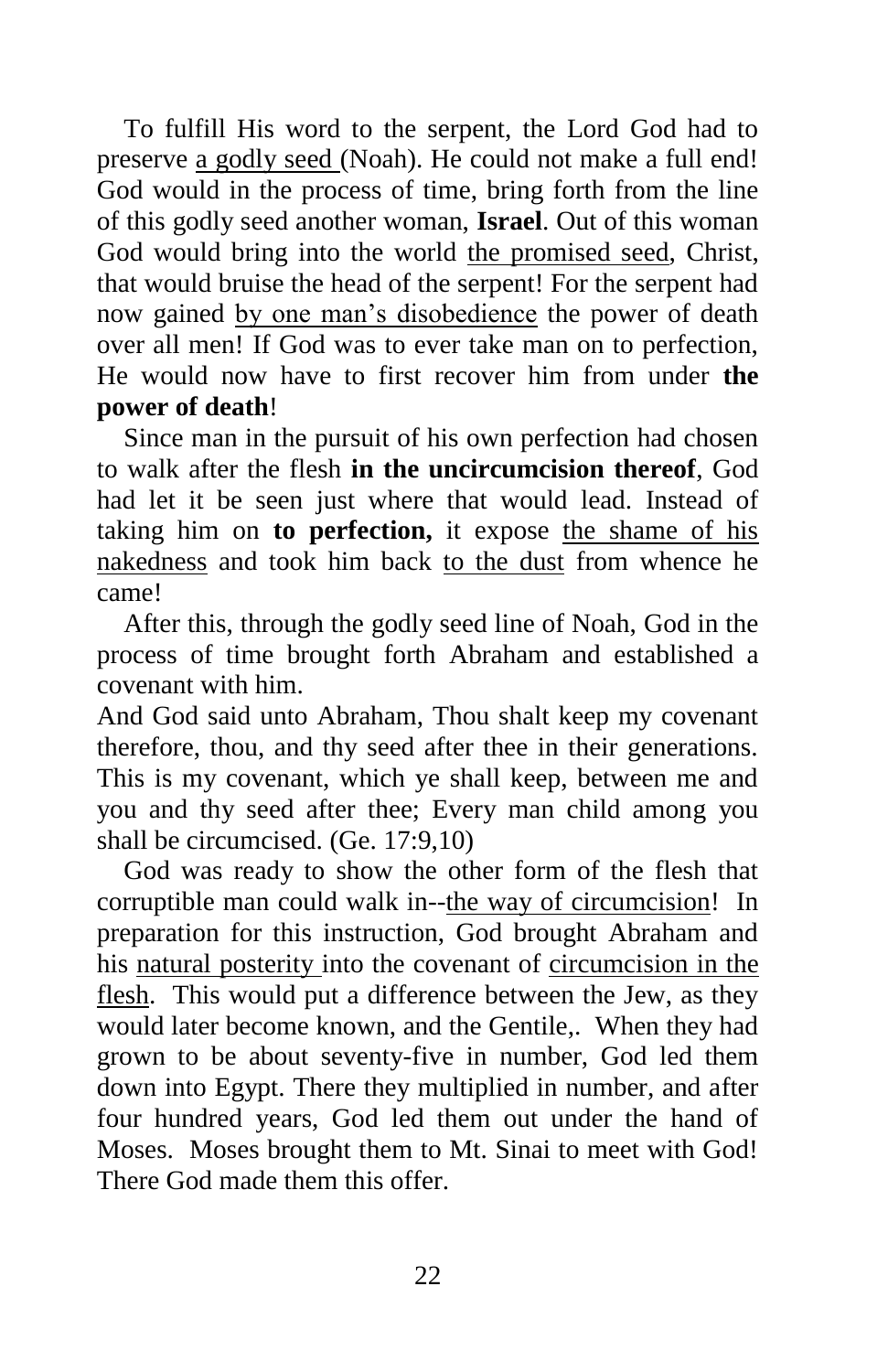Now therefore, if ye will **obey my voice indeed**, and keep my covenant, then ye shall be a peculiar treasure unto me above all people: for all the earth is mine (Ex. 19:5)

Thus, God offered them the opportunity to come back under the authority of His Spirit so that He might take them on to perfection. They, however, for the fear of losing their own life, replied...

And they said unto Moses, Speak thou with us, and we will hear: but **let not God speak with us, lest** we die. And Moses said unto the people, Fear not: for God is come to prove you, and **that his fear** may be before your faces, **that ye sin not**. (Ex. 20:19, 20)

 God would show by their example that as long as one fears losing their life, (i.e. love themselves and their own life) more than they fear God, (i.e. love God and His life), they cannot lay hold of eternal life!

He that **loveth his life** shall lose it; and he that hateth his life in this world shall keep it **unto life eternal.** (Jo. 12:25)

 Their refusal to accept God's offer, however, did not take God by surprise. He, of course, knew beforehand that they would not accept His offer. Therefore, He sent a deliverer, **Moses**, not **the redeemer Jesus**, to bring them to Himself at Mt. Sinai.

 All of this was essential to God's plan to teach the next lesson concerning the flesh, the way of the circumcised! Since they refused God's offer of a personal hearing relationship, God used Moses as **a mediator** between Himself and the people to establish them under the first covenant of the law. God purposed to accomplish several things by the law, **righteousness**, however, was not one of them.

Wherefore then serveth the law? It was added because of transgressions, till **the seed** should come to whom the promise was made; and it was ordained by angels in the hand of **a mediator**. Now **a mediator** is not a mediator of one, but God is one. Is the law then against the promises of God? God forbid: **for if there had been a law given which could have**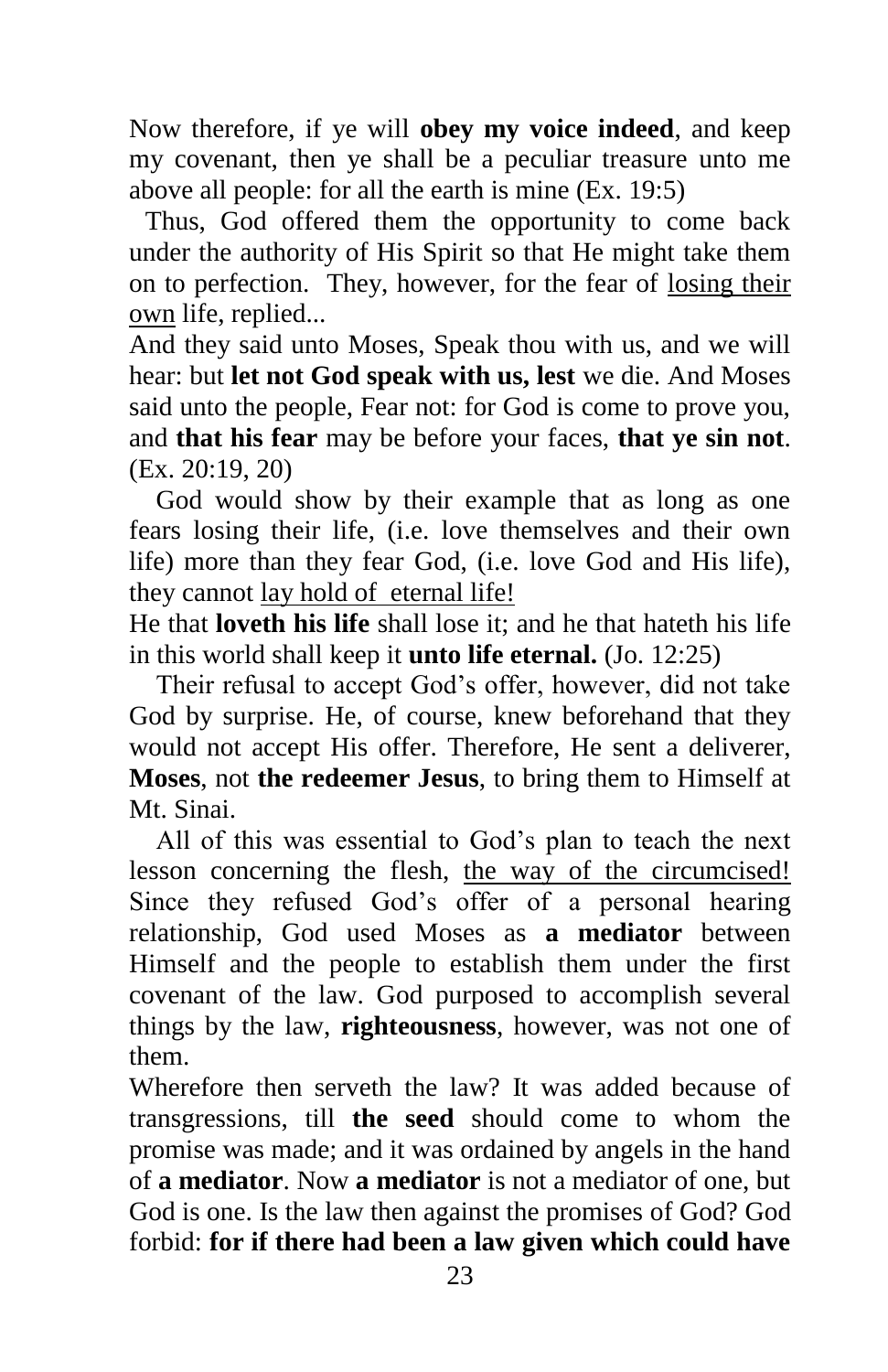**given life**, verily **righteousness** should have been by the law. But the scripture hath concluded all under sin, that the promise by faith of Jesus Christ might be given to them that believe. But before faith came, we were kept under the law, shut up unto the faith which should afterwards be revealed. Wherefore **the law was our schoolmaster to bring us unto Christ, that we might be justified by faith.**( Ga. 3:19-24)

 In the garden man sought his own wisdom; in the wilderness man sought his own righteousness. Both were man's attempts to be as God (i.e. made perfect) by the works of his own hands! In the garden the man hearkened to the voice of the woman (Eve). In the wilderness the woman hearkened to the voice of the man (Moses). The first took man in the way of uncircumcision (the Gentile) and the second in the way of circumcision (the Jew). God was using their error to teach the truth that…

Circumcision is nothing, and uncircumcision is nothing, but **the keeping of the commandments of God.** (1 Cor 7:19)

 God was showing that it was not in man to know the way he should go! That there were ways that seemed right unto him**,** they were the ways of darkness not light, and that the ends thereof were death, not life!

Having taken four thousand years to teach man that the flesh profits nothing, God was ready to send into the world **the Redeemer,** His only begotten Son, Jesus!

For God so loved the world, that **he gave his only begotten Son,** that **whosoever believeth in him** should not perish, but have **everlasting life**. (Jo. 3:16)

 After so long a time, God was ready to open **The Way** for man to be saved Out of **death** and the error of his own ways! Since the first Adam had sold us all under sin and death by one act of disobedience, the first step of recovery required **redemption!** This Jesus accomplished for us by the shedding of **His own blood, as He laid down His life in obedience to Father God!**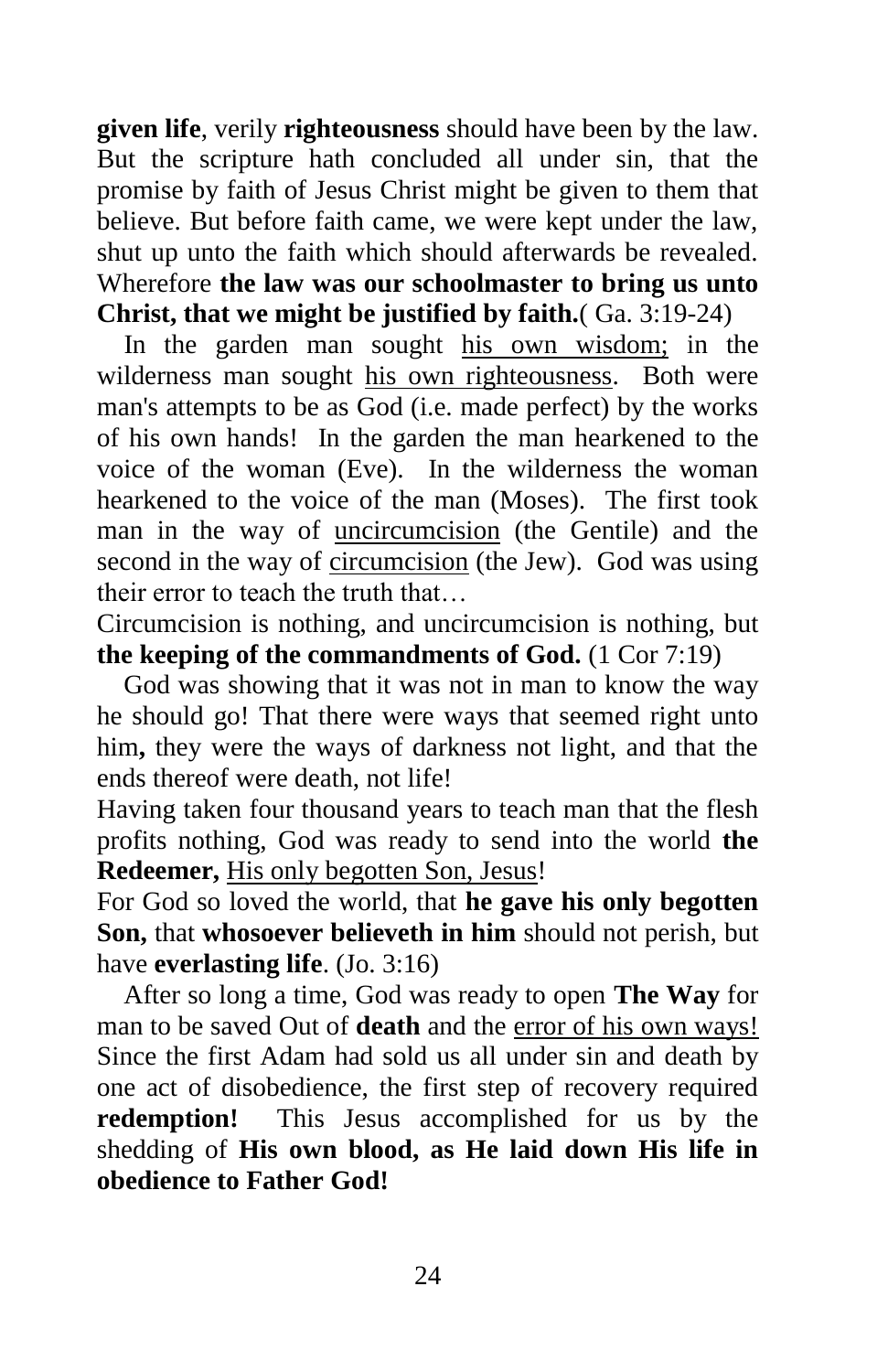Neither by the blood of goats and calves, **but by his own blood** he entered in once into the holy place, having obtained **eternal redemption for us**. (He.9:12)

 Under the law, as we have noted, God instituted animal sacrifice to foreshadow the truth that with the shedding of blood there could be forgiveness of sins. However, the problem was that those sacrifices could not make one perfect, because they still left the worshiper separated from God. This was because it was not possible for the blood of bulls and goats to take away sins.

For there is verily a disannulling of the commandment going before for the weakness and unprofitableness thereof. For the law made nothing **perfect, but the bringing in of a better hope did; by the which we draw nigh unto God.**(He. 7:18,19)

 Once Jesus paid the wages of sin for us, God had a ransom!

For this is good and acceptable in the sight of God our Saviour; Who will have all men to be saved, and to come unto the knowledge of the truth. For there is one God, and **one mediator** between God and men, **the man Christ Jesus; Who gave himself a ransom for all,** to be testified in due time.(1 Tim.2:3-6)

 Once God had what He required for the taking away of sins, **our ransom,** He could then restore us out from under **the guilt and penalty of sin!** Having the conscience cleansed by the blood (He.9:14) and released from death, i.e. **quickened by the Spirit**, we can now be reconciled to God; and once reconciled, we can then **be saved by HIS LIFE!** For when we were yet without strength, in due time Christ died for the ungodly. For scarcely for a righteous man will one die: yet peradventure for a good man some would even dare to die. But God commendeth his love toward us, in that, while we were yet sinners, Christ died for us. Much more then, being now **justified by his blood**, we shall be saved from wrath through him. For if, when we were enemies, we were **reconciled to God by the death of his Son,** much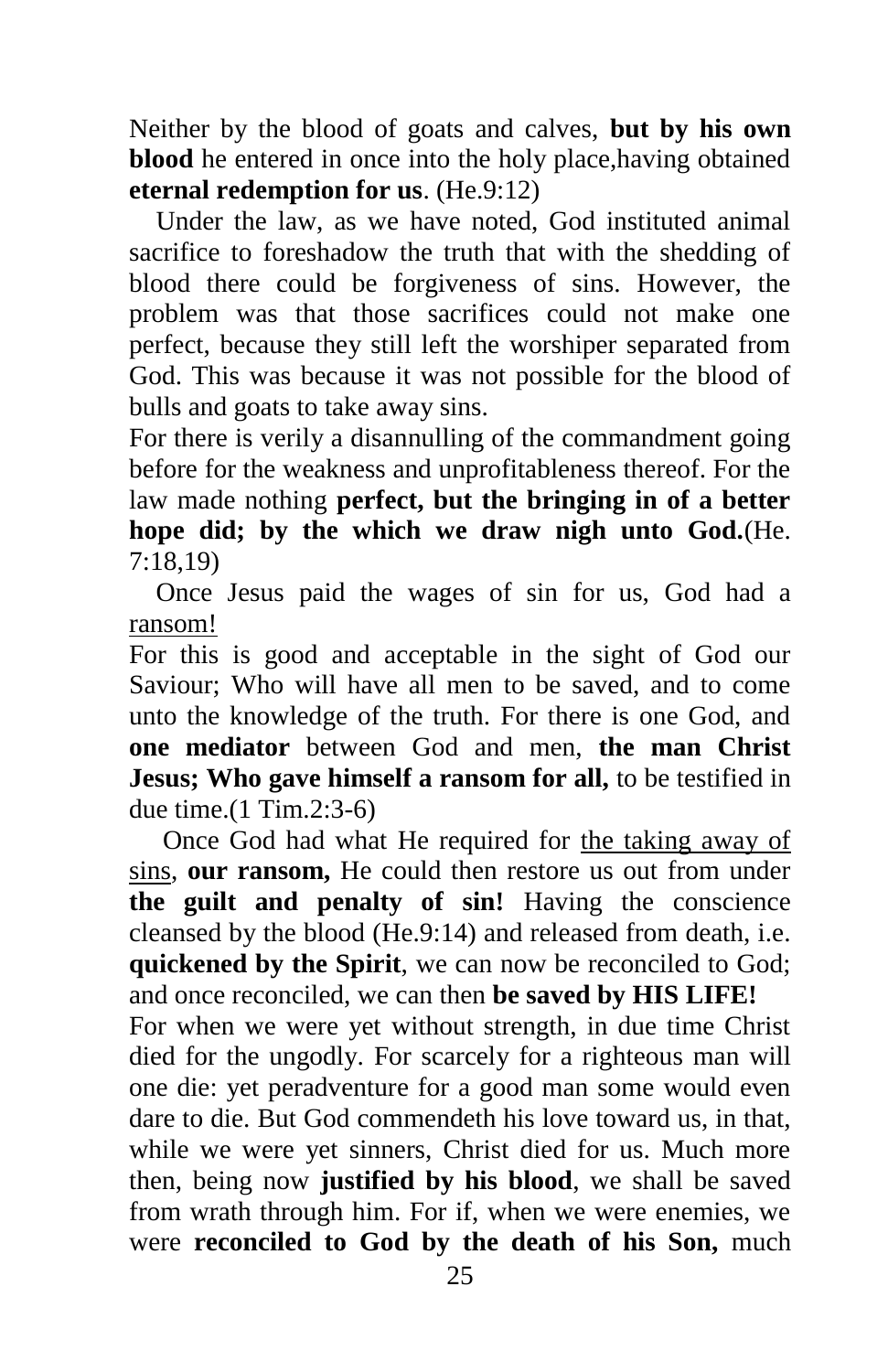more, **being reconciled, we shall be saved by his life.** (Ro. 5:6-9)

 After Jesus paid the price for our redemption, for it to be beneficial at all, man would have to repent! That is, he would have to turn from a walk after **the flesh**, seeking his own wisdom and his own righteousness, to a walk after **the Spirit**! For only in **the way of the Spirit of God** could man be led by the wisdom of God, be clothed in **the righteousness of God**, and **live in the Spirit (Life) of God!** It would be of no benefit to man or God for God to forgive man his trespasses and sins, cleanse him from all unrighteousness, and deliver his soul from the power of darkness and death, if he was not going to **walk after the Spirit in the light (Life) of the living!** Therefore, repentance is God's first requirement on the part of man. Thus, John the Baptist was sent by God as a special messenger to prepare the way before Jesus.

As it is written in the prophets, Behold, I send my messenger before thy face, which shall prepare thy way before thee. The voice of one crying in the wilderness, Prepare ye the way of the Lord, make his paths straight. John did baptize in the wilderness, and preach **the baptism of repentance for the remission of sins.** (Mk. 1:2-4)

 When Jesus was ready to begin His ministry at the age of thirty, even He came to John to be baptized into **the baptism of repentance.**

Then cometh Jesus from Galilee to Jordan unto John, to be baptized of him. But John forbad him, saying, I have need to be baptized of thee, and comest thou to me? And Jesus answering said unto him, Suffer it to be so now: for thus it becometh us to fulfil all righteousness. Then he suffered him.(Mt. 3:13-1-5)

 John did not understand why Jesus came to be baptized by him, for John knew that Jesus was the Son of God! The first man (Adam) had come from the dust of the earth. Though Jesus was in the world in fashion as a man, He nonetheless was **the Lord from heaven and had come from His father,**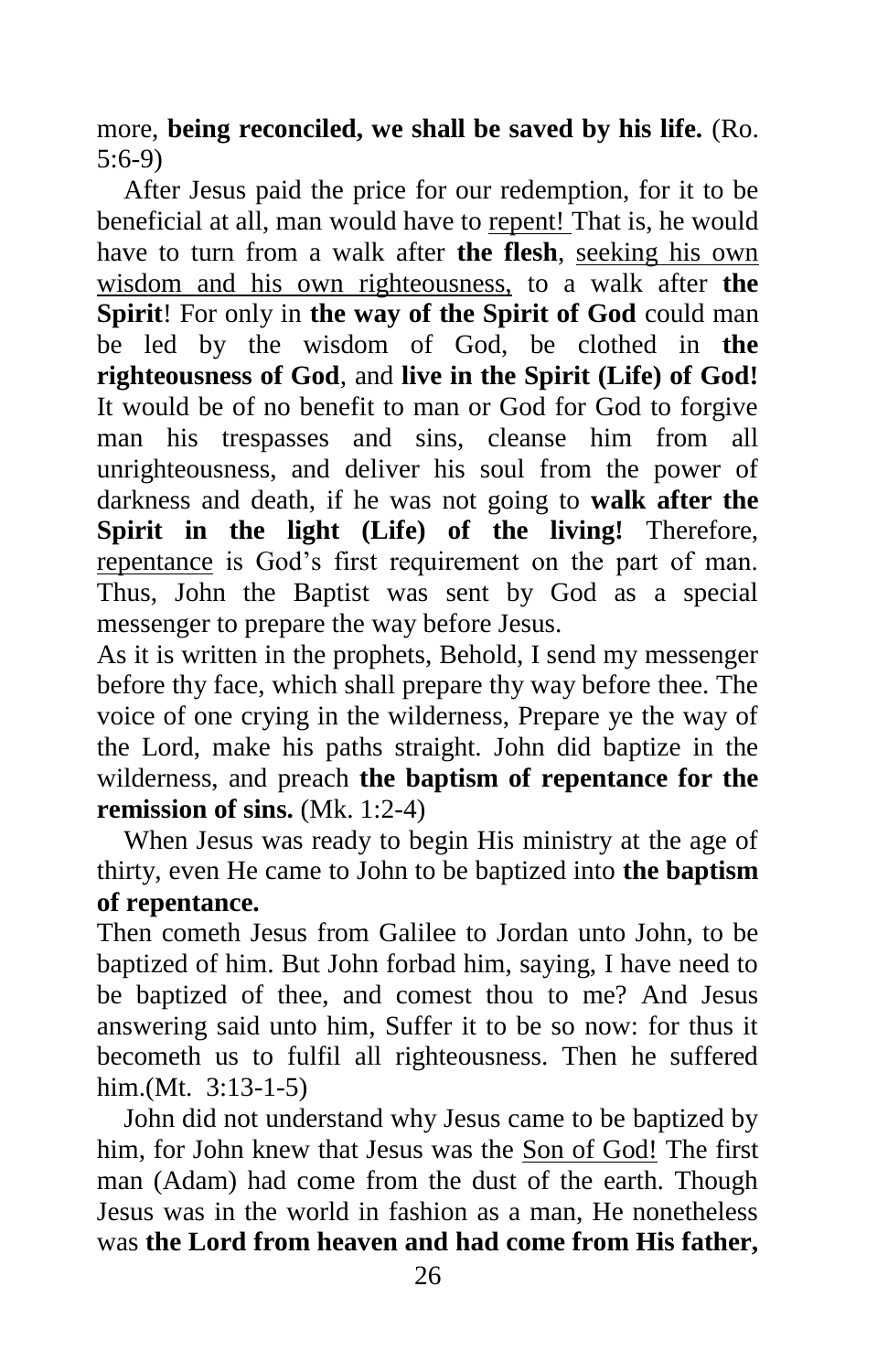**God!** However, Jesus had now descended (Ep. 4:9,10), that is, He had left the glory that He had with the Father before the world was, where He was in the form of God (Jo. 17:5) and had become a partaker of flesh and blood. Thus, he was now in the world, like Adam before Him, in fashion as a man (Ph. 2:8) and in the likeness of sinful flesh (Ro. 8:3)!

And **the Word was made flesh**, and dwelt among us, (and we beheld his glory, the glory as of **the only begotten of the Father**,) full of grace and truth. (Jo.1: 14)

Forasmuch then as the children are partakers of **flesh and blood**, he also himself likewise **took part of the same;** that through death he might destroy him that had **the power of death, that is, the devil;** And deliver them who through fear of death were all their lifetime subject to bondage. For verily he took not on him the nature of angels; **but he took on him the seed of Abraham. Wherefore in all things it behoved him to be made like unto his brethren,** that he might be a **merciful and faithful high priest** in things pertaining to God, **to make reconciliation** for the sins of the people. For in that he himself hath **suffered being tempted**, he is able to succour them that are tempted.

 In order for Jesus to be a merciful and faithful high priest, He needed to be compassed with the same infirmity that we are.

For every **high priest** taken from among men is ordained for men in things pertaining to God, that he may offer both gifts and sacrifices for sins: Who can have compassion on the ignorant, and on them that are out of the way; for that **he himself also is compassed with infirmity.** (He. 5:1,2)

 In order for Jesus to be compassed with infirmity, it was necessary that He be a partaker of flesh and blood. That is, it was necessary for him to empty Himself of the glory that He had with the Father before the world was and to be in the world in the same weakness that we are, in the same flesh nature with all of its lust and affections so that He might be tempted the same as all men.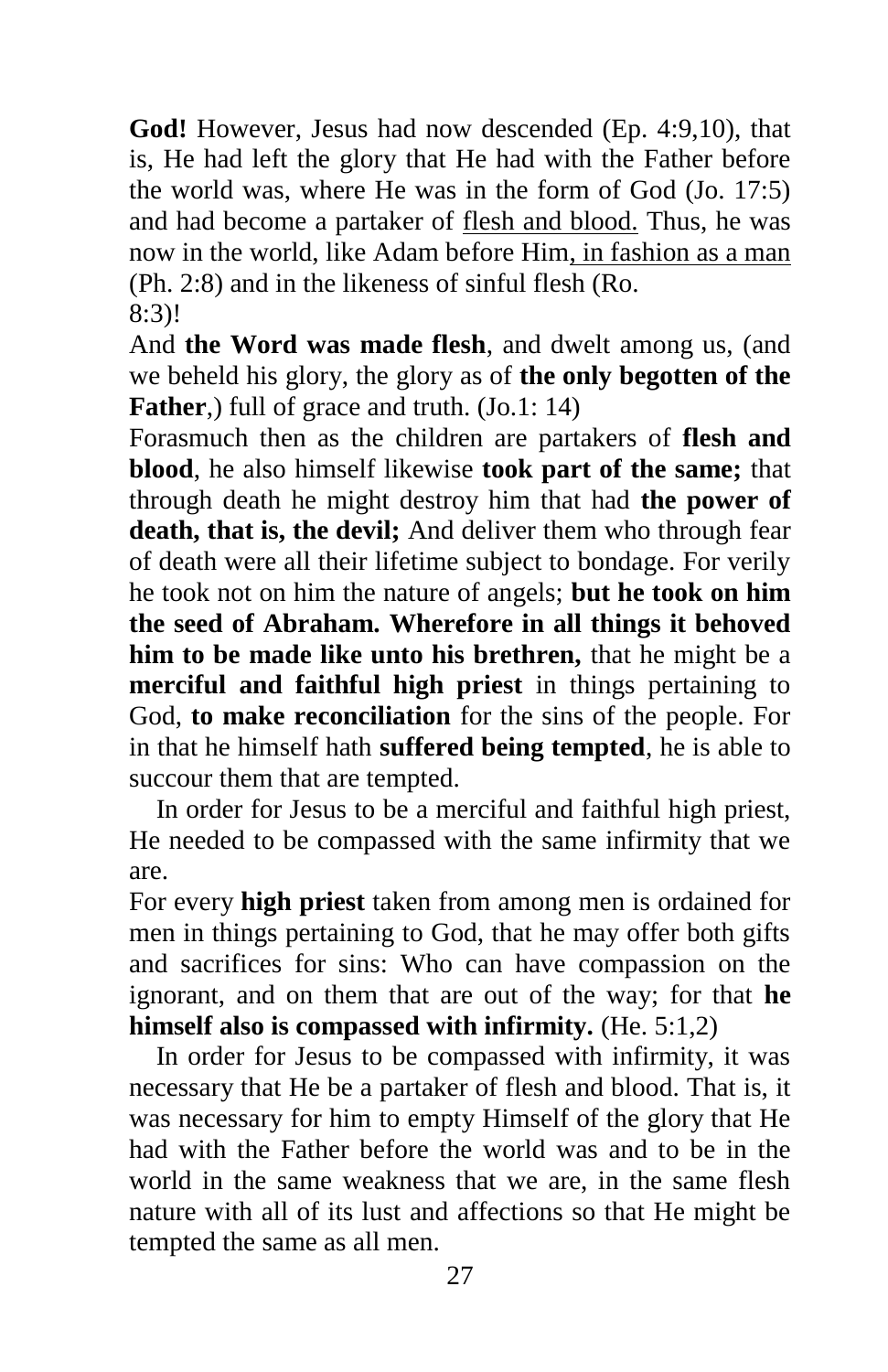For we have not an high priest which cannot be touched with the feeling of our infirmities; but was in all points tempted like as we are, yet without sin. (He. 4:15)

 It was in preparation for His being tempted that Jesus came to John to be baptized. Since Jesus was now in **the**  flesh, if He, as the second man and the last Adam (1 Cor. 15;45), was going to avoid the error of the first man, the first Adam, He would have to stay out of the **way of the flesh!** Now that He was in the flesh, it was just as true for Him as it was for Adam before Him, that is, if **He ever walked after the flesh** He would die in sin! Therefore, to be our Redeemer and to put before us an example of **the way, the truth,** and **the life**, Jesus had to stay out of sin and death! By keeping Himself in restraint and doing only those things that the **Spirit of God** taught Him to do, would He succeed!

In submitting Himself to the baptism of repentance, Jesus was doing two things: first, He repented of ever walking after the flesh **in the lust thereof;** and second, He set before us an example that we should follow in His steps! For He had been sent not only to redeem us, but also to show us how, while **in the weakness of the** flesh, to fulfill **all righteousness and go on to perfection, i.e. immortality!**

And Jesus, when he was baptized, went up straightway out of the water: and, lo, the heavens were opened unto him, and he saw the Spirit of God descending like a dove, and lighting upon him: And lo a voice from heaven, saying, This is my beloved Son, in whom I am well pleased. (Mt. 3:16,17)

 Receiving **the Spirit of God** was the next step necessary in **Jesus' fulfilling all righteousness.** For only as He walked in the Spirit would He not fulfill the lust of His flesh (Ga. 5 -16)! Only by being led of the Spirit of God can one be clothed in the **right garment (the righteousness of God)** and be kept from **sin and**

**death!** Now that Jesus was here as the second man and as the last Adam, He would have to succeed where the first Adam failed. Having submitted Himself to the baptism of repentance and having, received the Holy Spirit, Jesus was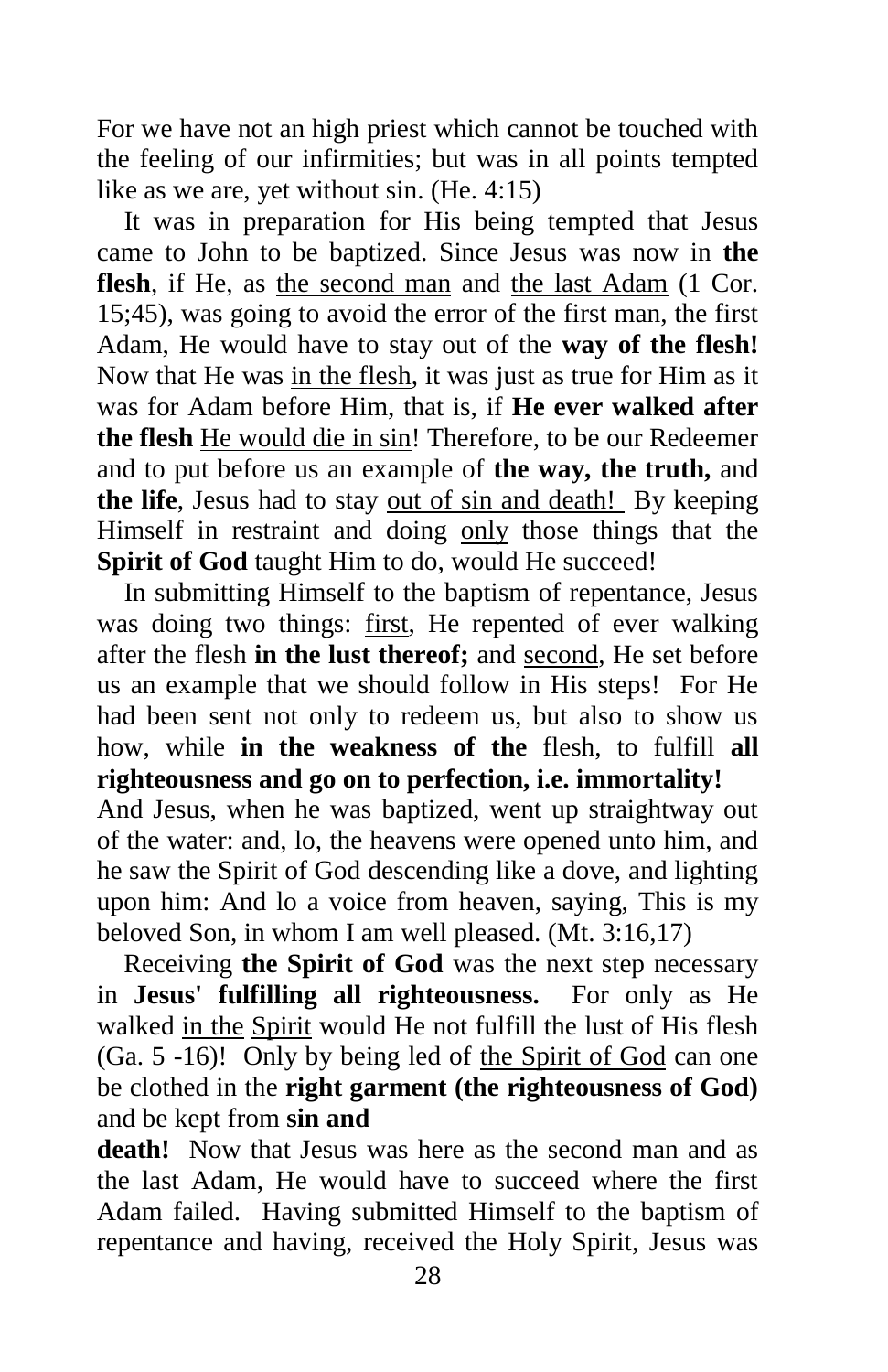ready for testing; that is, He was ready to be tried by the devil to see if He could be enticed and drawn away by His own lust!

Then Jesus was led up by the Spirit into the wilderness to be tempted by the Devil. (Mt.4:1)

 In order for Jesus to redeem us out of death, He would have to offer himself to God, His father, without spot (He. 9:14). This would require Jesus to take upon Himself the form of a servant (humble Himself) and become obedient unto death—even the death of the cross!

Forasmuch then as the children are partakers of **flesh and blood**, he also himself likewise took part of the same; that **through death** He might destroy him that had the power of death, that is, the Devil;(He. 2:14)

And being found in fashion as a man,he humbled Himself by becoming **obedient unto death**, even **theeven to death on a cross**.(Ph. 2:8)

And having spoiled principalities and power, he made a show of them openly, triumphing over them in it. (Col. 2:15)

 By enduring the temptations that the devil put before him to entice Him and draw Him out from the **covering of the spirit of God,** Jesus avoided the error of the first Adam. Therefore, when He came out of the wilderness, having spoiled the devil's attempt to draw Him out through the lust of His flesh into **sin and death,** He came in the power of the Holy Spirit. (Lu. 4:14)!

 When He began His ministry, having gathered some followers, He began to address what we have seen to be the issues right from the beginning.

He said unto his disciples, Therefore I say unto you, Take no thought for your life, what ye shall eat; neither for the body, what ye shall put on. The life is more than meat, and the body is more than raiment. Consider the ravens: for they neither sow nor reap; which neither have storehouse nor barn; and God feedeth them: how much more are ye better than the fowls? And which of you with taking thought can add to his stature one cubit? If ye then be not able to do that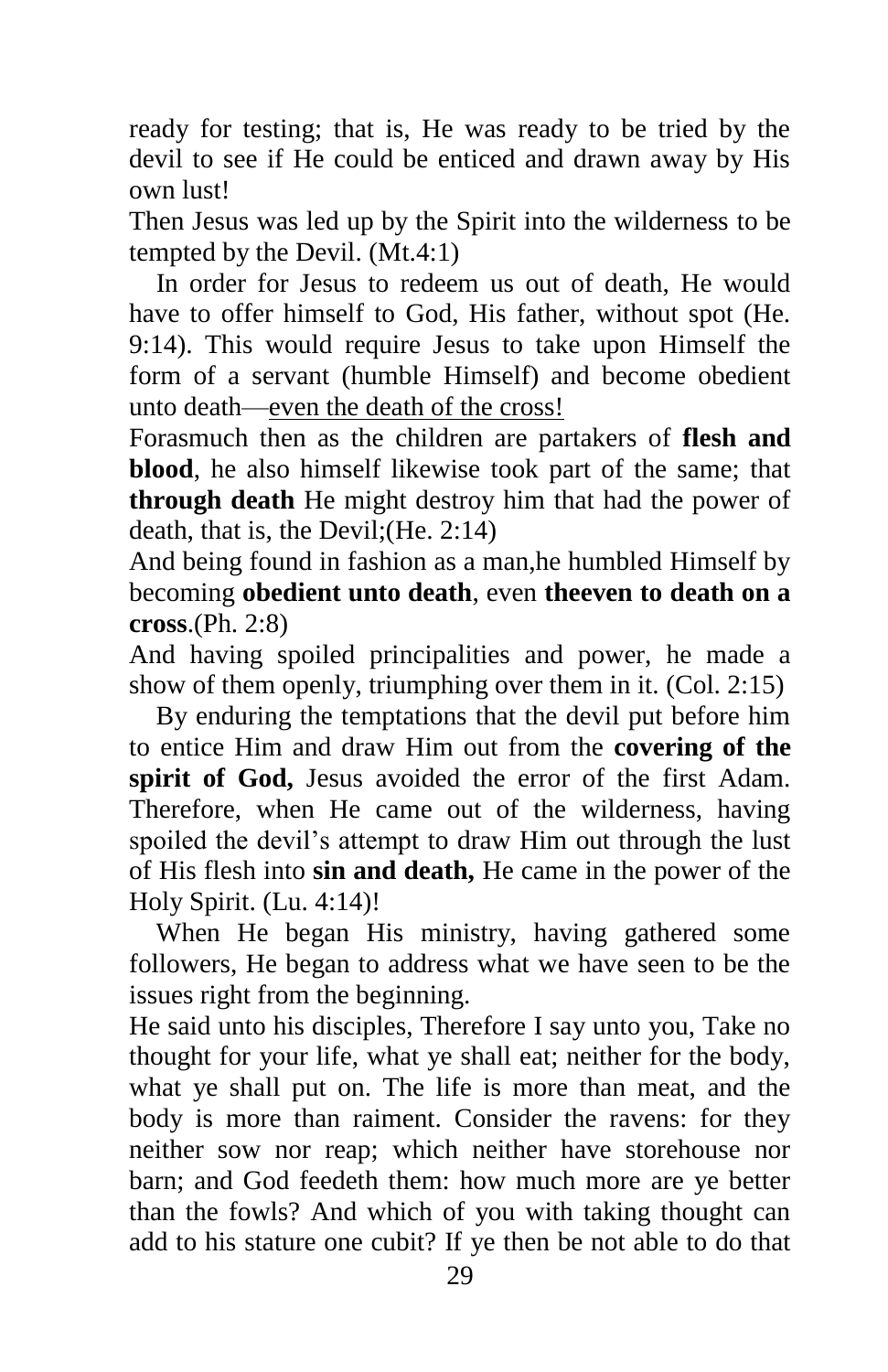thing which is least, why take ye thought for the rest? Consider the lilies how they grow: they toil not, they spin not; and yet I say unto you, that Solomon in all his glory was not arrayed like one of these. If then God so clothe the grass, which is to day in the field, and to morrow is cast into the oven; how much more will he clothe you, O ye of little faith? And seek not ye what ye shall eat, or what ye shall drink, neither be ye of doubtful mind. For all these things do the nations of the world seek after: and your Father knoweth that ye have need of these things. But rather seek ye the kingdom of God; and all these things shall be added unto you.(lu. 12:22-31)

God had shown that if man is to keep life **in the Spirit,** once God imparts that life to him, then he must be content with the true bread! That is, he must hear God's voice and not another's. He must be taught by the Spirit of God only, not by the devil, not by the woman, or by man! This is what it means to walk by faith!

This, of course, would require one to put all their trust in God instead of themselves! This is what it means to **seek ye the Kingdom of God!**

They said therefore unto him, What sign shewest thou then, that we may see, and believe thee? what dost thou work? Our fathers did eat manna in the desert; as it is written, He gave them bread from heaven to eat. Then Jesus said unto them, Verily, verily, I say unto you, Moses gave you not that bread from heaven; but my Father giveth you the true bread from heaven. For the bread of God is he which cometh down from heaven, and giveth life unto the world. Then said they unto him, Lord, evermore give us this bread. And Jesus said unto them, I am the bread of life: he that cometh to me shall never hunger; and he that believeth on me shall never thirst. (Jo. 6:30-35)

 The purpose of God from the beginning was to prove what was in the heart of man, whether he would keep His commandments or no, and to teach man that he does not live by bread alone but by every word that proceeds out of the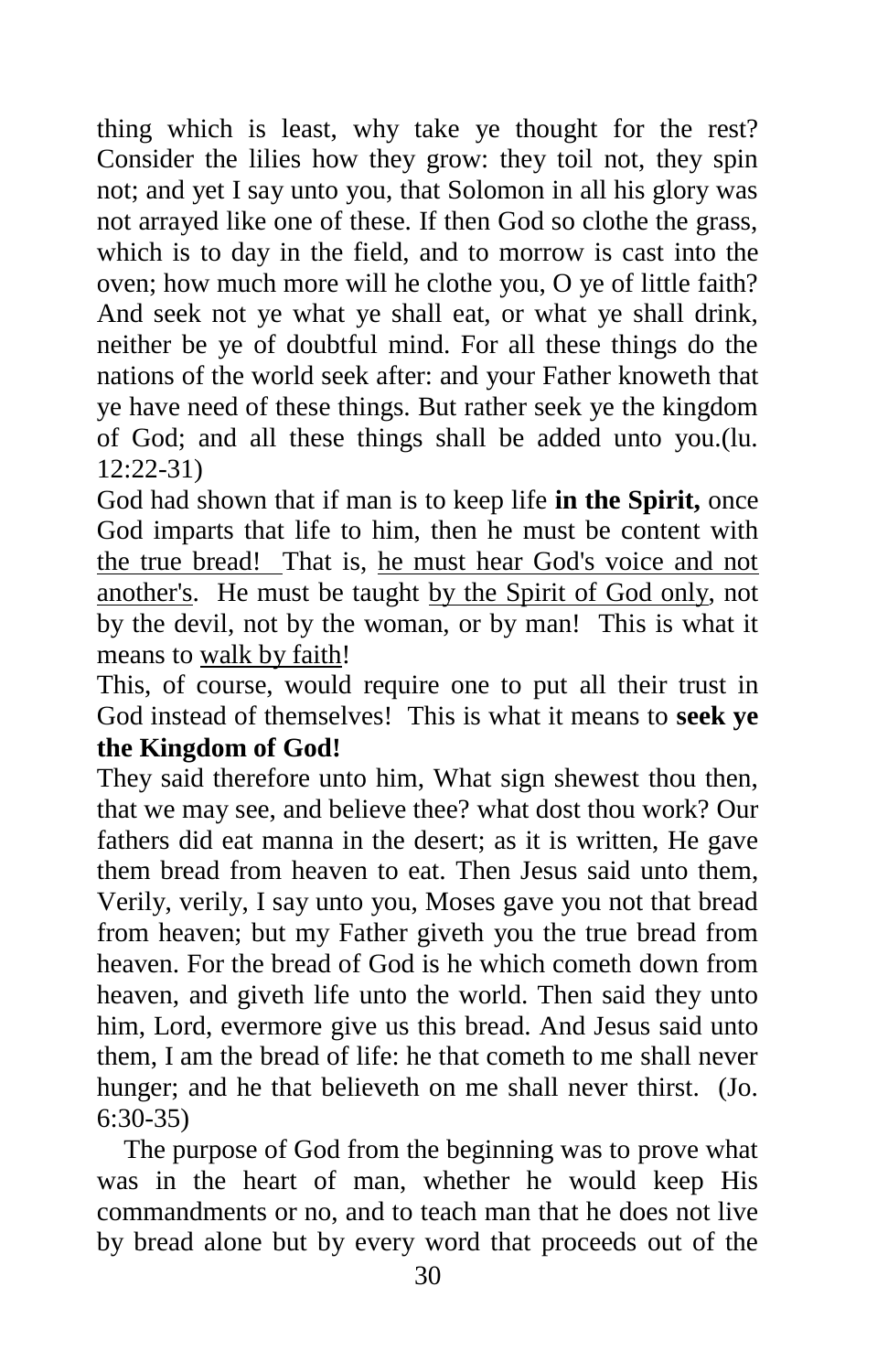mouth of the Lord! Further, until he was changed (resurrected), in order for the shame of his nakedness not to be revealed, he must be clothed in the righteousness of God, **which is by the obedience of faith!**

 Now that Father God has sent Jesus, His only begotten Son, into the world to redeem man from sin and death, it was important that man understand, not only how to receive life, but also how to keep it, i.e. inherit eternal life! God had used the example of the first man Adam to show how, through unbelief, life was lost! He then used the example of the Jew (Abraham's natural posterity) to show that once the life was lost that it could not be regained by the scripture (i.e. the letter of the Word)! Therefore, Jesus in speaking to the Jews said. . .

And the Father himself, which hath sent me, hath borne witness of me. Ye have **neither heard his voice** at any time, nor seen his shape. And ye have not his word abiding in you: for whom he hath sent, **him ye believe not. Search the scriptures**; for in them ye think ye have eternal life: and they are they which testify of me. And **ye will not come to me, that ye might have life.**(Jo. 5:37-40)

 Jesus was making it plain that He Himself was the Way, the Truth, and the life! Life was not something that could be given apart from Himself. It was not a matter of **receiving life from Him.** Rather, if they were to have life, they would have to give themselves to Him, that is, to come under His authority! For He was there as the Shepherd and as the door of the sheepfold.

I am the door: by me if any man enter in, he shall be saved, and shall go in and out, and find pasture. The thief cometh not, but for to steal, and to kill, and to destroy: **I am come that they might have life,** and that they might have it more abundantly. I am **the good shepherd**: the good shepherd giveth his life for the sheep. But he that is an hireling, and not the shepherd, whose own the sheep are not, seeth the wolf coming, and leaveth the sheep, and fleeth: and the wolf catcheth them, and scattereth the sheep. The hireling fleeth,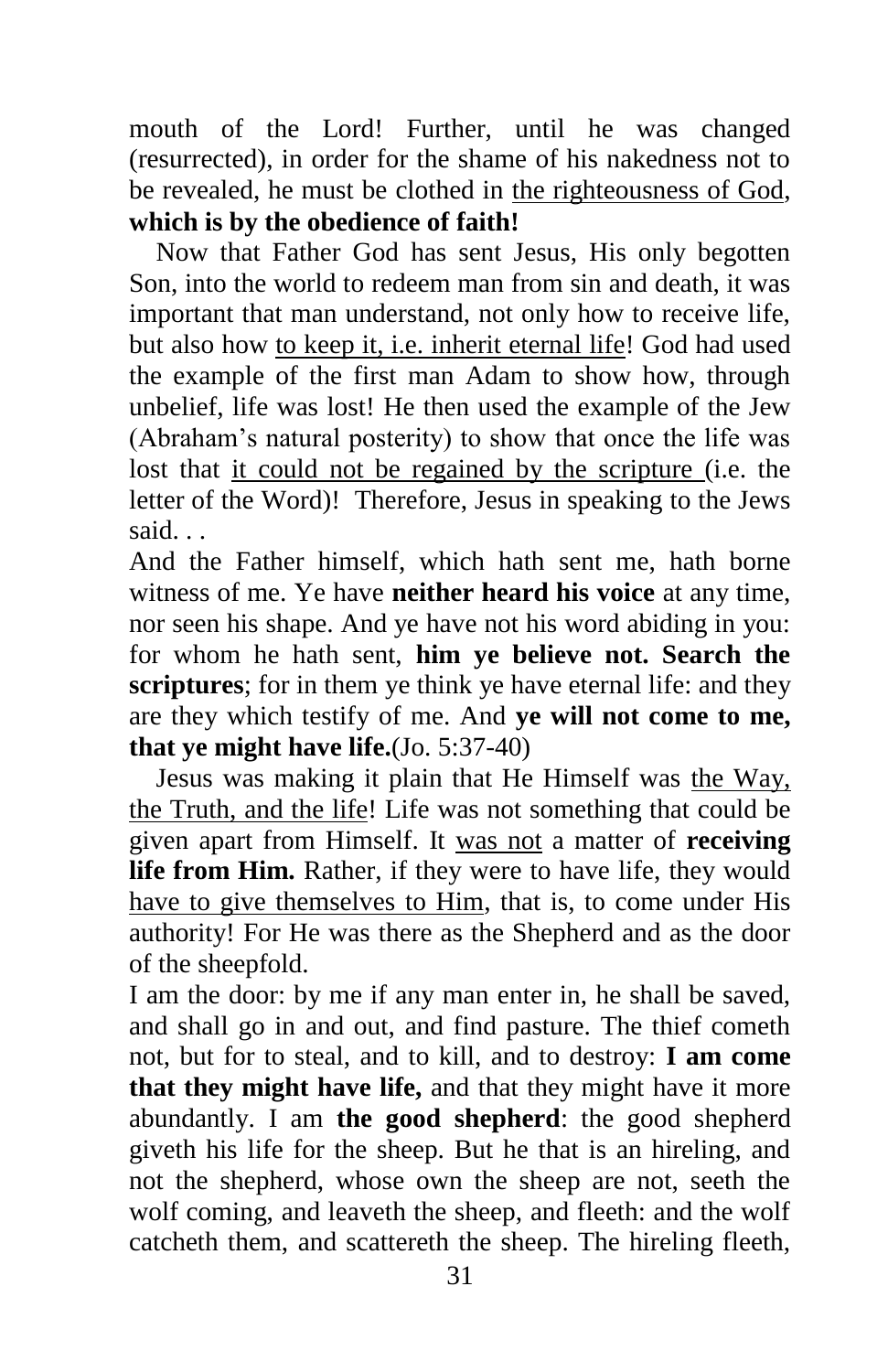because he is an hireling, and careth not for the sheep. **I am the good shepherd, and know my sheep, and am known of mine.** As the Father knoweth me, even so know I the Father: and **I lay down my life for the sheep.** And other sheep I have, which are not of this fold: them also I must bring, and **they shall hear my voice**; and there shall be **one fold, and one shepherd.** (Jo. 10:9-16)

 When the time came for Jesus to lay down His life for the sheep He gathered them and said. . .

But now I go my way to him that sent me; and none of you asketh me, Whither goest thou? But because I have said these things unto you, sorrow hath filled your heart. Nevertheless I tell you the truth; It is expedient for you that I go away: for if I go not away, the Comforter will not come unto you; but if I depart, I will send him unto you. And when he is come, he will reprove the world of sin, and of righteousness, and of judgment:

Until Jesus laid down His life as a ransom for the sheep, there could be no reconciliation back to God. As long as Jesus was in the world as the Good Shepherd, though the Spirit of God was in Him, the Spirit of God was not in the sheep! Jesus knew that until He had fulfilled all that was written of Christ, was crucified, and on the third day was raised again and ascended back to the Father, **the Holy Spirit, the Comforter**, could not be sent. Until **the Spirit of God** could be sent, all were in the flesh! As long as man is in the flesh and not in the Spirit, he is dead in trespasses and sin and cannot walk by faith! By the example of Noah, God had shown from the beginning, that salvation was **by faith! For whatsoever is not of faith is sin** (Ro.14:23), **and the wages**  of sin is death! (Ro. 8:23) Thus, the scriptures teach us. . .

But without faith it is impossible to please him: for he that cometh to God must believe that he is, and that he is a rewarder of them that diligently seek him. (He. 11:6)

After Jesus had been offered up for the sins of the world and was risen from the dead, He appeared unto His disciples.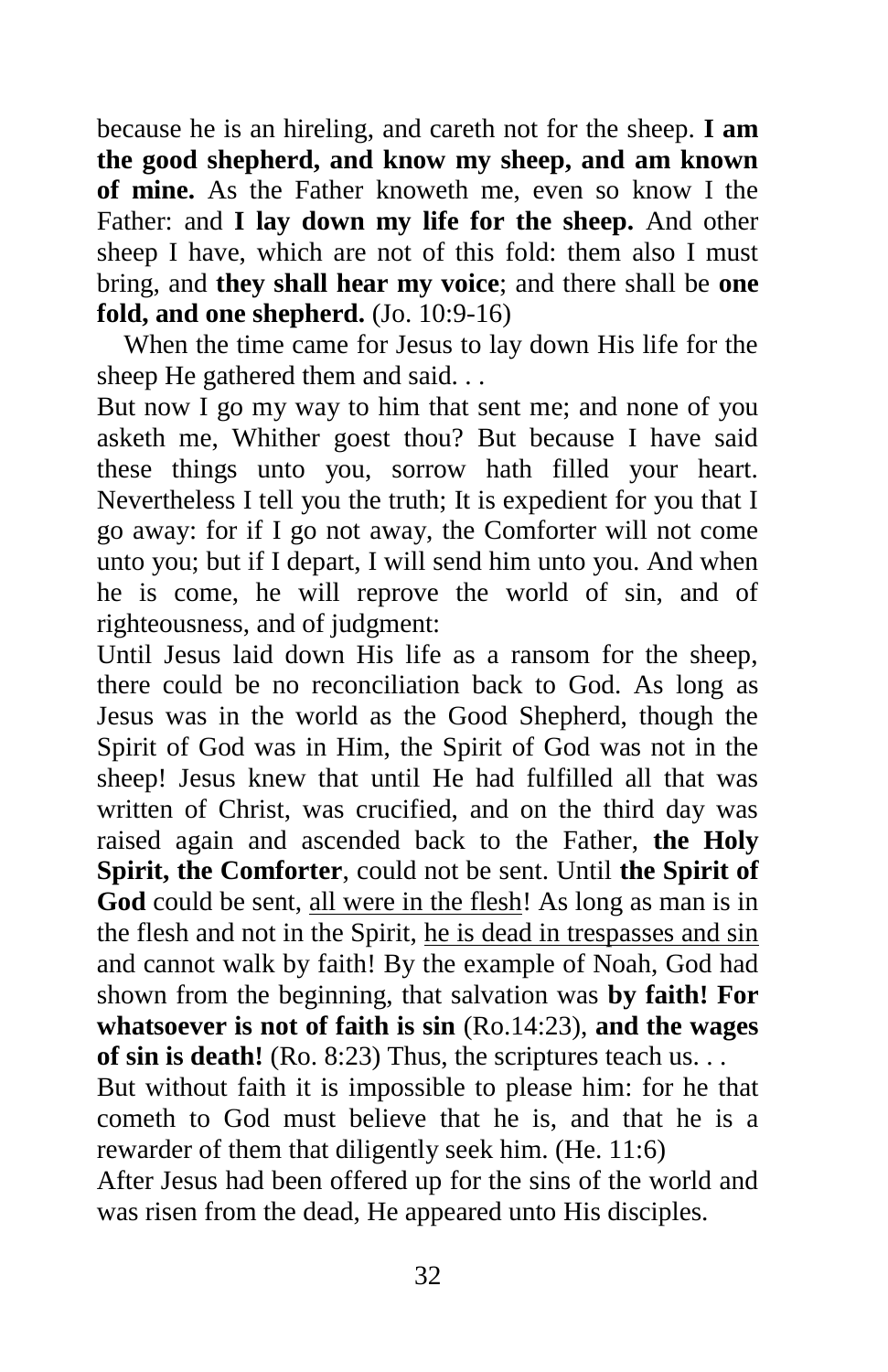To whom also he shewed himself alive after his passion by many infallible proofs, being seen of them forty days, and speaking of the things pertaining to the kingdom of God: And, being assembled together with them, commanded them that they should not depart from Jerusalem, but wait for the promise of the Father, which, saith he, ye have heard of me. For John truly baptized with water; but ye shall be baptized with the Holy Ghost not many days hence. (Acts 1:3-5)

It was necessary that the disciples wait for the Holy Ghost (the Comforter and Counselor) to be sent before they made any efforts to be His witnesses. For though they had been baptized by John into the baptism of repentance, they still lacked the power of the Holy Spirit. This alone would restore their soul from death and enable to walk in the paths of righteousness for His name's sake. (Ps. 23:3) Therefore Jesus told them...

But ye shall receive power, after that the Holy Ghost is come upon you: and ye shall be witnesses unto me both in Jerusalem, and in all Judaea, and in Samaria, and unto the uttermost part of the earth. (Acts 1:8)

Once Jesus finished the work of redemption that the Father had sent Him to do in the world, the way was now open for man to be saved out of the death into which the first Adam had gotten all of mankind. Once saved out of death, man would need to be saved from death (as long as he was still **flesh and blood)** until the final victory over death could be realized. As we have seen, the final victory over death is not realized until resurrection!

Now this I say, brethren, that **flesh and blood** cannot **inherit the kingdom of God**; neither doth corruption **inherit incorruption**. Behold, I shew you a mystery; We shall not all sleep, but we shall all be changed, In a moment, in the twinkling of an eye, at the last trump: for the trumpet shall sound, and the dead shall be raised incorruptible, and we shall be changed. For this corruptible must put on incorruption, and this mortal must put on immortality. So when this corruptible shall have put on incorruption, and this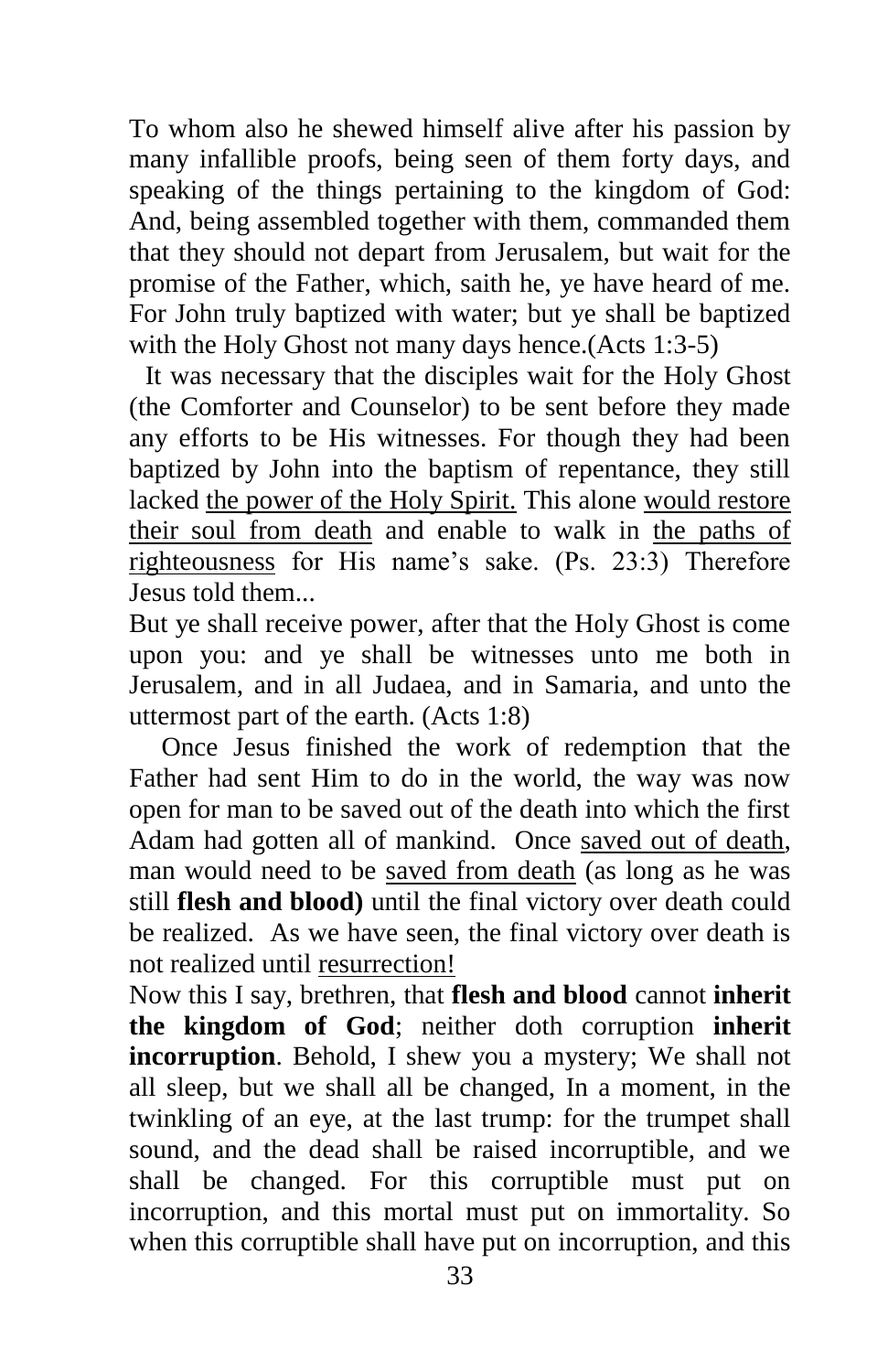mortal shall have put on immortality, then shall be brought to pass the saying that is written, **Death is swallowed up in victory.** (1 Cor. 15:50-54)

But they which shall be accounted worthy to obtain that world, and **the resurrection from the dead**, neither marry, nor are given in marriage: **Neither can they die any more:** for they are equal unto the angels; and are the children of God, being **the children of the resurrection.** (Lu. 20:35,36)

 In order for us to be saved from death, we have to be saved from what causes death, until death is swallowed up in victory! In Ro. 8:12, 13 we read what causes death and what is essential to keeping life unto life everlasting.

Therefore, brethren, we are debtors, not to the flesh, to live after the flesh.

For if ye **live after the flesh, ye shall die**: but if ye through the Spirit do mortify the deeds of the body, **ye shall live.** 

 As God had shown from the beginning, **life**, once received, could only be kept by obedience to His voice! To live and not die, one must **live after the Spirit, not after the flesh!** However, it is not possible to live after the Spirit until and unless God breathes the breath of life into us. Thus, when the day of Pentecost was fully come, one hundred and twenty disciples were gathered in one accord and in one place.

And suddenly there came a sound from heaven as of a rushing mighty wind, and it filled all the house where they were sitting. And there appeared unto them cloven tongues like as of fire, and it sat upon each of them. **And they were all filled with the Holy Ghost,** and began to speak with other tongues, as the Spirit gave them utterance.

True to His word, Jesus sent the Holy Spirit to quicken the disciples, to enable them to live after the Spirit, and to go on to perfection! Peter, when explaining to the crowd of Jews who were gathered and amazed at what was happening, said Therefore let all the house of Israel know assuredly, that God hath made that **same Jesus**, whom ye have crucified, **both**  Lord and Christ. Now when they heard this, they were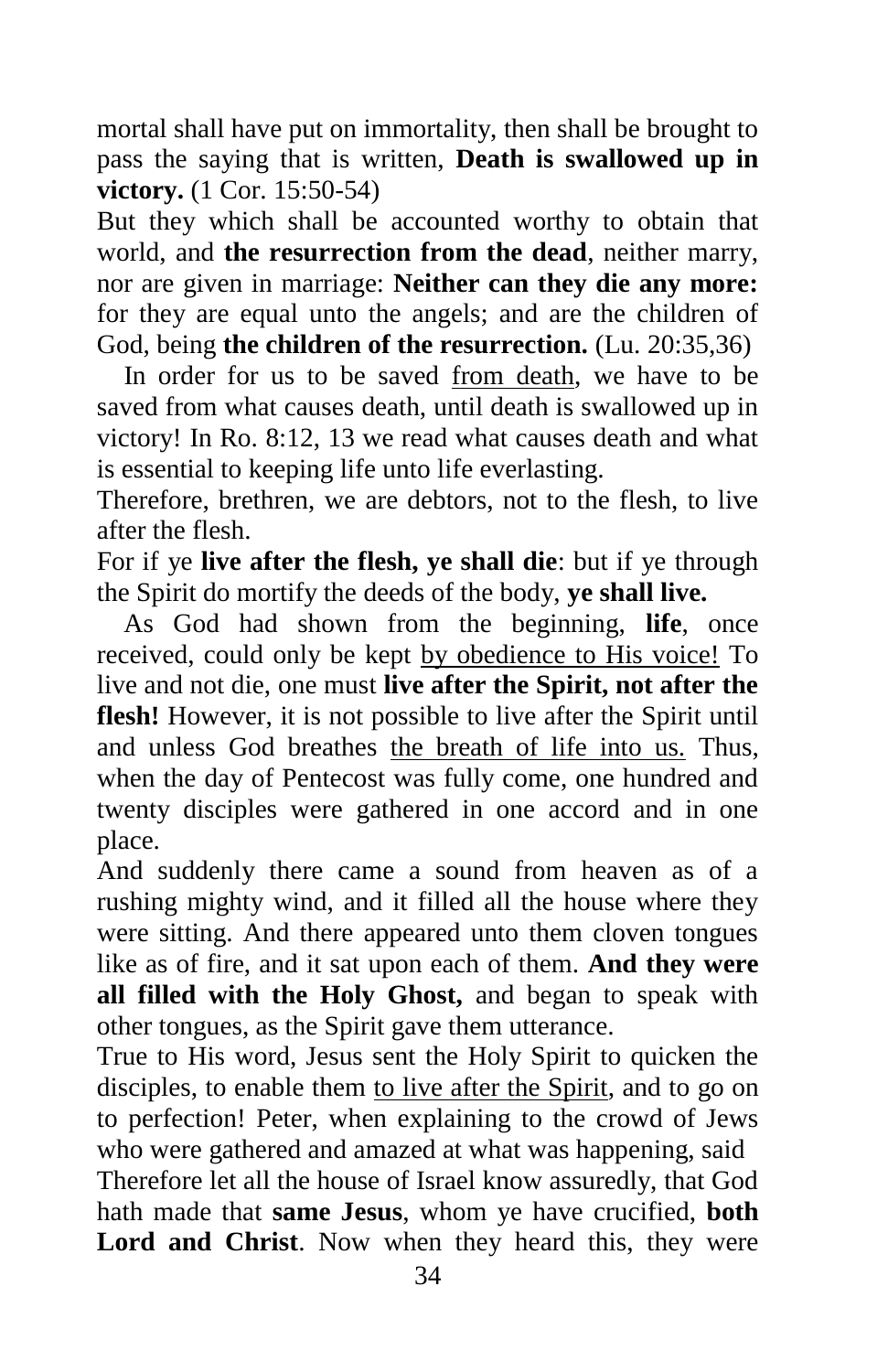pricked in their heart, and said unto Peter and to the rest of the apostles, Men and brethren, what shall we do? Then Peter said unto them, **Repent, and be baptized every one of you in the name of Jesus Christ for the remission of sins, and ye shall receive the gift of the Holy Ghost.** For the promise is unto you, and to your children, and to all that are afar off, even as many as the Lord our God shall call. And with many other words did he testify and exhort, saying, Save yourselves from this untoward generation.(Acts 2:36- 40)

 At last God, through Jesus, had made a provision for mankind to be brought back into the Spirit and life of God. The way was now open for man who had been sold under sin to come out from under the yoke of sin and the prison house of death and **to walk in liberty and newness of life!** For the yoke of sin could now be broken by the power of the Holy Spirit! All that God required was for man to acknowledge the error of his own way **by repenting** (turning from it) and being baptized for the remission of his sins!

The gospel (good news) could now be preached to all men.

To wit, that God was in Christ, reconciling the world unto himself, not imputing their trespasses unto them; and hath committed unto us the word of reconciliation. Now then we are ambassadors for Christ, as though God did beseech you by us: we pray you in Christ's stead, be ye reconciled to God. For he hath made him to be sin for us, who knew no sin; **that we might be made the righteousness of God in him**. (II  $Co. 5:19-21$ 

 The way was now open, and the provision was now available for man to have his soul delivered out of death and to have his steps ordered by God!

Through the tender mercy of our God; whereby **the dayspring from on high** hath visited us, To give light to them that sit in darkness and in the shadow of death, **to guide our feet into the way of peace.**(Lu. 1:78,79)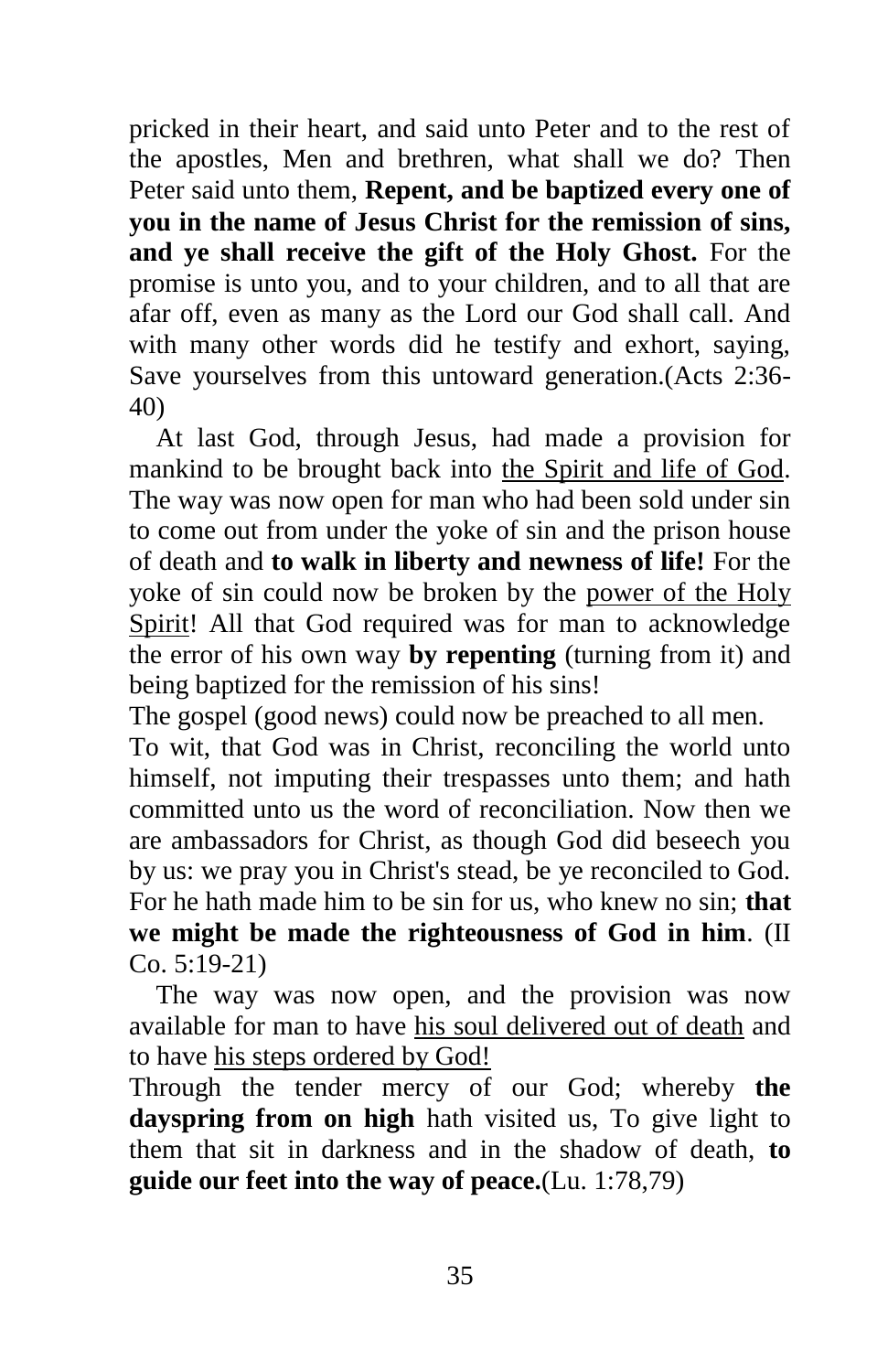For thou hast **delivered my soul from death**: wilt not thou **deliver my feet from falling**, that **I may walk before God in the light of the living?**(Ps. 56:13)

 As God forgives us of our sins, quicken us out of death (restores our soul), and **then leads us by His Spirit**, we can walk before Him in **the light (life) of the living**. Only as we walk in the light as He is in the light can we have unbroken fellowship with the Father and with His Son, Jesus Christ. Only as we stay in unbroken fellowship can we know the cleansing power of the blood!

This then is the message which we have heard of him, and declare unto you, that God is light, and in him is no darkness at all. If we say that we have fellowship with him, and walk in darkness, we lie, and do not the truth: But if we walk in the light, as he is in the light, we have fellowship one with another, and the blood of Jesus Christ his Son cleanseth us from all sin. (1 Jo. 1:5-7).

 Jesus taught when He was here that no man could come unto Him unless the Father, who had sent Him, draw him. It takes a mighty drawing by God for one to overcome the lust of their own flesh and to deliver themselves into the hand of Jesus! Because the lust of one's flesh is also a mighty strong power itself, it will, unless denied, draw one back into his own ways, which are the ways of death! However, for those who are so drawn by God to Jesus (i.e. love the Lord) and who continue in unbroken fellowship with Him, Jesus has promised that He would raise them at the last day (i.e. at the resurrection Jo.11:24).

No man can come to me, except the Father which hath sent me **draw him**: and **I will raise him up at the last day.** It is written in the prophets, And they shall be all taught of God. Every man therefore that hath heard, and hath learned of the Father, cometh unto me. (Jo. 6:44, 45)

 Anytime we come to the Lord to be saved, it is because the Spirit of God is drawing us. We do not first choose Him, but He chooses us, and for a specific reason.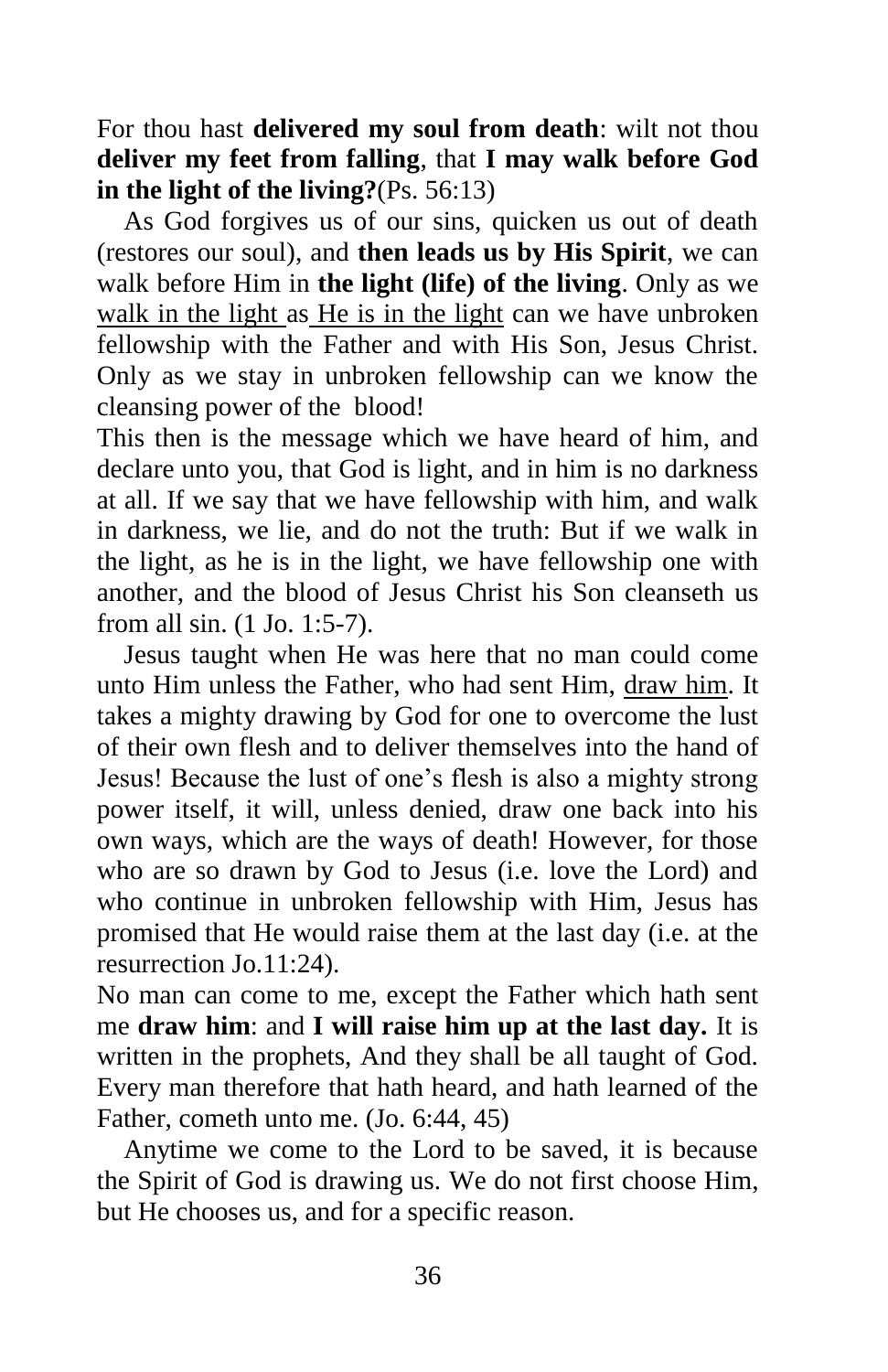Ye have not chosen me, but I have chosen you, and ordained you, **that ye should go and bring forth fruit, and that your fruit should remain**: that whatsoever ye shall ask of the Father in my name, he may give it you. (Jo.15:16)

 The fruit spoken of in the above scripture is the byproduct of an unbroken fellowship with the Father and His Son Jesus Christ. As we have seen, it is only as one **lives after the Sprit** that he can have unbroken fellowship with God and bring forth fruit unto holiness.

I speak after the manner of men because of the infirmity of your flesh: for as ye have yielded your members servants to uncleanness and to iniquity unto iniquity; even so now yield your members servants to righteousness **unto holiness**. For when ye were the servants of sin, ye were free from righteousness. **What fruit** had ye then in those things whereof ye are now ashamed? for the end of those things is death. **But now being made free from sin, and become servants to God, ye have your fruit unto holiness, and the end everlasting life.** For the wages of sin is death; but **the gift of God is eternal life** through Jesus Christ our Lord. (Ro. 6:19-23)

The above scripture makes it clear that eternal life is the reward of bearing fruit unto holiness, and it comes not at the beginning but at the end of fruit bearing.

 As we have seen, God uses trees to represent the kind of lives that we can live. If we live after **the flesh**, we bring forth fruit unto death! If we live after **the letter of God's word** and not **after the Spirit**, we end with withered leaves and no fruit! If we live after **the Spirit**, we will bring forth fruit unto holiness and we will receive (inherit) at the end eternal life! Therefore, Jesus taught. . .

Ye shall know them by their fruits. Do men gather grapes of thorns, or figs of thistles? Even so every good tree bringeth forth good fruit; but a corrupt tree bringeth forth evil fruit. A good tree cannot bring forth evil fruit, neither can a corrupt tree bring forth good fruit. Every tree that bringeth not forth good fruit is hewn down, and cast into the fire. Wherefore by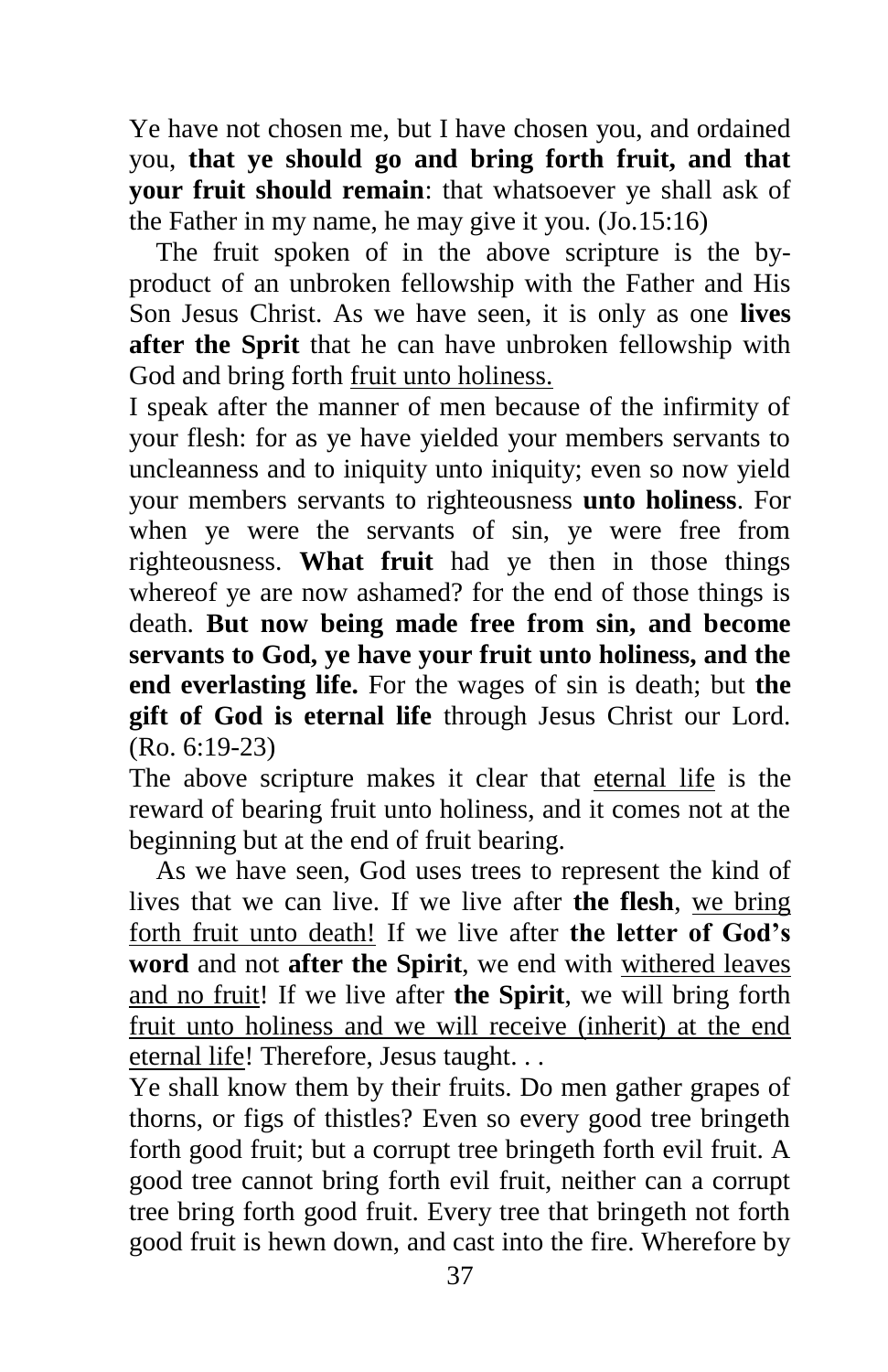their fruits ye shall know them. Not every one that saith unto me, Lord, Lord, shall enter into the kingdom of heaven; but he that doeth the will of my Father which is in heaven. (Mt. 7:16-21)

 If then we are going to lay hold of (inherit) eternal life, we must do so by the only way that God has made such possible. It will not be by just calling Him Lord but by doing His will! If we are going to bear good fruit, we must abide in Him, for apart form Him we can do nothing.

I am the true vine, and my Father is the husbandman. Every branch in me that beareth not fruit he taketh away: and every branch that beareth fruit, he purgeth it, that it may bring forth more fruit. **Now ye are clean through the word which I have spoken unto you**. Abide in me, and I in you. As the branch cannot bear fruit of itself, except it abide in the vine; no more can ye, except ye abide in me. I am the vine, ye are the branches: **He that abideth in me, and I in him, the same bringeth forth much fruit:** for without me ye can do nothing.(Jo. 15:1-5)

 Once we have repented and have been baptized for the forgiveness of sins, we are clean. All our sins and trangressions are forgiven. Now we are ready to receive the gift of the Holy Spirit, for only as we are empowered and led by the Spirit can we walk in newness of life! Only as we do what the Spirit teaches us can we keep His commandments and abide in Him! Only as we abide in Him can we bear good fruit, be properly clothed in His righteousness, and not be ashamed before Him at His coming!

But the anointing which ye have received of him abideth in you, and ye need not that any man teach you: but as the same anointing teacheth you of all things, and **is truth**, and is no lie, and even as it **hath taught you, ye shall abide in him.** And now, little children, **abide in him**; that, when he shall appear, we may have confidence, and **not be ashamed before him at his coming.** (1 Jo. 2:27, 28)

 As we through obedience to the Spirit abide in Him, we are able to be partakers of His life, which is eternal, for Jesus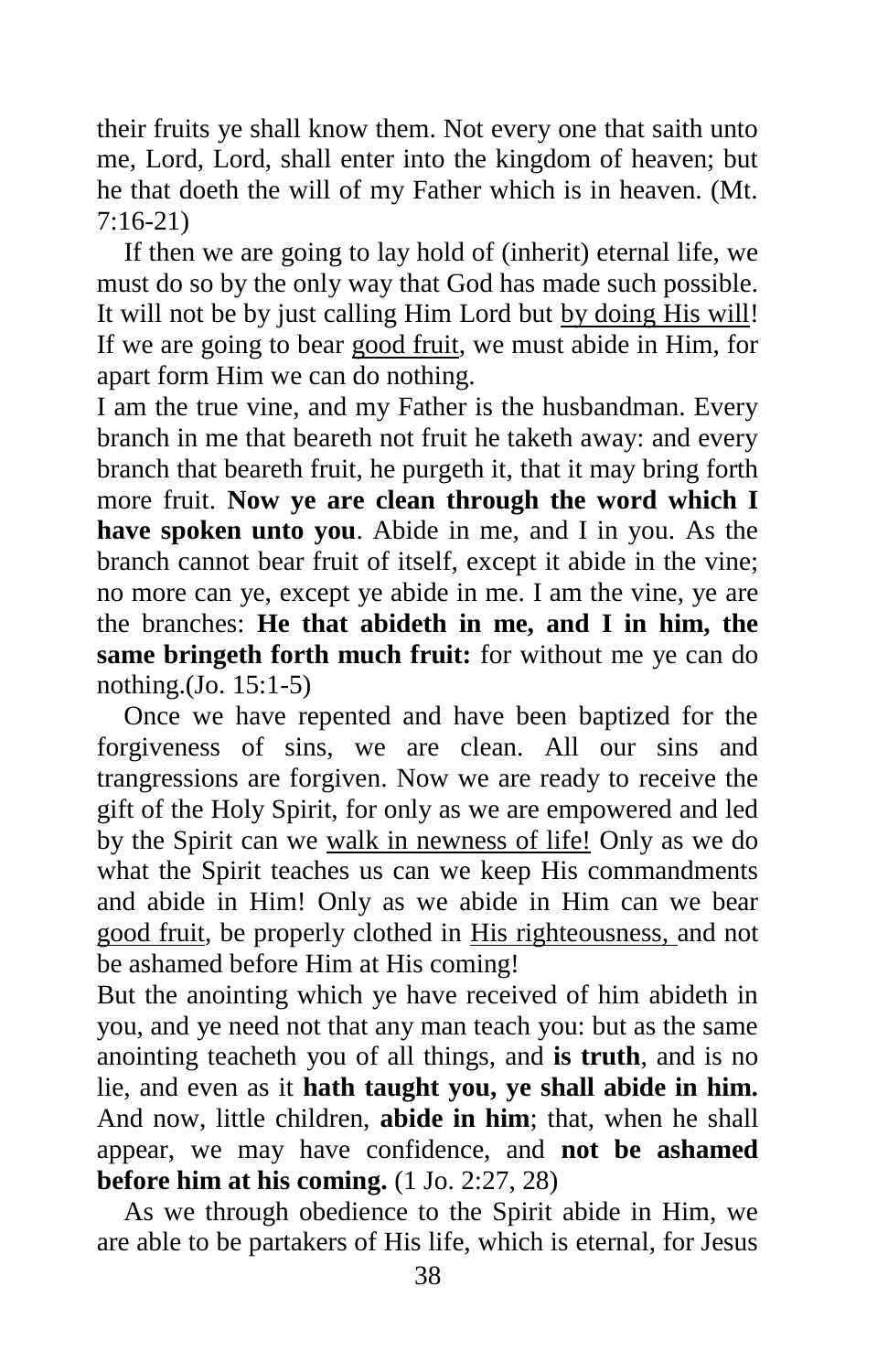has already inherited eternal Life by resurrection! Therefore, it is now His life.

Thus, He could speak to John in Re. 1:18 and say, I am he that liveth, and was dead; and, behold, **I am alive for evermore,** Amen; and have the keys of hell and of death.

This is why we are now saved by His life! It is living in the way of His life that keeps us dead to sin, alive unto God, and walking in the way of His righteousness! This abiding in Him enables us to now have a foretaste of eternal life before it becomes our life by inheritance. It is important for us to understand that God has not given eternal life to us yet, that is, the life is not **in us**, but only in **His Son**!

He that believeth on the Son of God hath the witness in himself: he that believeth not God hath made him a liar; because he believeth not the record that God gave of his Son. And this is the record, that God hath given to us **eternal life**, and **this life is in his Son.** He that **hath the Son hath life;** and he that hath not the Son of God hath not life. These things have I written unto you that believe on the name of the Son of God; that ye may know that ye have eternal life, and that ye may believe on the name of the Son of God. (1 Jo. 5:10-13)

What God does at the time we are initially saved is bring us out of Adam **where we are dead in sin** and then raise us up in Christ **where we are made alive** (I Co 15:22). Thus, we are delivered from so great a death! Once we are saved out of death, we then need to be kept by the power of God from going back into death, until death, our last enemy, is finally overcome by resurrection! To be so kept, we must keep our trust in God.

But we had the sentence of death in ourselves, that we should not trust in ourselves, but in God which raiseth the dead: Who delivered us from so great a death, and doth deliver: in whom we trust that he will yet deliver us; (11Cor. 1:9,10)

 In the above scripture, we can see the three fold steps that are involved in getting the victory over death! That is, in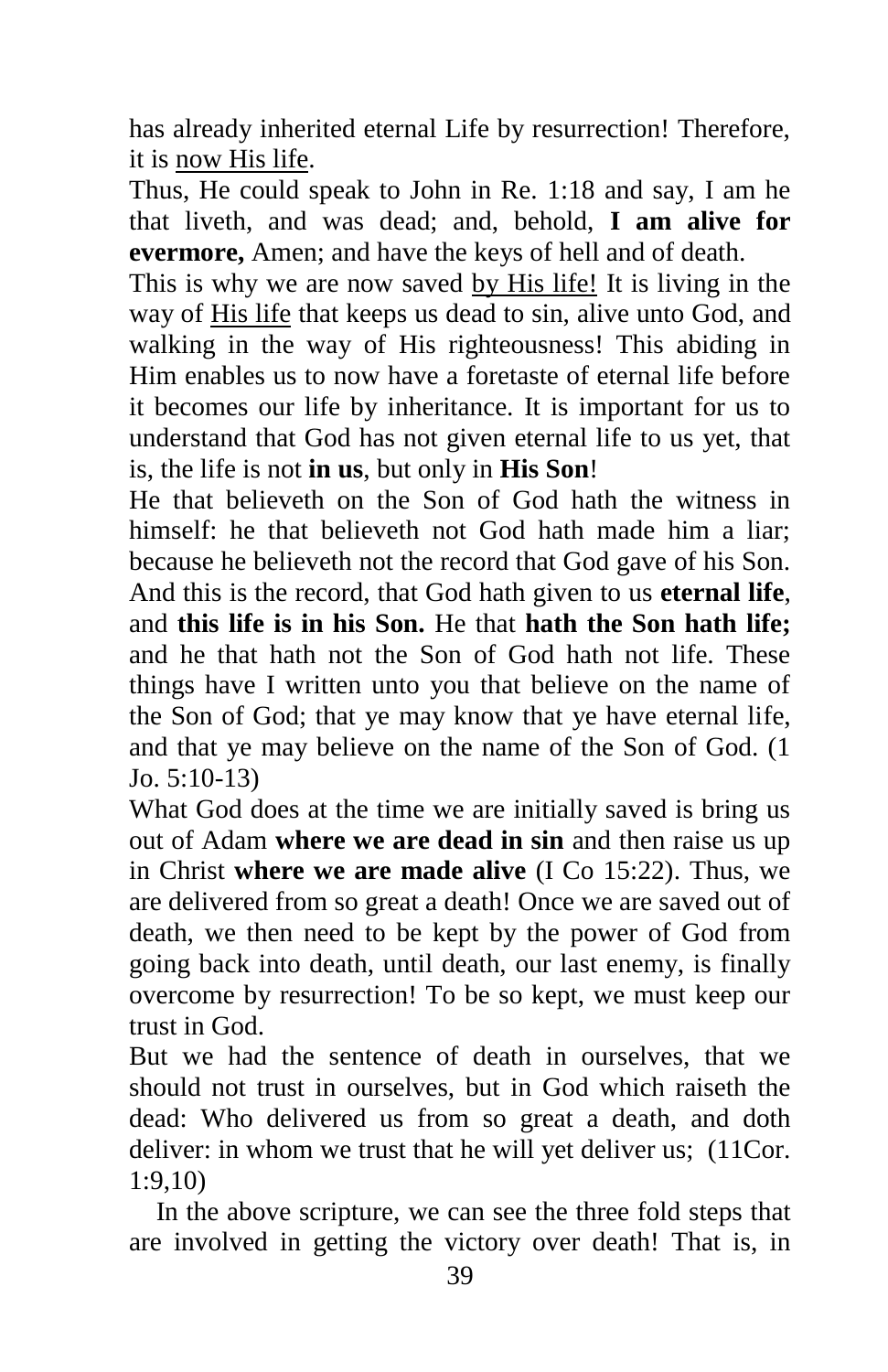laying hold of eternal life! The final act of deliverance from death is by resurrection. This is when mortality is swallowed up of life (11Co. 5:4), and we have been changed! This is when we will be born of God and will **inherit eternal Life!** Only then will eternal life be our life. Only then will we be no longer subject to death but eternally saved! Not only alive but alive forever more!

If a man abide not in me, he is cast forth as a branch, and is withered; and men gather them, and cast them into the fire, and they are burned. (Jo.15:6)

 Jesus taught clearly that in order to not become a castaway one must abide in Him. Of course, it is not possible for one to take up abiding in Him as long as they are dead in trespass and sins! So, as we have seen, the first thing that has to happen is for God to save us out of death. This initial step of being saved out of death is all an act of grace on the part of Father God.

But God, who is rich in mercy, for his great love wherewith he loved us, Even when we were dead in sins, hath quickened us together with Christ, (by grace ye are saved;) (Ep. 2:4,5)

This quickening delivers our soul out of death and is accomplished by God's sending His Spirit into our heart. This in turn causes a spiritual awakening to take place (Ga. 4:6, Ro. 8:16) and is referred to as **being born again**. This also raises us up out of the flesh into which man fell and brings us back into the Spirit!

Being born again, not of corruptible seed, but of incorruptible, by the word of God, which liveth and abideth for ever. For all flesh is as grass, and all the glory of man as the flower of grass. The grass withereth, and the flower thereof falleth away: But the word of the Lord endureth for ever. And this is the word which by the gospel is preached unto you.(1 Pe. 1:23-25)

But ye are not in the flesh, but in the Spirit, if so be that the Spirit of God dwell in you. Now if any man have not the Spirit of Christ, he is none of his. And if Christ be in you, the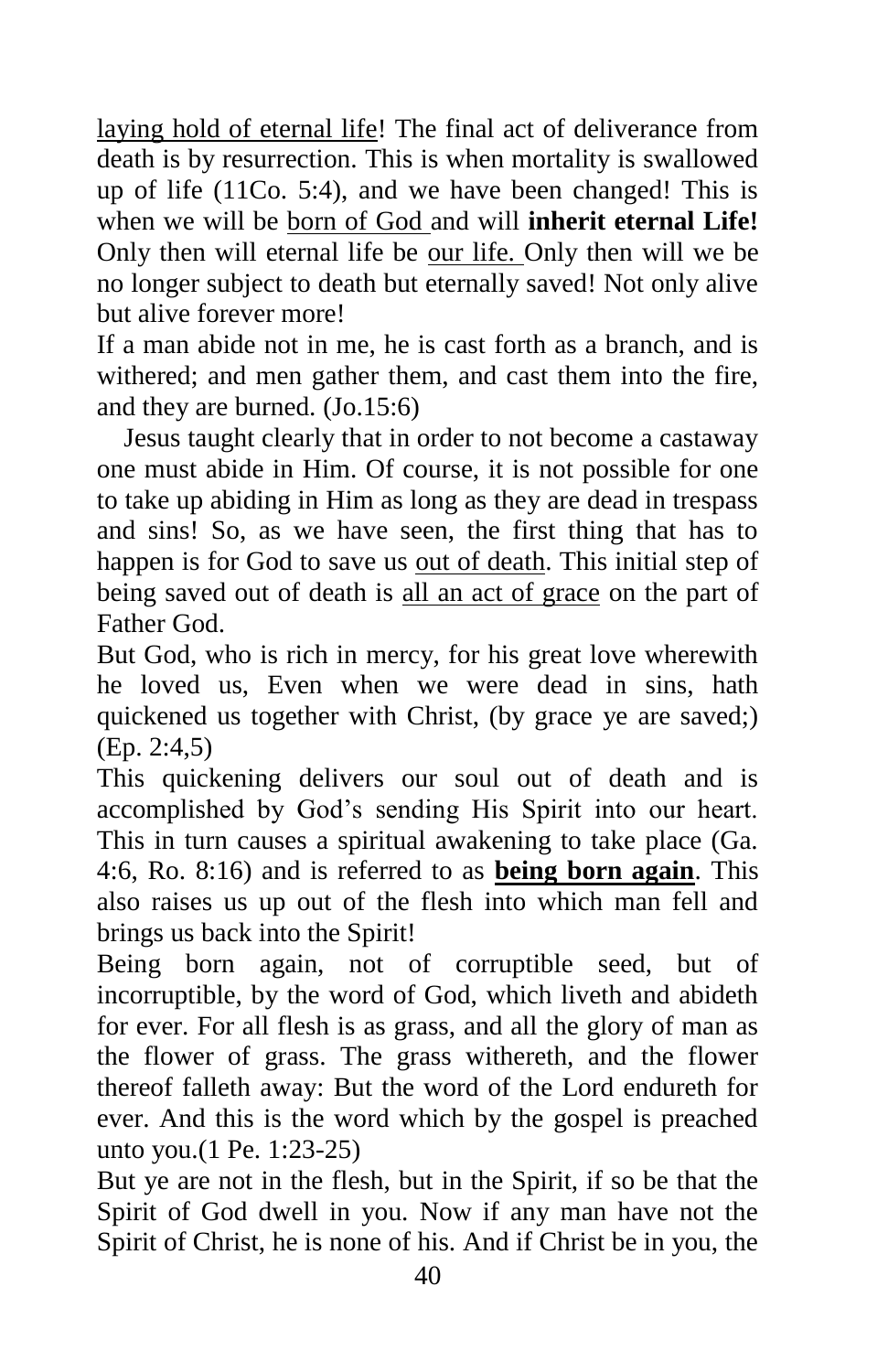body is dead because of sin; but the Spirit is life because of righteousness. But if the Spirit of him that raised up Jesus from the dead dwell in you, he that raised up Christ from the dead shall also quicken your mortal bodies by his Spirit that dwelleth in you. Therefore, brethren, we are debtors, not to the flesh, to live after the flesh. For if ye live after the flesh, ye shall die: but if ye through the Spirit do mortify the deeds of the body, ye shall live. (Ro. 8:9-13)

 We can see by the above scripture that though a born again experience quickens us out of death, it does not remove the possibility of death! Just as Adam before us was subject to death after God had breathed into him the breath of life, and just as Jesus also was subject to death, though He was filled with the **fullness of the Spirit**, so are we, until death is swallowed up in victory by resurrection! The reason this is so is because we are still corruptible; only our state has changed, not our nature. We can still walk after the flesh and sin, and sin is the sting of death( 1Co. 15:56)! Thus the scriptures teach us that the last enemy to be destroyed is death (1Co. 15:26). This is also why the scriptures teach us that there is a second death. For, if after we have been saved out of death in which we are in Adam, we are again found in death; we are now twice dead! This time, however, it will not be because of Adam's sin, but our own!

Woe unto them! for they have gone in the way of Cain, and ran greedily after the error of Balaam for reward, and perished in the gainsaying of Core. These are spots in your feasts of charity, when they feast with you, feeding themselves without fear: clouds they are without water, carried about of winds; trees whose fruit withereth, without fruit, twice dead, plucked up by the roots; Raging waves of the sea, foaming out their own shame; wandering stars, to whom is reserved the blackness of darkness for ever.

This is the second death out of which there is no recovery! Therefore, no one will ever find themselves in this death because of someone else's sin, but only because of their own!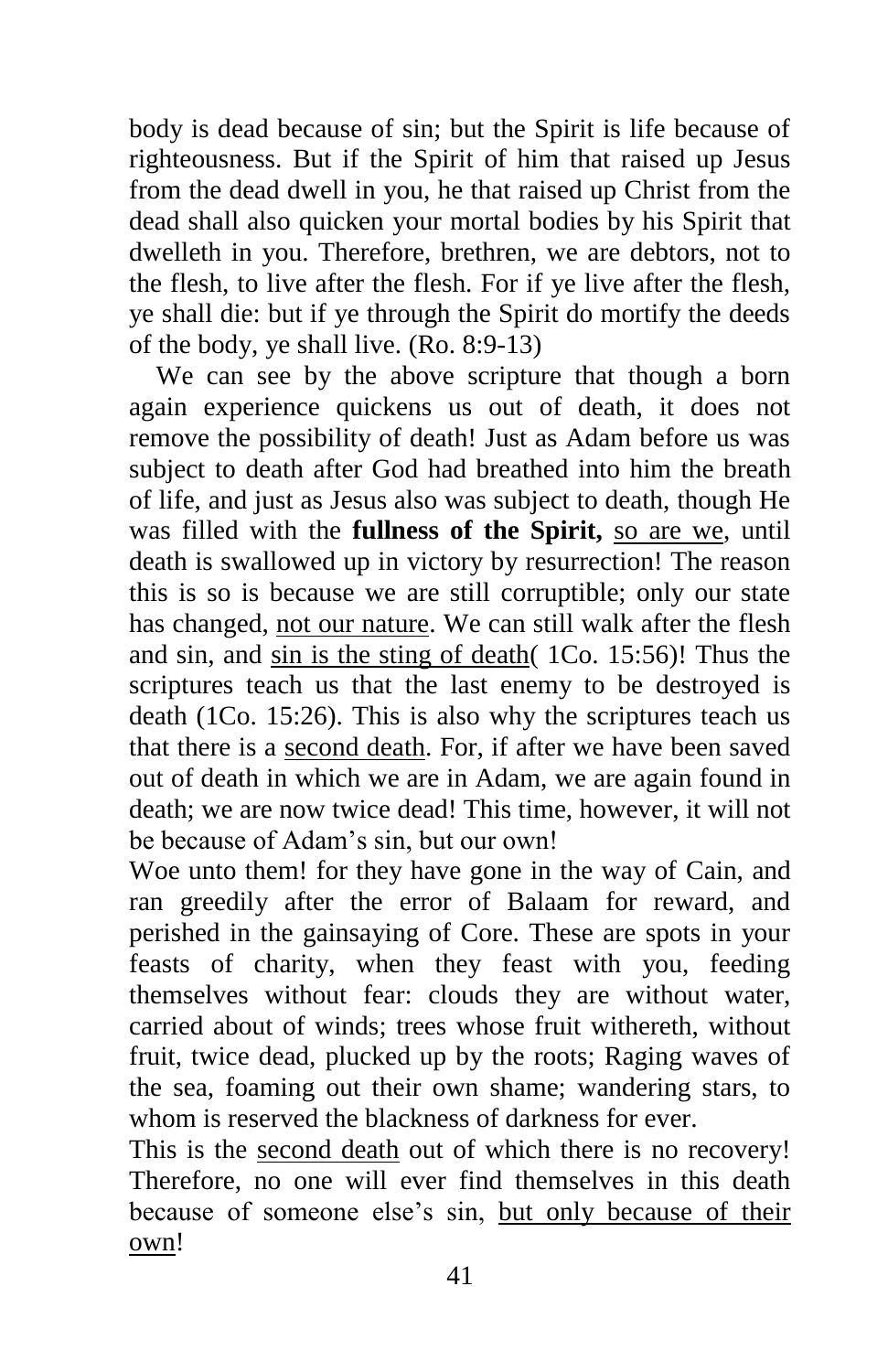And I saw a great white throne, and him that sat on it, from whose face the earth and the heaven fled away; and there was found no place for them. And I saw the dead, small and great, stand before God; and the books were opened: and another book was opened, which is the book of life: and the dead were judged out of those things which were written in the books, according to their works. And the sea gave up the dead which were in it; and death and hell delivered up the dead which were in them: and they were judged every man according to their works. And death and hell were cast into the lake of fire. This is the second death. And whosoever was not found written in the book of life was cast into the lake of fire.

 Thus, we can see that God has, from the beginning, been endeavoring to teach us of our need not only to begin in the Spirit but also to keep ourselves under the covering of His Spirit until mortality has been swallowed up of life! For it is only as we do what the Spirit teaches us that we will not do what the flesh teaches us. It is only as we stay out of the way of the flesh that we can live, continue with the Lord in unbroken fellowship, go on to perfection (i.e. resurrection), and inherit eternal life! God, in His long suffering for over almost 6,000 years, has now wonderfully shown us that the flesh profits nothing! It is the Spirit that gives life!

Be not deceived: God is not mocked: for whatsoever a man soweth, that shall he also reap. For he that soweth to his flesh shall of the flesh reap corruption; but **he that soweth to the Spirit shall of the Spirit reap life everlasting.** (Ga. 6:7,8)

 Anyone who experiences the first step of deliverance out of death (initial salvation) does so because they have found grace in the sight of God. It is not because of any works of righteousness which they have done. The Jews thought that they had eternal life coming to them because they lived according to the right word. They had drawn back at Mt. Sinai from hearing God's voice for fear of loosing their lives. Therefore, they remained ignorant of God's righteousness and gave themselves to establishing their own righteousness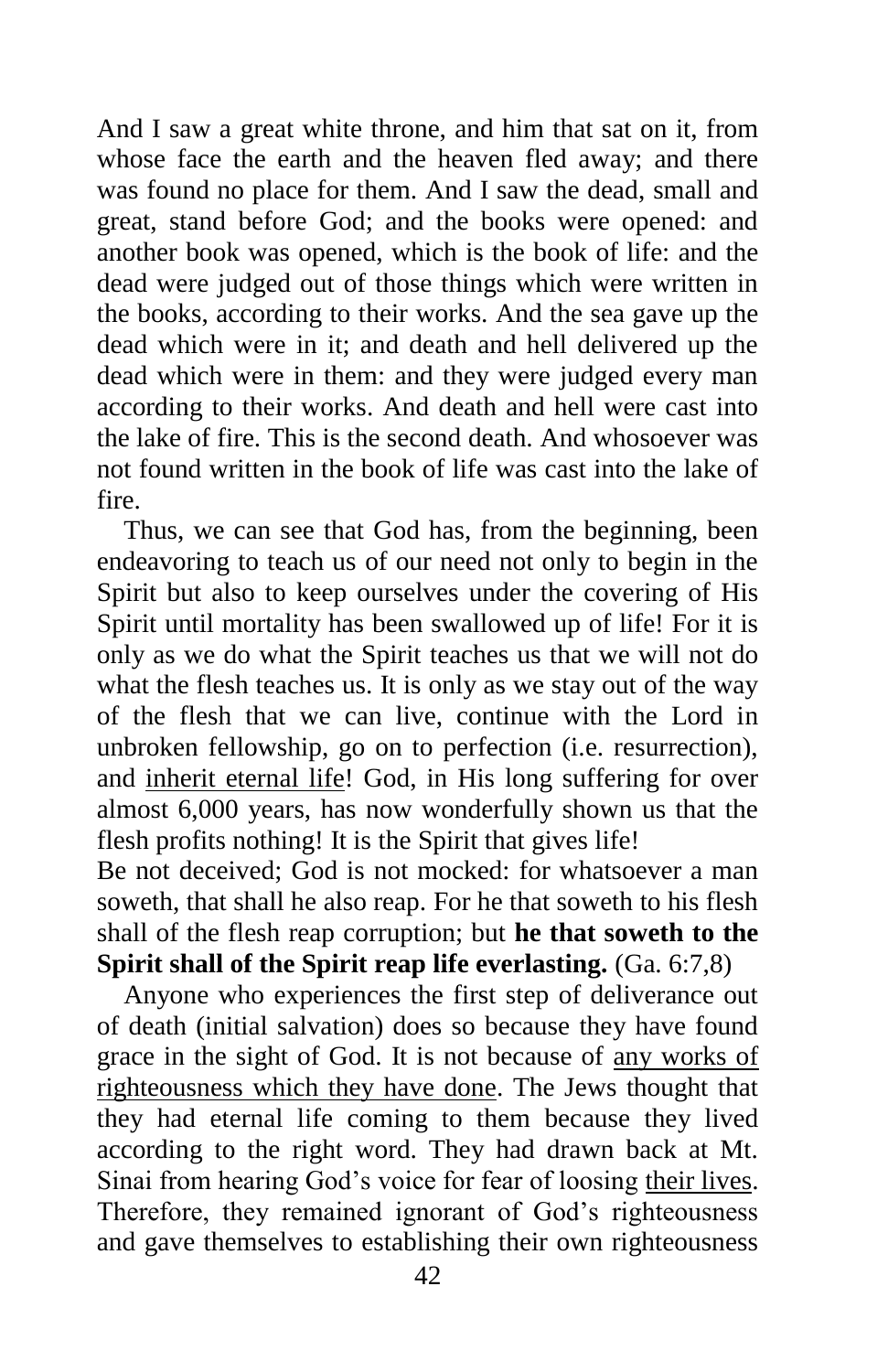by the works of the law. In other words, they trusted in themselves that they were able to be righteous by their own works. As we have noted, God allowed them to embrace this example of error (unbelief), that He might show the way of circumcision in the flesh profits nothing. Since God had already shown by the example of the Gentiles that uncircumcision did not profit, it could now be seen that salvation was impossible apart form God. Though man was responsible for his condition, **he had no ability to recover himself out of it!**

 If there was to be a recovery and a going on to perfection for man, God would have to be the One to find the means to do it! God, of course, had already worked out the means by which He would do it before Adam fell, since all the works were finished before the foundation of the world for the recovery of man from the fall (He. 4:3). Since, when man fell from his steadfastness with God, he came under the power of death, he was now helpless and without strength to recover himself. For in his dead state he was separated from God and could not do anything to please God or to merit His favor. Therefore, if there was to be a recovery, it would have to be by **the grace and mercy of God.**

But after that the kindness and love of God our Saviour toward man appeared, Not by works of righteousness which we have done, but according to his mercy he saved us, by the washing of regeneration, and renewing of the Holy Ghost; Which he shed on us abundantly through Jesus Christ our Saviour; That being justified by his grace, we should be made heirs according to the hope of eternal life. (Ti. 3:4-7)

There are several things here that we need to see and understand if we are to rightly divide the word of truth. The first is that this initial act of God's saving us is all on the basis of His mercy and grace only. It comes to us purely as a gift! It is not based on any works of righteousness which we have done. It is totally unmerited on our part. It has to be on this wise, as it is not possible for us to do any works of righteousness apart from Him This is God first loving us and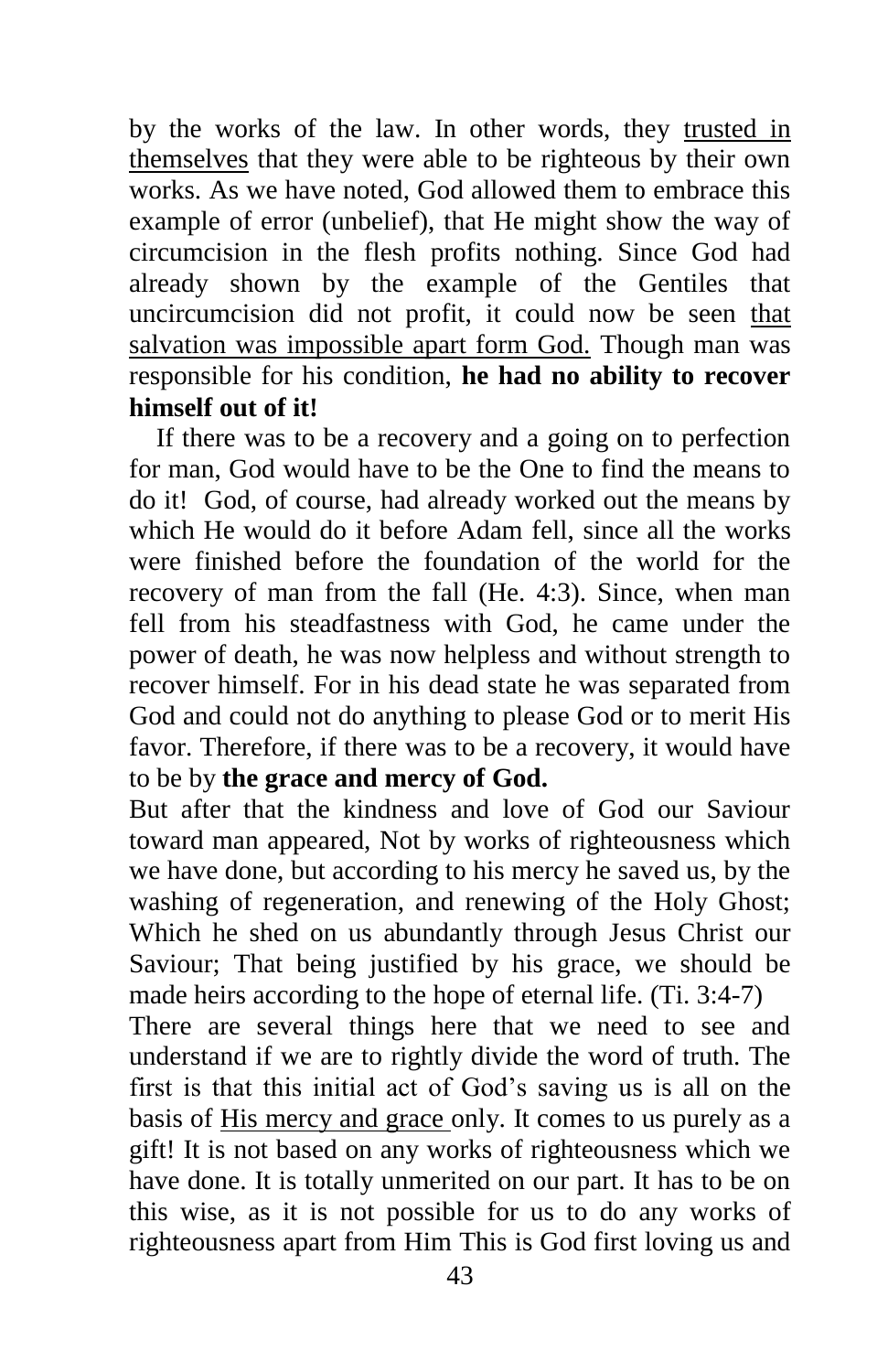doing for us what only He can do, that is, forgiving us of all trespasses, purging our conscience from the guilt of sin, releasing us from the penalty of sin (death), and reconciling us unto Himself. All of this is freely done for us by God in order to enable us to escape the corruption that is in the world through lust and to become partakers of the Divine Nature (11Pe. 1:4), which is love.

 Therefore, it is of the utmost importance that, having received forgiveness of sins and having been cleansed by the blood of Jesus, we now walk in obedience to the truth through the Spirit. This is the whole purpose of God in cleansing and quickening us, in bringing us out of death and into His Life!

Therefore we are buried with him by baptism into death: that like as Christ was raised up from the dead by the glory of the Father, even so we also should walk in newness of life. (Ro. 6:4)

 The experience of God bringing us out of death into newness of life is our initial experience of salvation. This initial experience happens when one responds to the word of truth by believing the gospel (good news) of our salvation. When one so believes, it is his first time of putting trust in the living God. Until one so responds by repenting and being baptized for the forgiveness of his sins, he is still trusting in himself, that he can find his own way into perfection. This trusting in one's self is called humanism, which is the worshiping of the creature, rather than the Creator! This creature worship is iniquity and is what God took four thousand years to show the end of, that it is not in man to know the way he should go! How then can man direct his own steps? As long as man trust in man, the way of God is corrupted in the earth, which results in the earth being filled with violence, not peace! This condition in turn brings God's wrath and curse upon man and the whole earth, as it did in the days of Noah! Indeed, this rebellion against God and His way is the cause of the condition of the earth today. As it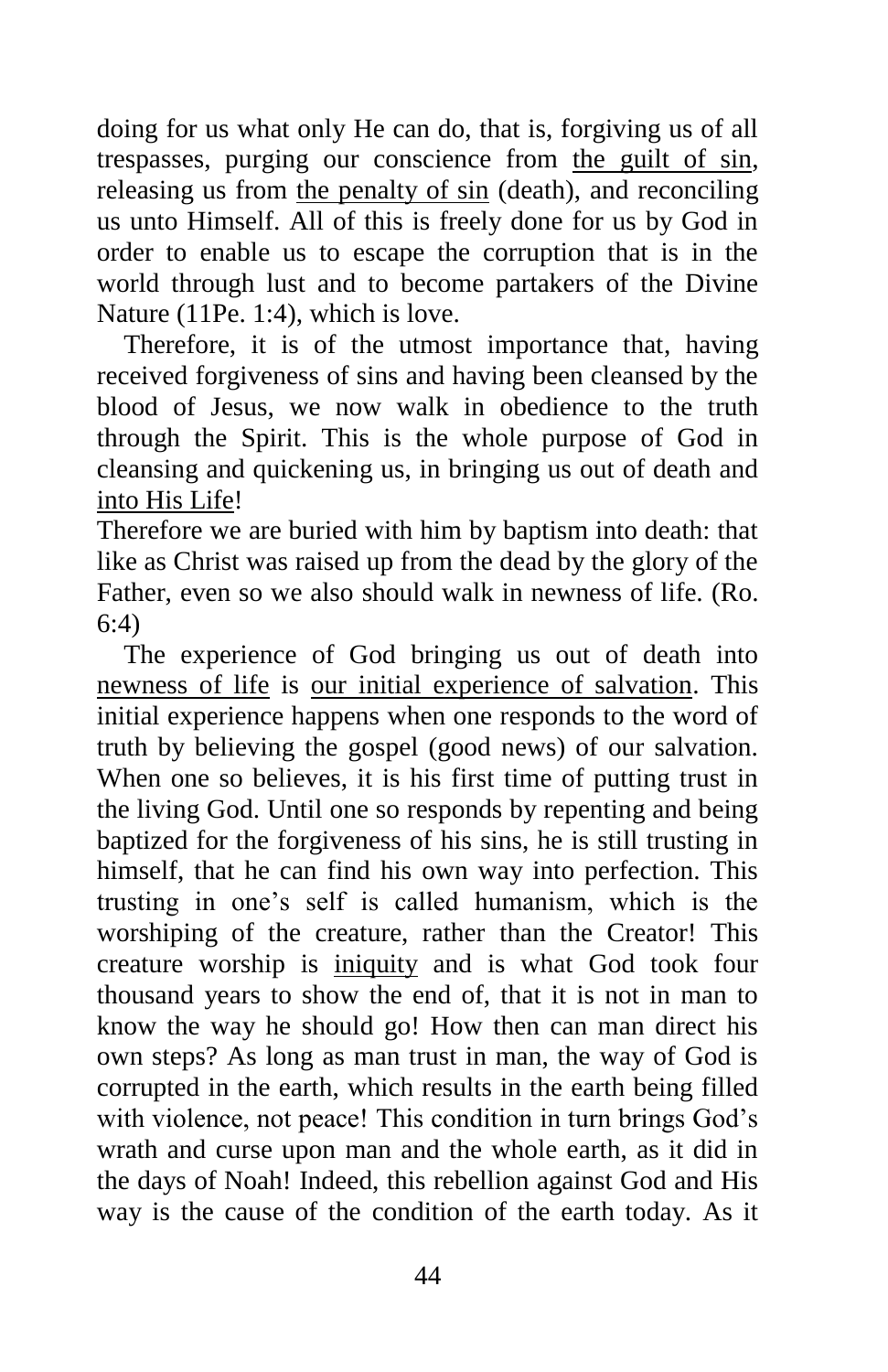was in the days of Noah, so shall it be also in the days of the Son of man. (Lu. 17:26)

 If, like Noah, we are going to escape the wrath of God that is soon coming and the curse that is upon all flesh that has corrupted His way, then we have to get out of the ways of the flesh! The only way this escape is possible is the way Noah did it—by grace through faith! The good news is that this way is now open for **all who believe,** for all who repent of trusting in themselves and instead, put their trust in the living God and in His Son, Jesus Christ! When they do this and are baptized into water for the remission of sins, God freely forgives all their sins. This forgiveness, in turn, purges their consciences from dead works and brings them out from under the **guilt of sin**. It is the shed blood of Jesus that enables God to lawfully forgive sins, for as God had shown under the law, with the shedding of blood there could be forgiveness of sins! This is God justifying us by the blood, i.e. bringing us back to a state of innocence, just as if we had never sinned!

But God commendeth his love toward us, in that, while we were yet sinners, Christ died for us. Much more then, being now **justified by his blood**, we shall be saved from **wrath** through him. For if, when we were enemies, we were reconciled to God by the death of his Son, much more, being reconciled, **we shall be saved by his life**. (Ro. 5:8-10)

 Once we have received forgiveness and cleansing from all sin, God then breathes **the breath of life** into us, i.e. quickens us by His Spirit. This brings us out from under **the penalty of sin** and raises us up to walk in newness of life!

Therefore we are buried with him by baptism into death: that like as Christ was raised up from the dead by the glory of the Father, even so we also should **walk in newness of life**. (Ro. 6:4)

 At this time we are delivered out of the body of death and are baptized into the Body of Christ. This deliverance is accomplished by the Spirit of God.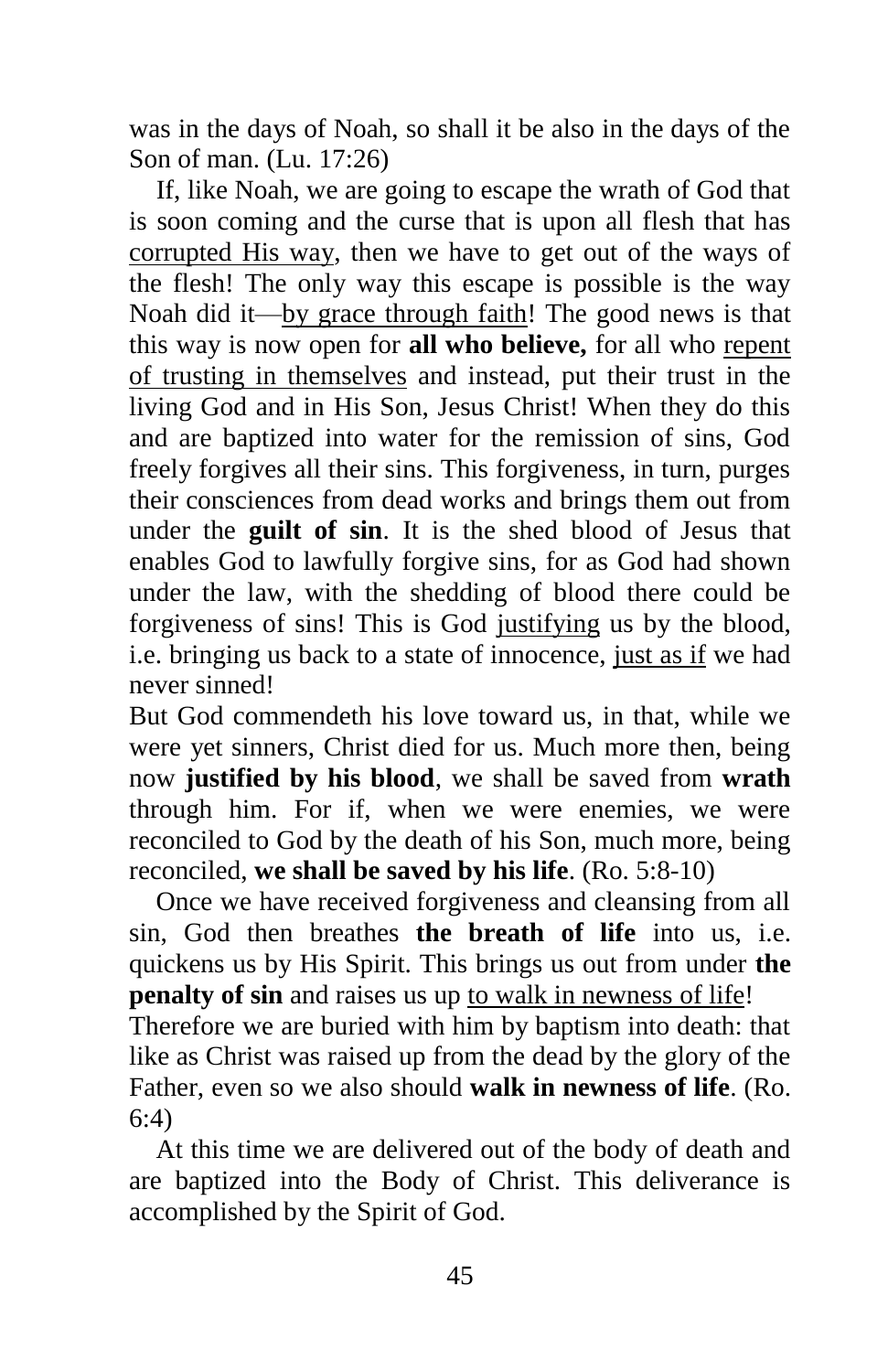For as the body is one, and hath many members, and all the members of that one body, being many, are one body: so also is Christ. For **by one Spirit are we all baptized into one body**, whether we be Jews or Gentiles, whether we be bond or free; and have been **all made to drink into one Spirit**.( 1 Co.12:12,13)

 This removes us out of the body of sin, the old man (Adam) where we are the servants of sin, and places us in the body of Christ, **the new man**, in which we now become the servants of God (i.e. righteousness).

Knowing this, that our **old man is crucified** with him, that the **body of sin** might be destroyed, that henceforth we **should not serve sin**. (Ro. 6:6)

This releases us from the captivity to sin and death, into which we are held as long as we are in Adam, and brings us into **the liberty and life of the Spirit of Christ!** Now, as long as we walk after the Spirit (do what the Spirit teaches us), we will abide in Christ and be free from **the law of sin and death!**

There is therefore now no condemnation to them **which are in Christ Jesus**, who walk not after the flesh, but after the Spirit. For **the law of the Spirit of life in Christ Jesus** hath made me free from **the law of sin and death**. For what the law could not do, in that it was weak through the flesh, God sending his own Son in the likeness of sinful flesh, and for sin, condemned sin in the flesh: That the righteousness of the law might be fulfilled in us, who walk not after the flesh, but after the Spirit.(Ro. 8:1-4)

As we have noted, it was the plan of God that there would first be a falling away before **the day of Christ** would come(11Th. 2:1-3) This falling away was to allow the man of sin to be revealed before the man of righteousness. If evil was to have its day, it would have to have its day first, before God ushered in **everlasting righteousness** (See Dan. 9:24 & 11Pe. 3:13). This was to give man time to discover the unprofitableness of living after the flesh and to repent before God would bring in **everlasting judgment** (He. 6:2 & Re.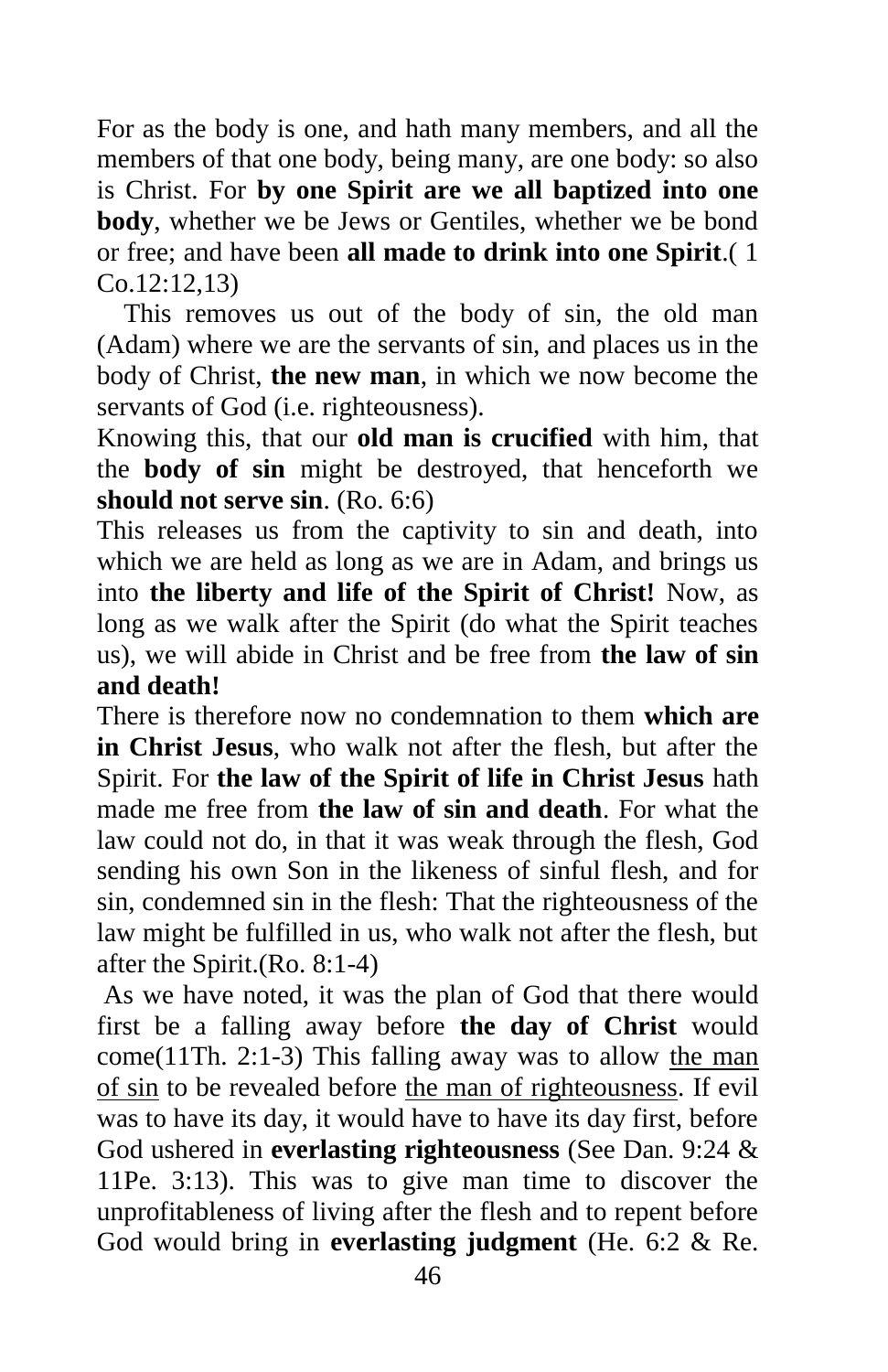20:11-15)! **In Adam**, all would experience life after the flesh, the man of sin. **In Christ** all can experience life after the Spirit, the man of righteousness. In the first, we are alienated from the life of God and in darkness; in the second, we are living the life of God and in the light! If, when we are given an opportunity to live in the light we choose, instead, to live in darkness, it is because we love darkness, and our deeds are evil.

And this is the condemnation, that light is come into the world, and men loved darkness rather than light, because their deeds were evil. For every one that doeth evil hateth the light, neither cometh to the light, lest his deeds should be reproved. But he that doeth truth cometh to the light, that his deeds may be made manifest, that they are wrought in God. (Jo. 3:19-21)

 We have seen from the beginning how, given the choice between light and darkness, man has always chosen (loved) the way of darkness (his own way), rather than the way of light (God's way)! Man has believed, that is, he has trusted in himself, that by his own ways (wisdom) and his own works (strength) he can come to perfection, thus, perpetuating himself under the **wrath and curse of God.** Thus saith the LORD; **Cursed be the man** that trusteth in man, and maketh flesh his arm, and whose heart departeth from the LORD. For he shall be like the heath in the desert, and shall not see when good cometh; but shall inhabit the parched places in the wilderness, in a salt land and not inhabited. **Blessed is the man** that trusteth in the LORD, and whose hope the LORD is. For he shall be as a tree planted by the waters, and that spreadeth out her roots by the river, and shall not see when heat cometh, but her leaf shall be green; and shall not be careful in the year of drought, neither shall cease from yielding fruit. The heart is deceitful above all things, and desperately wicked: who can know it**? I the LORD search the heart, I try the reins, even to give every man according to his ways, and according to the fruit of his doings.** (Je. 17:5-10)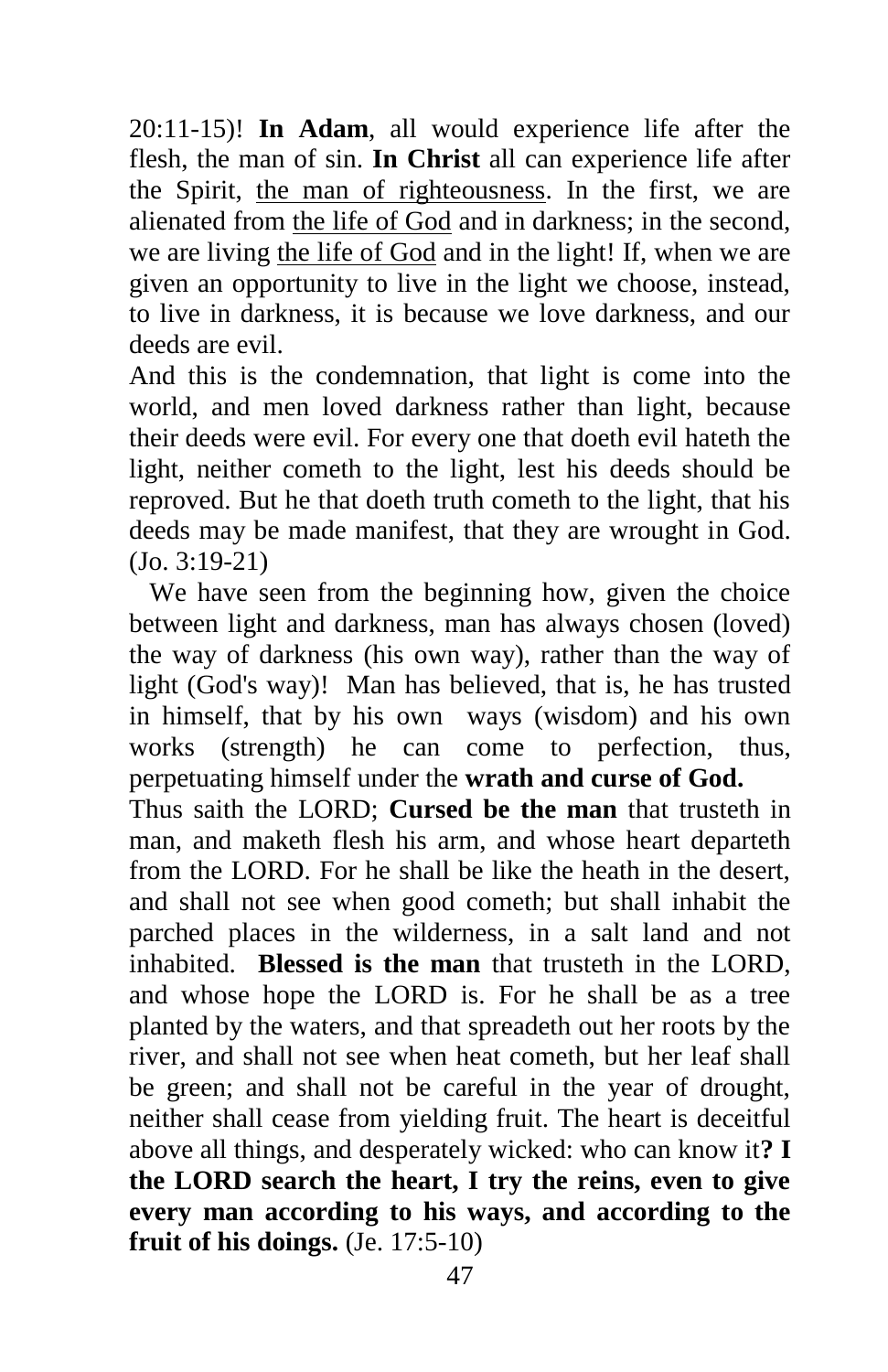As we have seen, the initial act of God's bringing us out of death in Adam and into life in Christ is all based on God's love, mercy, and grace. It is not based on any works of righteousness we have done, for apart from Him we can do none! However, when God in His love draws us to Jesus, washes us clean by His blood, in His mercy forgives us of all our sins, and then by His grace quickens us out of death, it is all for bringing us out from being servants to sin and into being servants to righteousness. After being made free from sin and being no longer defiled by sin, we can now be joined (married) to Him!

Wherefore, my brethren, ye also are become dead to the law by the body of Christ; that ye **should be married to another,** even to him who is raised from the dead, that we should bring forth fruit unto God. (Ro. 7:4)

Only after we have been so joined (married) to Him can He search out what is now in our hearts, whether we will obey His voice or not! Then begins the trial of our faith and the test of our love toward Him. For the only way we can stay joined to Him is to obey His voice, i.e. keep His commandments, which we will only do if we love Him more than we love ourselves! It is only by staying so joined to Him that He can lead us in the right way and bring us into the reward of the inheritance! Only He knows the way that will bring us to perfection, where we will not only be alive, but we will be alive forevermore; where death is swallowed up in victory; **where we will not only be saved, but also eternally saved!** Thus, the scriptures teach us that obedience is better than sacrifice (1Sa. 15:22). By the sacrifice of Christ ( His death) we can be reconciled to God, but only by **His life** can we be saved! To be reconciled to God only requires us to receive Jesus but to be eternally saved requires us to **obey Him!** And being made perfect, He became the author of **eternal salvation unto all who obey Him** (He. 5:9). In laying down His life for the sheep, Jesus showed His love for the Father and the sheep. In laying down our life in order to live in His life we, as the sheep, show our love for Him and